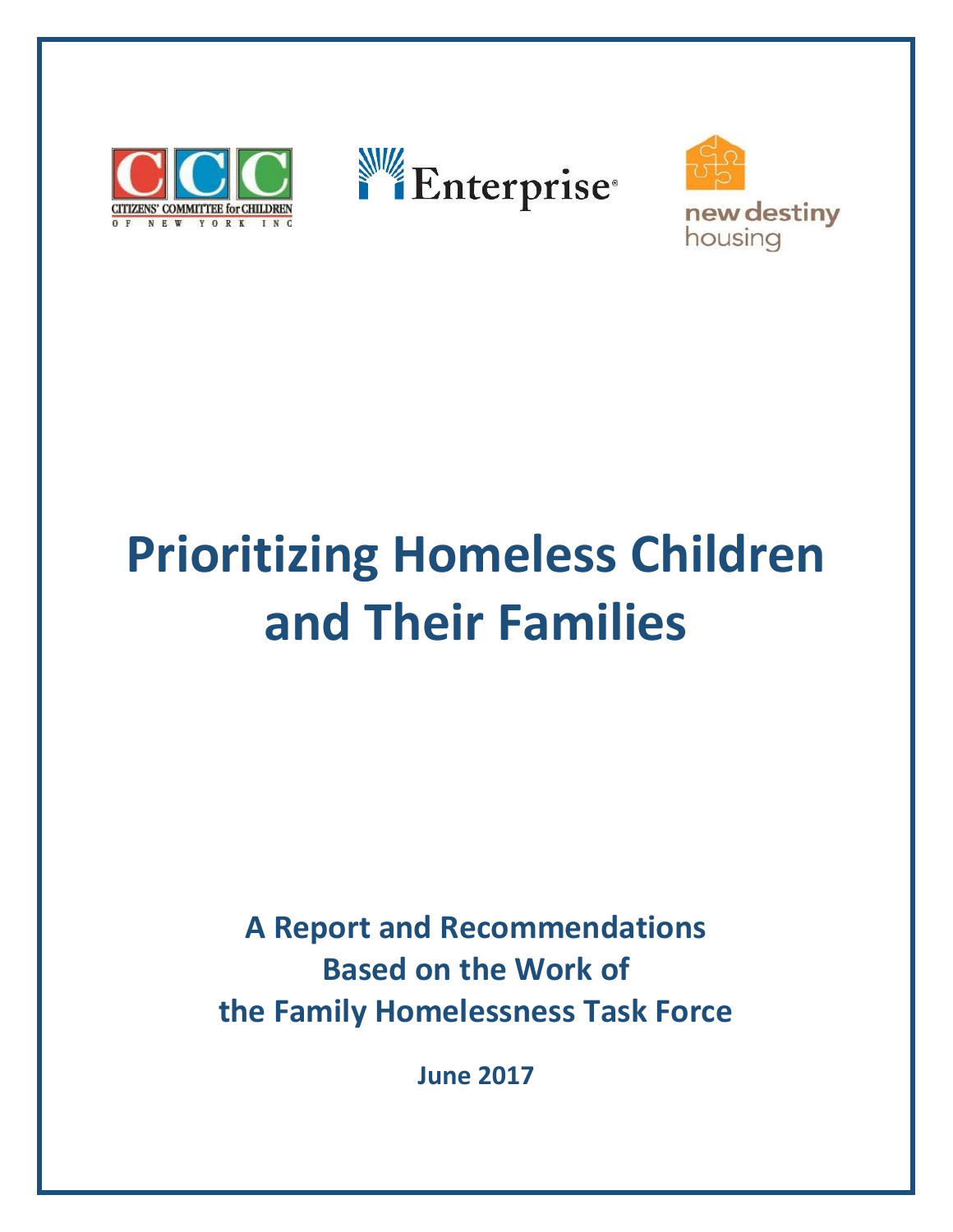We would like to thank our sponsors, Deutsche Bank Americas Foundation, JPMorgan Chase, Mizuho Americas and Santander Bank for supporting the Family Homelessness Task Force.

We are grateful for the numerous foundations and donors who provide general operating support needed to make our work possible.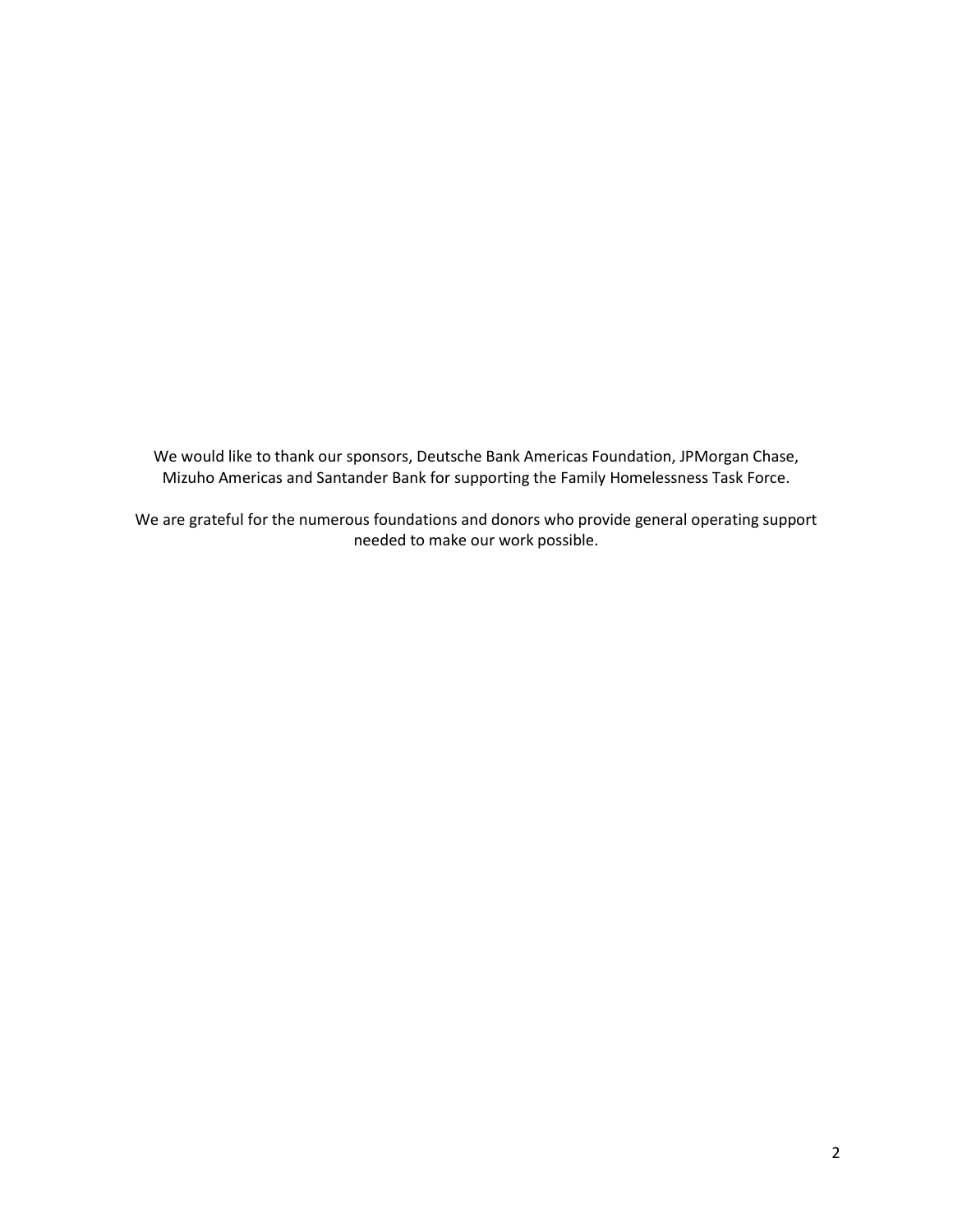## **Contents**

| About the Family Homelessness Task Force (FHTF)  13               |
|-------------------------------------------------------------------|
|                                                                   |
|                                                                   |
|                                                                   |
|                                                                   |
|                                                                   |
|                                                                   |
| <b>Family Homelessness Task Force Members and Participants 42</b> |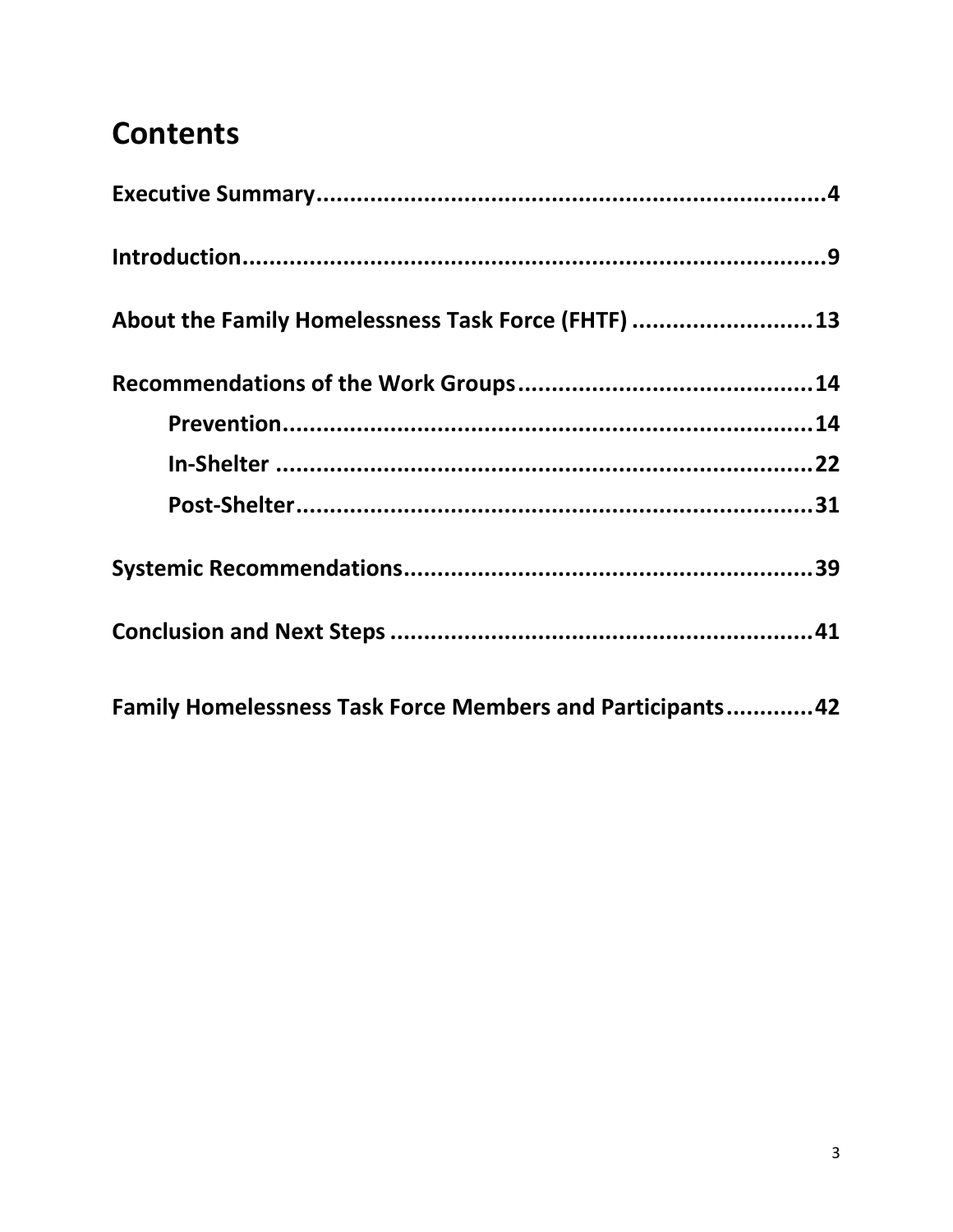#### **Executive Summary**

Despite what many imagine a homeless person in New York City to look like, nearly 70% of the people in the City's shelter system are children and their families. In fact, over 27,000 children sleep in New York City homeless shelters each night<sup>1</sup>, many of whom had been in the shelter system for over a year. These numbers and the research on the impact that homelessness has on children, led Citizens' Committee for Children (CCC), Enterprise Community Partners (Enterprise), and New Destiny Housing (New Destiny) to convene the Family Homelessness Task Force (FHTF). The FHTF is a group of stakeholders from over 40 organizations with expertise in housing, homelessness, and child well-being, which came together to call more attention to the needs of homeless children and their families and to develop and advance recommendations to prevent and end family homelessness, while ensuring the well-being of families living in shelter.

The City and the State have taken important steps to address the homelessness crisis. Access to representation in housing court for all low-income New Yorkers, the increase in the Family Homelessness and Eviction Prevention Supplement rental subsidy, and the expansion of HomeBase, the City's evidence-based model for homelessness prevention, all help children and their families remain in their homes. New rental assistance programs such as LINC and commitments from the City and State to build more supportive and affordable housing will help families obtain and retain permanent housing. And the Mayor's newest plan, *Turning the Tide*, aims to end the practice of placing homeless families in cluster sites and hotel rooms, by creating new service-rich shelters that will enable more appropriate placements for children and their families. The three co-conveners and the Family Homelessness Task Force recognized these investments and accomplishments and the recommendations in this report build on the important work already underway.

Ending family homelessness and promoting the well-being of homeless children and their families will require a coordinated approach between housing and homeless services to effectively address family homelessness. CCC, Enterprise and New Destiny are committed to advancing the recommendations in this report. We look forward to a continued collaboration with our partners both inside and outside government to ensure every child has a safe, stable, and permanent home and access to the services and supports that are needed to thrive.

l

<sup>&</sup>lt;sup>1</sup> Including DHS, HRA Domestic Violence, HPD, and DYCD administered shelters.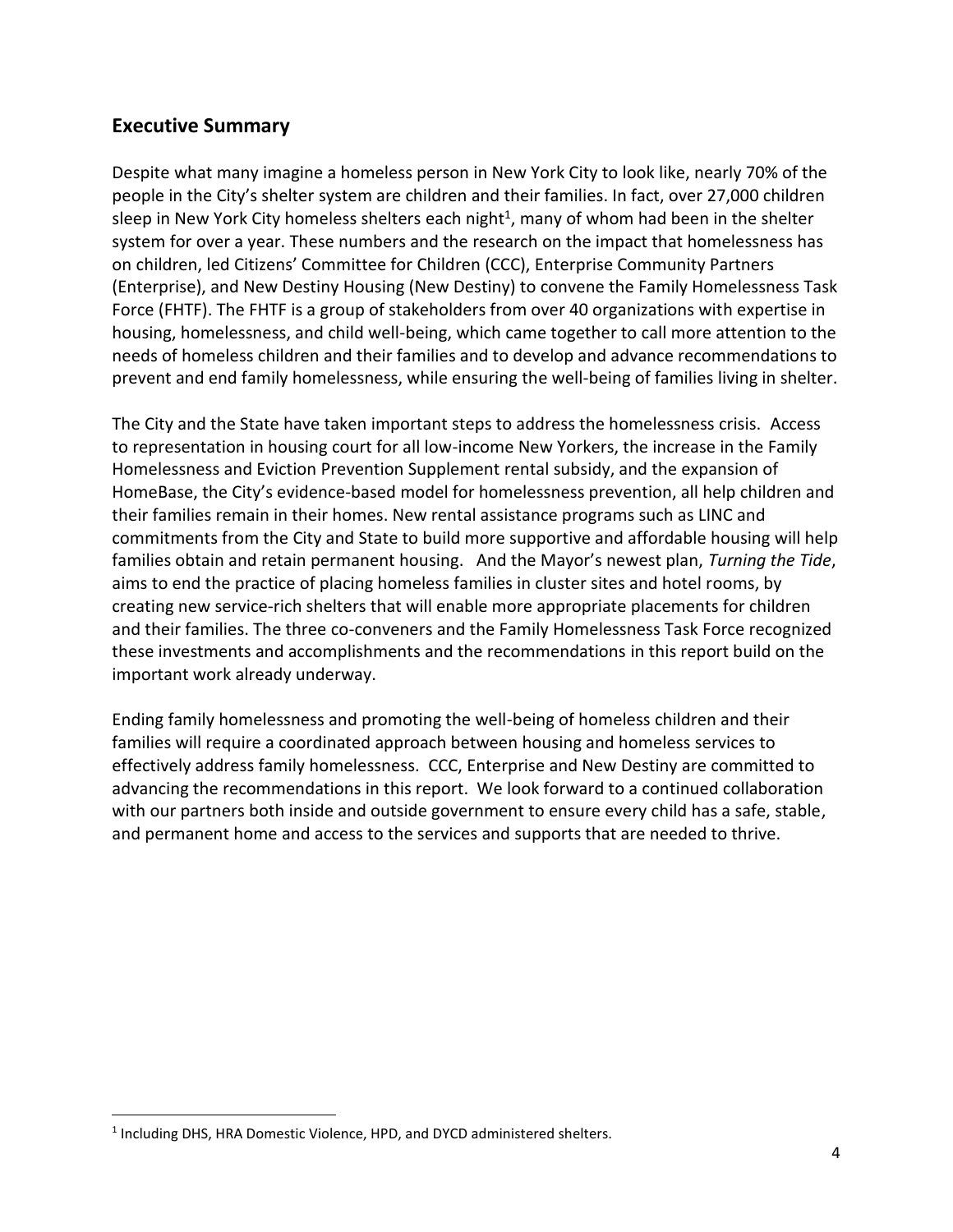#### **The Recommendations**

#### **A) Prevention: Keep Children and Families in Their Homes**

| <b>Recommendation One</b><br>The State should strengthen its rent-<br>stabilization policies and, in collaboration<br>with the City, improve enforcement of<br>existing policies to prevent the further loss<br>of rent-stabilized units. In addition, the City<br>should educate consumers about tenant<br>rights in rent-stabilized housing to help keep<br>families in their homes. | • The State should remove the \$2,700 decontrol rent<br>threshold and put into place much narrower parameters, if<br>any, for deregulation.<br>• The State should ensure that legal rents are accurately<br>registered and consider making the Rent Guidelines Board<br>rent increases apply to the preferential rent.<br>• The State should build upon the accomplishments of<br>DHCR's Tenant Protection Unit by increasing its capacity<br>and staffing levels to ensure that landlords register rents<br>with the State.<br>• The City, State, and the service provider community should<br>work in partnership to ensure tenants have access to the<br>information, legal services, and rental assistance that will<br>enable them to remain housed in their rent stabilized units. |
|----------------------------------------------------------------------------------------------------------------------------------------------------------------------------------------------------------------------------------------------------------------------------------------------------------------------------------------------------------------------------------------|------------------------------------------------------------------------------------------------------------------------------------------------------------------------------------------------------------------------------------------------------------------------------------------------------------------------------------------------------------------------------------------------------------------------------------------------------------------------------------------------------------------------------------------------------------------------------------------------------------------------------------------------------------------------------------------------------------------------------------------------------------------------------------------|
| <b>Recommendation Two</b><br>The City, State, service providers and the<br>philanthropic community should invest in<br>prevention strategies that target families at<br>all levels of housing stability to help families<br>avert a housing crisis.                                                                                                                                    | • The City should broaden the notion of what constitutes<br>homelessness prevention services, beyond HomeBase,<br>legal assistance and rental subsidies, and explore the<br>development of a tool that will help households assess<br>their level of housing stability and connect them to needed<br>services depending on where they fall on the housing<br>stability spectrum.<br>• The City should increase the capacity of organizations that<br>provide services and resources that are inextricably linked<br>to housing stability.                                                                                                                                                                                                                                                |

#### **Recommendation Three**

**The City, with the support of the philanthropic community and nonprofit domestic violence experts, should develop safe alternatives to shelter for families headed by domestic violence survivors who can remain in their existing housing or move directly to permanent housing.**

**Recommendation Four**

**The City should support State approval of Assembly Member Andrew Hevesi's Home Stability Support (HSS) program and agree to fund the gap between the State's share (85 percent of Fair Market Rent) and 100 percent of Fair Market Rent.**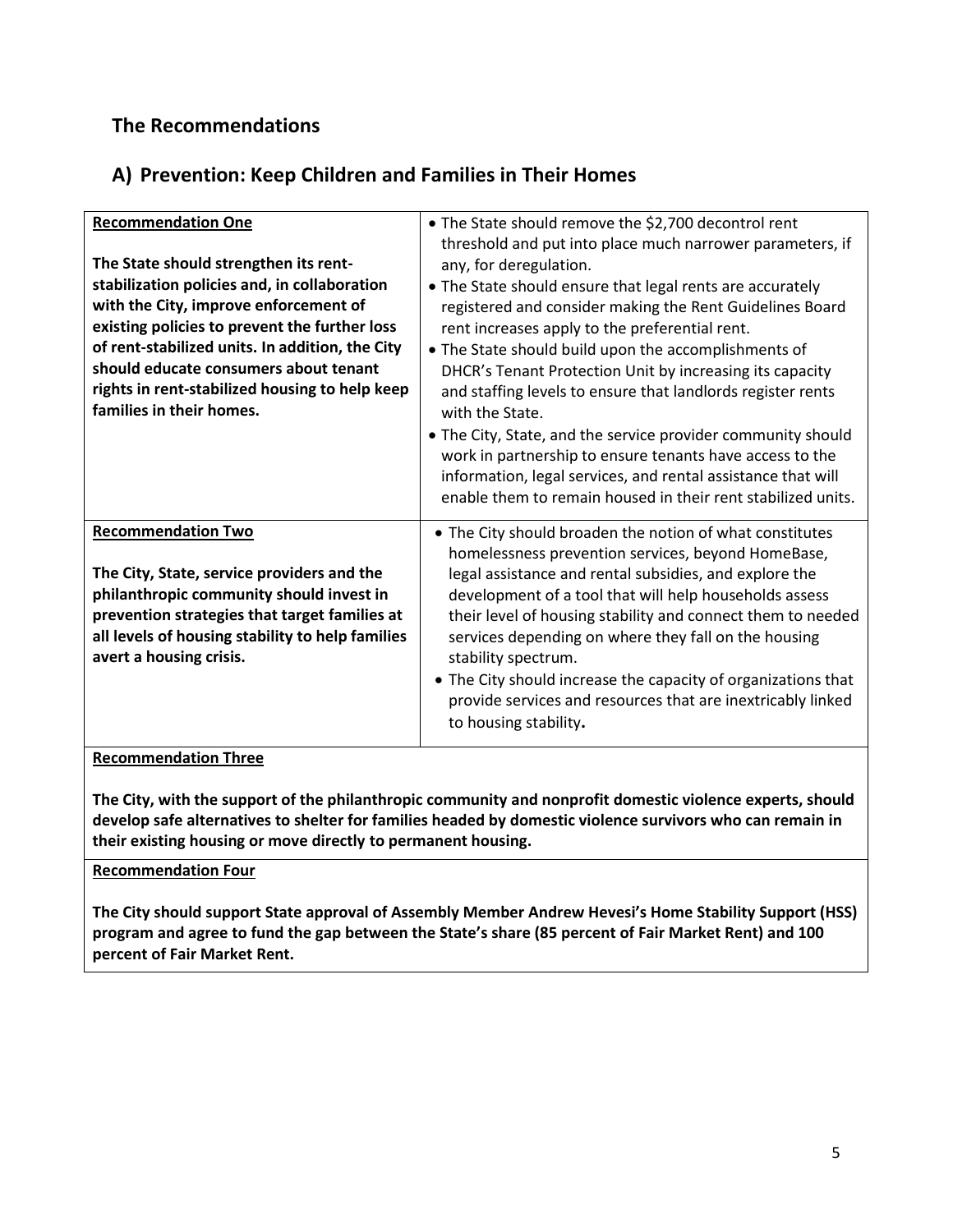#### **B) In-Shelter: Promote and Strengthen the Well-Being of Children and Their Families While in Shelter**

| <b>Recommendation One</b><br>The City should place homeless families with<br>children in safe and appropriate settings<br>that meet their needs and improve their<br>well-being.                                                                                                                                                                          | • The City should place homeless families with children in<br>safe and appropriate settings, and expedite the elimination<br>of cluster site apartments and hotels.<br>• The City should take immediate steps to improve the living<br>conditions of families residing in hotels.<br>• The City should adequately fund non-profit providers to<br>deliver high-quality shelter and services rooted in evidence-<br>based practices and an intergenerational approach.<br>• The City should implement best practice standards in all<br>new and renovated purpose-built shelters.<br>• The City should streamline and improve the application and<br>intake process for homeless families with children.                                                                                                                                                                                                                                                                            |
|-----------------------------------------------------------------------------------------------------------------------------------------------------------------------------------------------------------------------------------------------------------------------------------------------------------------------------------------------------------|------------------------------------------------------------------------------------------------------------------------------------------------------------------------------------------------------------------------------------------------------------------------------------------------------------------------------------------------------------------------------------------------------------------------------------------------------------------------------------------------------------------------------------------------------------------------------------------------------------------------------------------------------------------------------------------------------------------------------------------------------------------------------------------------------------------------------------------------------------------------------------------------------------------------------------------------------------------------------------|
| <b>Recommendation Two</b><br>The City should increase funding and modify<br>policies to improve the educational<br>outcomes of homeless children by better<br>addressing educational continuity, reducing<br>absenteeism, and increasing the enrollment<br>of young homeless children in early<br>childhood education and Early Intervention<br>programs. | • The City should be required to inform families at the PATH<br>Intake Center about their education rights, the processes<br>for ensuring educational stability and arranging<br>transportation, and the assistance available to families to<br>navigate those processes.<br>. The City should increase the number of staff available to<br>help families year-round, and ensure staff have adequate<br>supervision and accountability measures.<br>• The City should increase the number of homeless young<br>children enrolled in early education and Early Intervention<br>programs.<br>• The Department of Education and the Department of<br>Homeless Services should convene a working group with<br>shelter providers, family assistants, staff from DOE's Office<br>of Pupil Transportation and advocates to review and where<br>appropriate, design and implement new procedures to<br>make education access and transportation more seamless<br>for children in shelter. |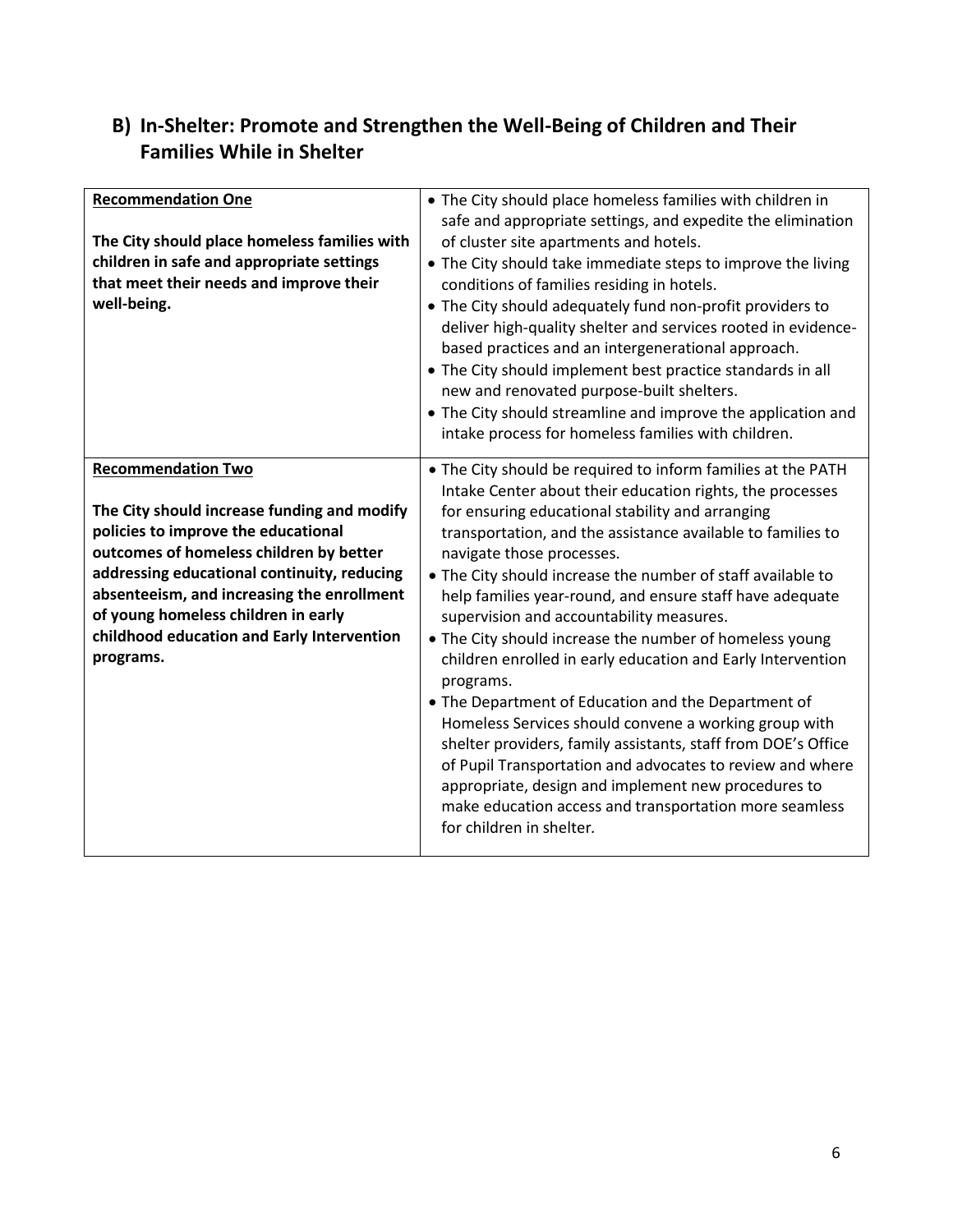#### **C) Post Shelter: Help Homeless Families with Children Obtain and Retain Quality Affordable Housing with Access to Services**

| <b>Recommendation One</b><br>The City and State should increase the<br>supply of permanent affordable housing<br>resources available to homeless families by<br>including or increasing set-asides for<br>homeless families in existing zoning, tax<br>incentive, and publicly funded housing<br>programs. | . HPD and City Planning should amend Mandatory<br>Inclusionary Housing (MIH) to require developers to provide<br>at least 10% homeless units in a project.<br>. HPD should require that developers using the Affordable<br>New York Housing Program (formerly 421-a) set aside at<br>least 10% of their units for homeless families and<br>individuals.<br>• HPD should require that 50% of HPD's community<br>preference be used for homeless families located in the<br>community district where HPD- funded projects are<br>constructed or preserved.<br>• HPD should increase the flexibility of existing program term<br>sheets, for developers interested in providing homeless set-<br>asides exceeding 30% but less than 60% of the project units.<br>• NYCHA, with City and/or State funding, should use vacant<br>public housing units requiring rehabilitation to provide<br>permanent housing to homeless families. |
|------------------------------------------------------------------------------------------------------------------------------------------------------------------------------------------------------------------------------------------------------------------------------------------------------------|---------------------------------------------------------------------------------------------------------------------------------------------------------------------------------------------------------------------------------------------------------------------------------------------------------------------------------------------------------------------------------------------------------------------------------------------------------------------------------------------------------------------------------------------------------------------------------------------------------------------------------------------------------------------------------------------------------------------------------------------------------------------------------------------------------------------------------------------------------------------------------------------------------------------------------|
| <b>Recommendation Two</b><br>The City and State should target, standardize<br>and streamline the allocation of existing<br>homeless housing resources.                                                                                                                                                     | . HPD and HRA should use cross-systems information about<br>homeless families in the shelter databases to target<br>available subsidies and/or homeless resources more<br>appropriately.<br>• HPD and HRA should standardize inspection standards<br>across rental subsidy programs.<br>. HPD and HRA should work together to prioritize and fast-<br>track the application review process and the inspection of<br>units intended for homeless families.                                                                                                                                                                                                                                                                                                                                                                                                                                                                       |
| <b>Recommendation Three</b><br>The City should strengthen post-shelter<br>services and explore new service models to<br>improve permanent housing retention by<br>homeless families with children.                                                                                                         | • The City, with the support of the philanthropic community,<br>should encourage the piloting of an evidence-informed<br>service-enriched housing model for vulnerable homeless<br>families not qualifying for NYC 15/15 housing.<br>• HRA/DHS should fund aftercare services at existing shelters.<br>• HPD should facilitate the provision of voluntary services in<br>HPD-funded projects housing 10% or more homeless<br>families with children.<br>• The City should enhance and publicize the existing 311<br>Helpline.                                                                                                                                                                                                                                                                                                                                                                                                   |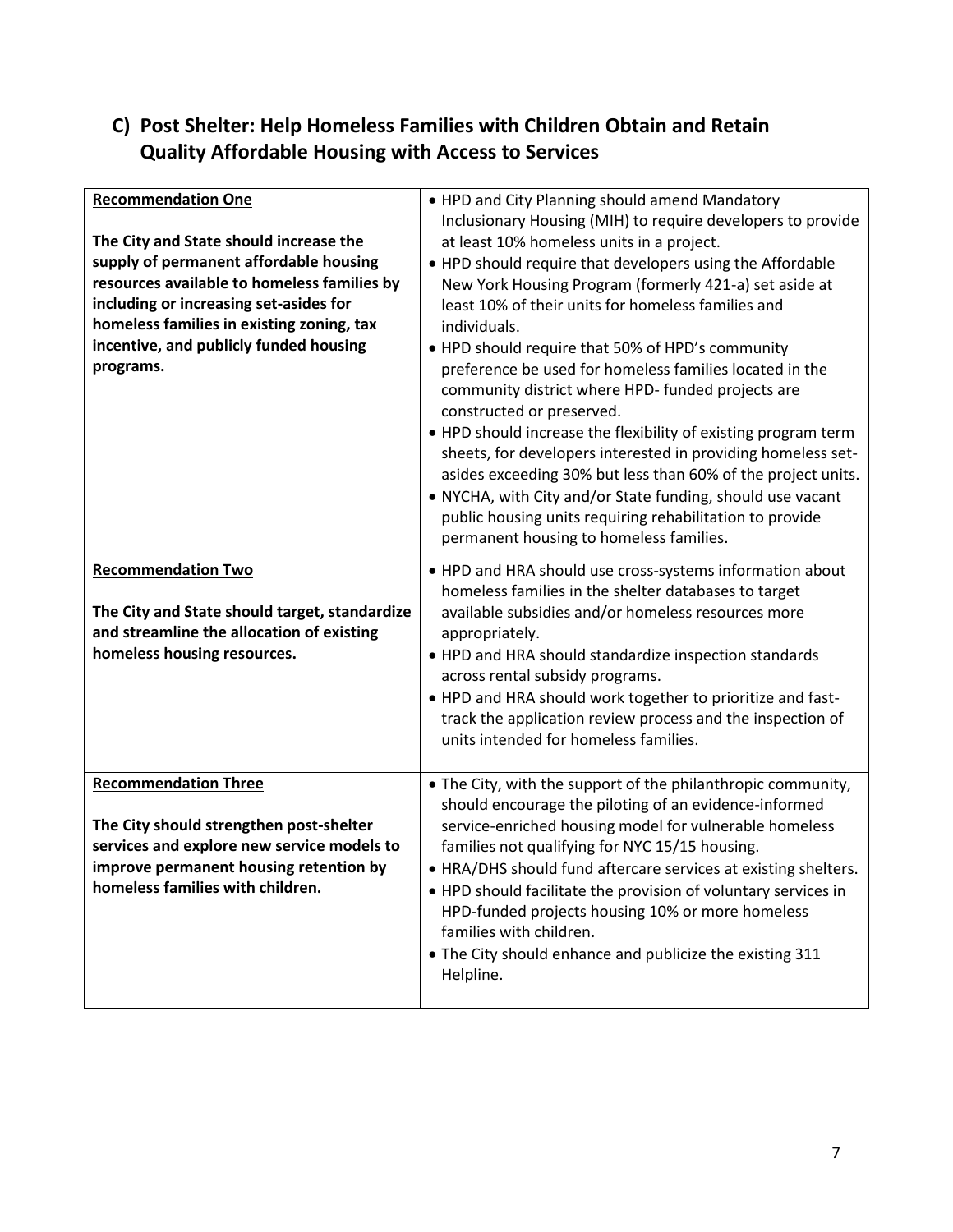#### **D) Systemic Recommendations**

#### **Recommendation One**

**The City should create an integrated housing and homelessness plan focused on homeless families with children and create a subcommittee of the interagency coordinating council that includes advocates, service providers and formerly homeless family members to monitor that plan and ensure that the needs of homeless children and their families are addressed.**

#### **Recommendation Two**

**The City should track and make public data about homeless families with children as well as information about the allocation of housing and homeless housing resources to homeless families with children.**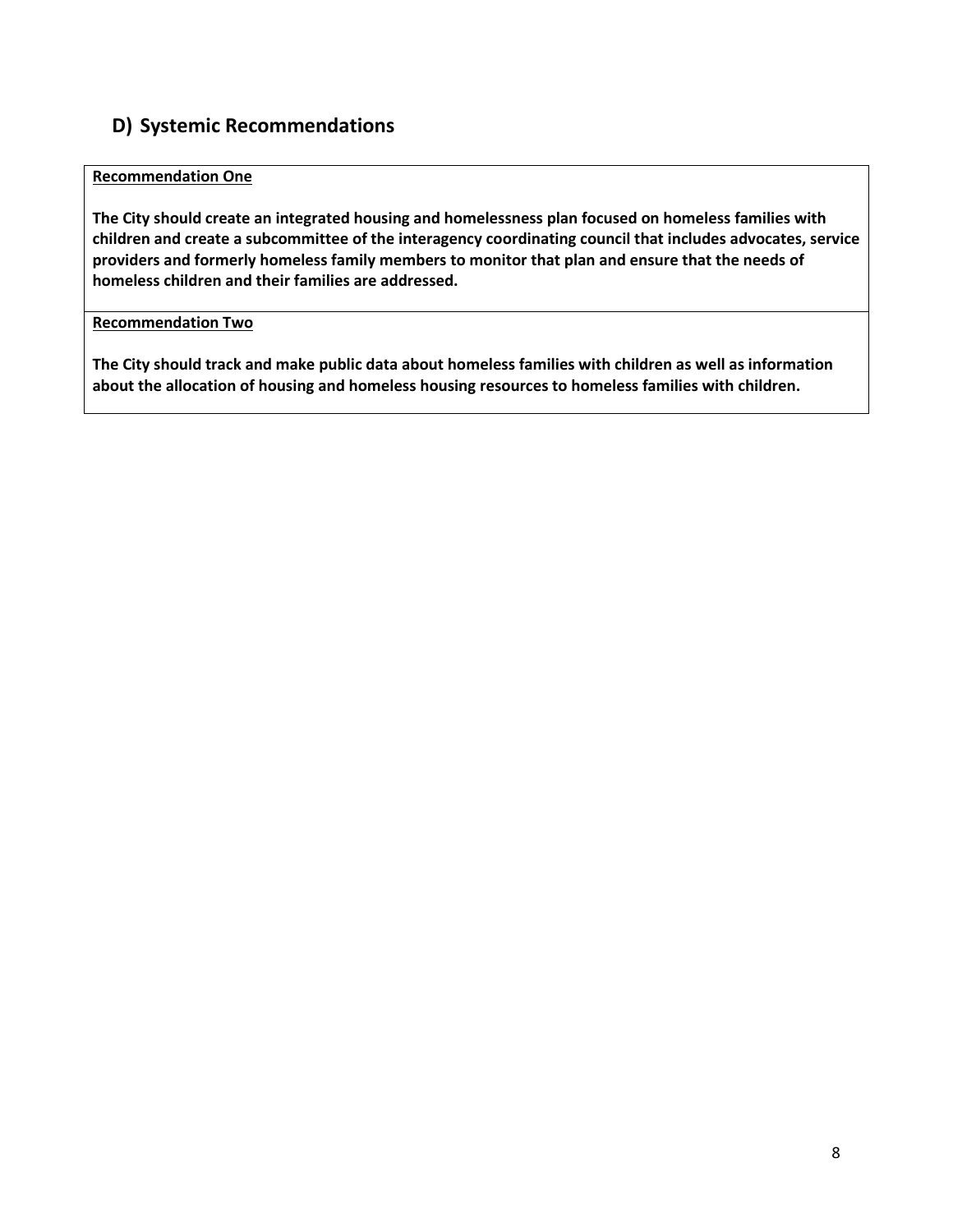#### **I. Introduction**

Over 27,000 children slept in a New York City homeless shelter in April 2017. This includes children in domestic violence shelters, Department of Homeless Services shelters, and other city shelters serving families with children.

### **Family Homelessness by the Numbers**



#### Homeless Children in NYC Shelters - April 2017

\*All DHS includes DHS administered shelters, safe haven shelters, stabilization beds, and veteran shelters Source: DHS Local Law 37 report: http://www1.nyc.gov/assets/operations/downloads/pdf/temporary housing report.pdf

While children, almost half of whom are under age  $6<sup>2</sup>$ , are perhaps not the typical image of a homeless person, children and their families comprise nearly 70% of the City's Department of Homeless Services shelter system.<sup>3</sup> The profile of a typical homeless family with children is a female-headed minority household (91%), whose average age is 34 years old, with an average of two children.<sup>4</sup> Nearly a third of the heads of household are working despite nearly half lacking a high school diploma or GED.<sup>5</sup> About 25% have an open child welfare case with the Administration for Children's Services.<sup>6</sup>

 $\overline{\phantom{a}}$ 

<sup>&</sup>lt;sup>2</sup> DHS unpublished data provided to CCC. January 2015. This is a national trend as well. U.S. Department of Health and Human Services, U.S. Department of Housing and Urban Development, U.S. Department of Education. *Policy Statement on the Needs of Families with Young Children Experiencing and at Risk of Homelessness.* October 31, 2016.

<sup>3</sup> New York City Department of Homeless Services Data Dashboard. December 2015. <https://www1.nyc.gov/site/dhs/about/stats-and-reports.page>

<sup>4</sup> DHS unpublished data provided to CCC. January 2015.

 $<sup>5</sup>$  Id.</sup>

 $^6$  Id.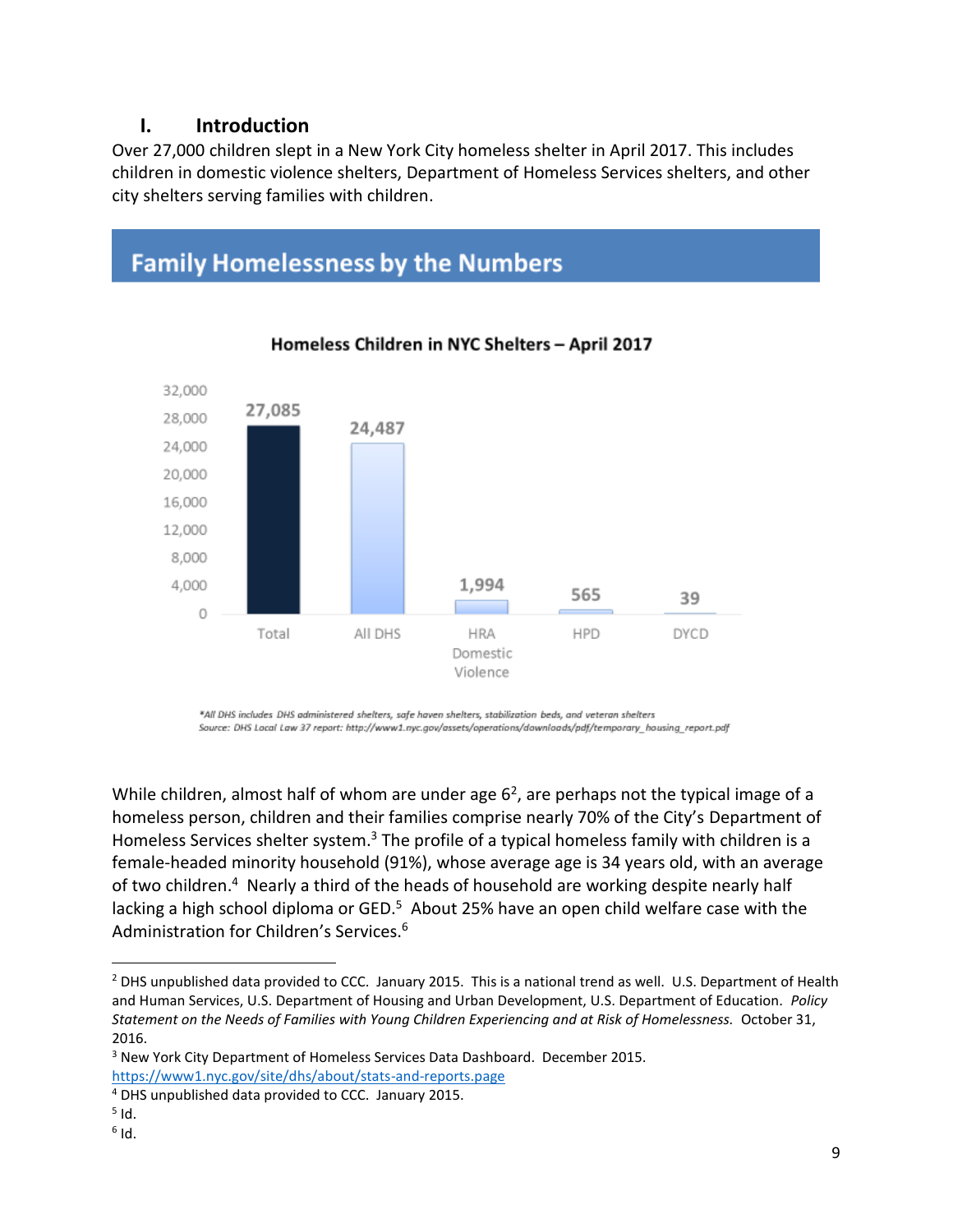

Given both the number of homeless children and families and the impact homelessness has on them, it is critical that City and State leaders, advocates, providers, and every day New Yorkers focus more on how to prevent family homelessness, create and preserve affordable housing units for homeless families with children, promote the well-being of children and families who are homeless, and decrease the return rate for families leaving the shelter system.

The de Blasio and Cuomo Administrations, and their partners, have devoted significant attention and resources to homelessness. For example, the City has expanded eviction prevention services including a right to counsel, created new rental assistance programs, and expanded its HomeBase homelessness prevention program. The City and State have also developed and implemented new affordable and supportive housing plans. The de Blasio administration estimates that without these key initiatives, there would be over 70,000 people in Department of Homeless Services (DHS) shelters, rather than holding stable at its current level of about 60,000.<sup>7</sup>

The leading drivers of homelessness are eviction and domestic violence.<sup>8</sup> Another major factor that has driven New York City's homelessness crisis is that median rent has not kept pace with median household income in New York City. The result of which is that families simply cannot afford to pay rent.

 $\overline{\phantom{a}}$ <sup>7</sup> The City of New York. *Turning the Tide on Homelessness in New York City*. February 2017. <http://www1.nyc.gov/assets/dhs/downloads/pdf/turning-the-tide-on-homelessness.pdf>

<sup>8</sup> New York City Independent Budget Office. November 2014. [http://www.ibo.nyc.ny.us/iboreports/2014dhs\\_families\\_entering\\_NYC\\_homeless\\_shelters.html](http://www.ibo.nyc.ny.us/iboreports/2014dhs_families_entering_NYC_homeless_shelters.html)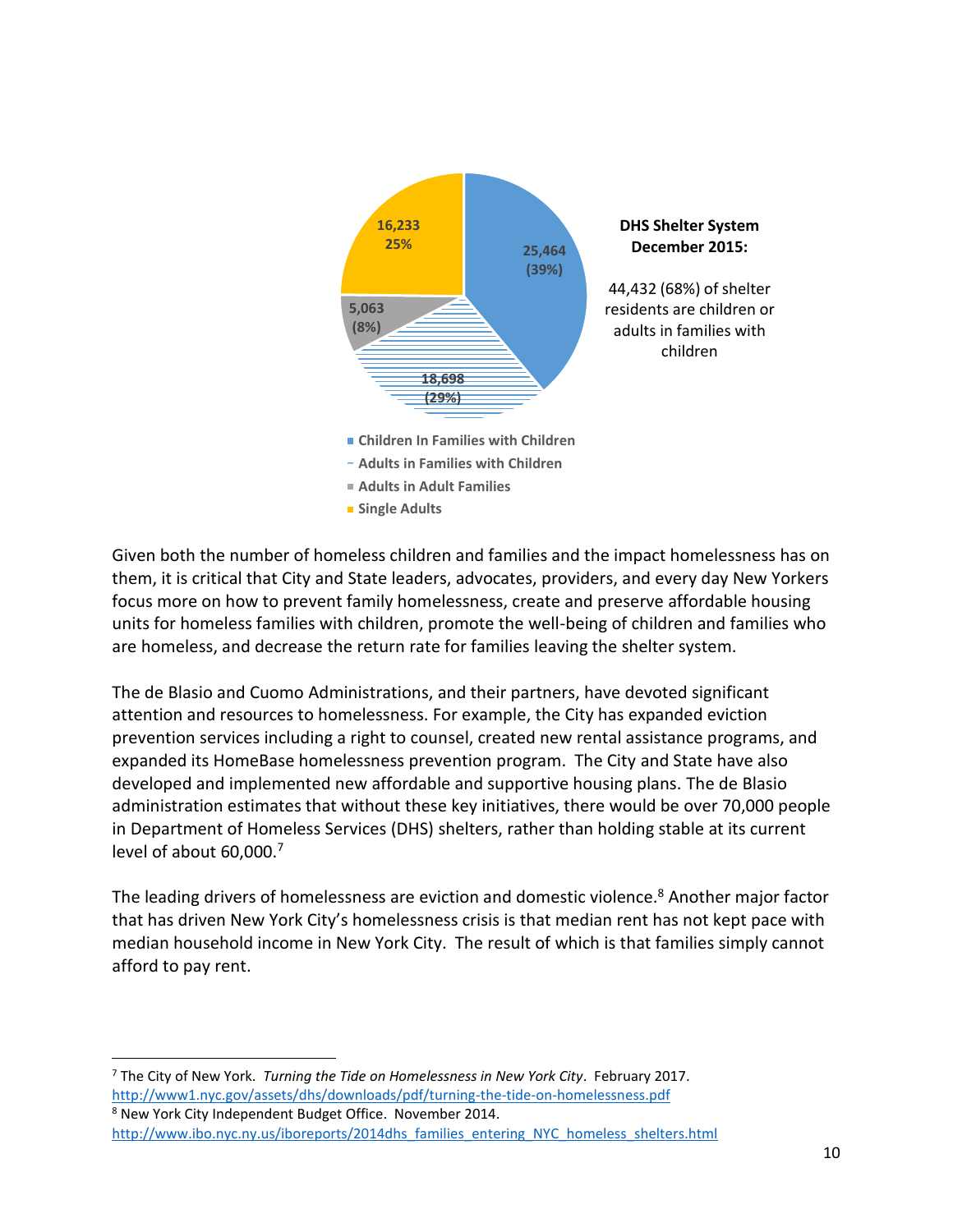#### **Family Homelessness by the Numbers**



This dearth of affordable housing has led to long shelter stays for those families who are in the shelter system. Since 2014, the average length of stay for a family with children in a DHSadministered shelter has been approximately 430 days.



Source: New York City Mayor's Management Reports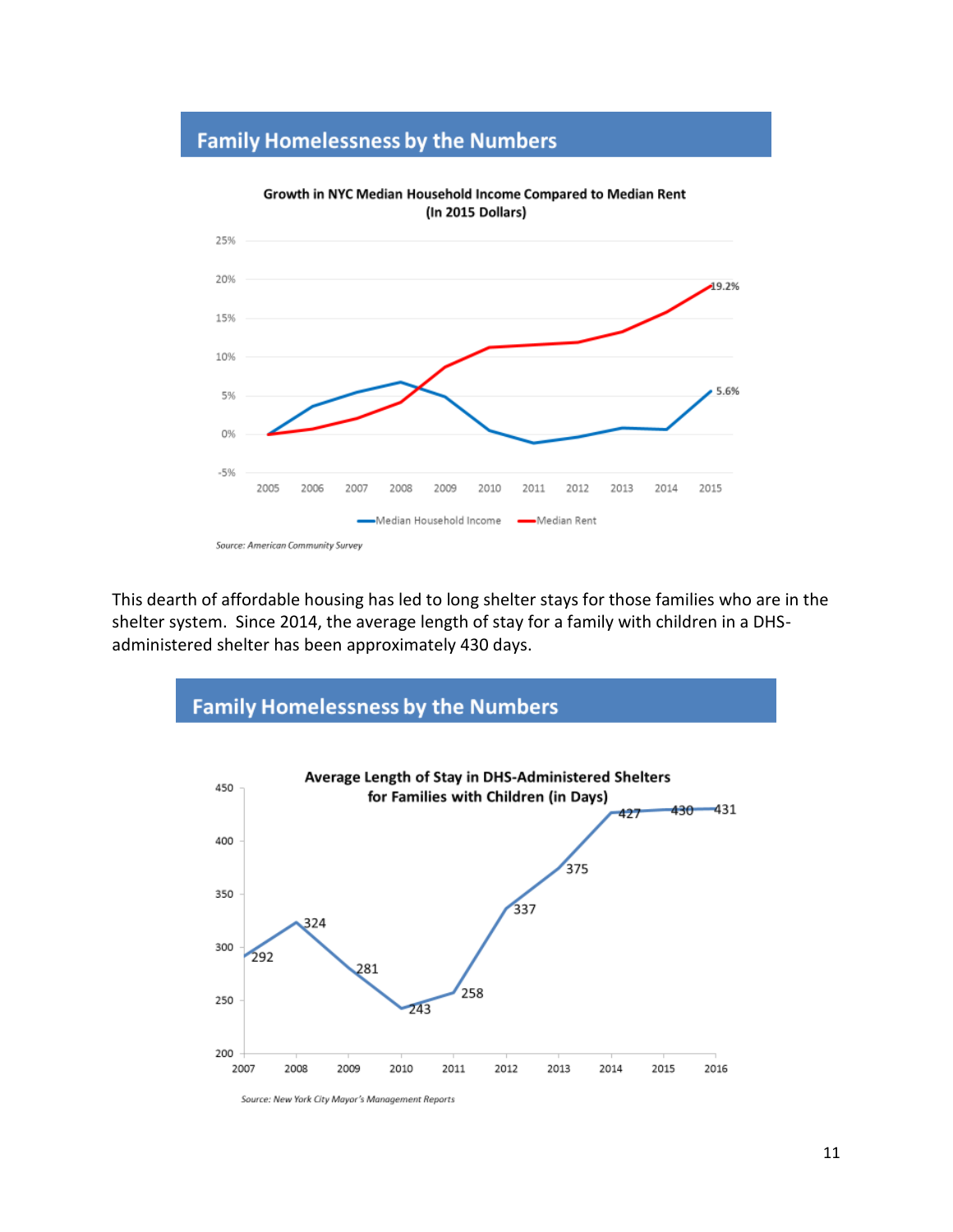With a critical right to shelter in New York City, the long lengths of stay, and the shortage of affordable housing, the City's Tier II shelters—shelter built to serve homeless families—have been unable to keep up with the demand. As a result, only 58% of homeless families with children in the DHS shelter system are residing in Tier II shelters; 22% are in cluster sites and 20% are in hotels/motels.

The City's newest plan, *Turning the Tide* ("The Plan"), recognizes that cluster sites and hotels/motels are not appropriate shelter facilities for families. The Plan seeks to eliminate the use of cluster sites by 2021 and hotels/motels by 2023, in part by creating 90 new shelters and renovating 30 others. The Plan also seeks to employ a borough-based approach whereby the goal is for homeless families to be able to remain in their home borough when it is safe and appropriate to do so.

Preventing homelessness, reducing the time families spend in shelter and promoting their wellbeing during that time, and helping families remain permanently housed after leaving shelter are all critical to mitigating the tremendous impact that homelessness has on children and their development. The data and research paint a disturbing picture of the effect of homelessness on the well-being of children. Even in the best of circumstances, homelessness creates life-long risks to the physical and emotional well-being and educational success of children. For example, children experiencing homelessness have an increased risk of illness compared to children who are not homeless: they suffer from four times as many respiratory infections; five times as many gastrointestinal infections; and twice as many ear infections.<sup>9</sup> Additionally, they are four times as likely to suffer from asthma and have high rates of asthma-related hospitalizations.<sup>10</sup> Homeless children also suffer disproportionately from food insecurity, as they are twice as likely to go hungry as non-homeless children, and due to these nutritional deficiencies, they are at an increased risk of obesity.<sup>11</sup>

Being homeless can also be harmful to children's emotional well-being. Homelessness causes traumatic disruptions in the lives of children, who, in addition to losing their homes, experience loss of their friends and community, sense of security, routines, possessions, and privacy.<sup>12</sup> Homelessness also makes families more vulnerable to other forms of trauma, such as witnessing violence, physical or sexual assault, and abrupt separation from family members.<sup>13</sup> As a result, homelessness increases a child's risk of experiencing mental illness. For example, half of school-age homeless children experience anxiety, depression, or withdrawal, compared to 18 percent of children who are not homeless, and one in three homeless children ages eight and under suffers from a major mental disorder.<sup>14</sup>

 $\overline{\phantom{a}}$ 

<sup>9</sup> The National Center on Family Homeless, The Characteristics and Needs of Families Experiencing Homelessness, Dec. 2011. Available at[: http://www.familyhomelessness.org/media/306.pdf.](http://www.familyhomelessness.org/media/306.pdf)

 $10$  *Id.* 

 $11$  *Id.* 

<sup>&</sup>lt;sup>12</sup> The National Child Traumatic Stress Network, Facts on Trauma and Homeless Children, 2005, at page 2. Available at:

[http://www.nctsnet.org/nctsn\\_assets/pdfs/promising\\_practices/Facts\\_on\\_Trauma\\_and\\_Homeless\\_Children.pdf](http://www.nctsnet.org/nctsn_assets/pdfs/promising_practices/Facts_on_Trauma_and_Homeless_Children.pdf)  $13$  *Id.* 

<sup>14</sup> *Id*.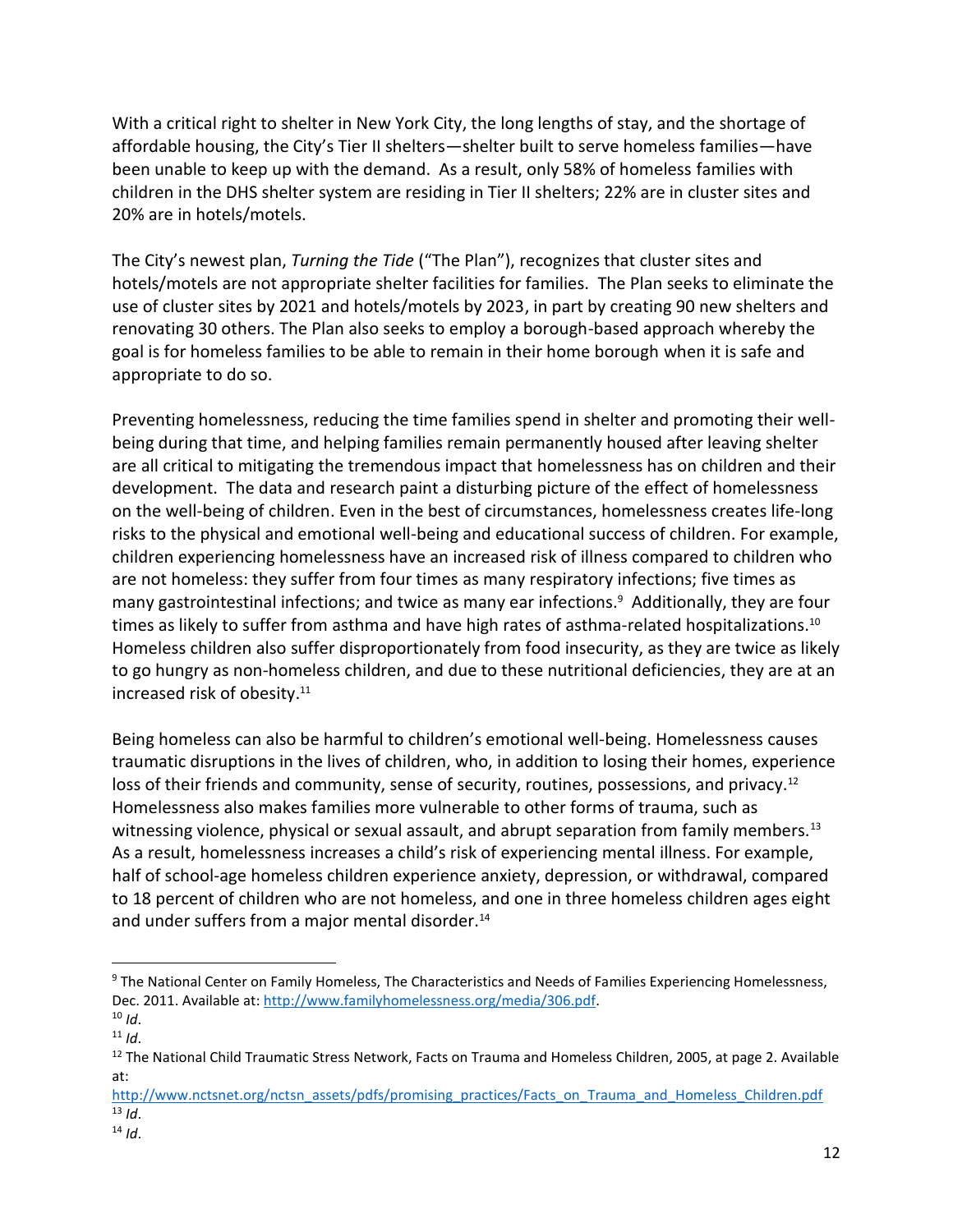The impact of homelessness can also be devastating to a child's education because it often causes disruptions that impact their attendance and academic performance. In New York City, only 55% of families are placed in the same borough where the youngest child was attending school.<sup>15</sup> As indicated by the New York City Independent Budget Office, homeless children have high rates of absenteeism, which is associated with lower academic performance, increased drop-out rates and reduced college and career preparedness.<sup>16</sup>

It is imperative that New Yorkers come together as a community to address this crisis. This means that government, advocacy groups, service providers, landlords and communities themselves must come together and prioritize the needs of homeless children and their families. The research shows that if we do not do this, we increase the chances that the next generation of New Yorkers will struggle in school and face intergenerational poverty and homelessness, as well as increased health and mental health costs. The co-conveners brought together the members of the Task Force believing that if we put our collective minds together we could improve the lives of thousands of children and their families, both today and in the future, while reducing the burden on New York City taxpayers.

#### **II. About the Family Homelessness Task Force (FHTF)**

The Family Homelessness Task Force (FHTF) was convened by Citizens' Committee for Children, Enterprise Community Partners and New Destiny Housing ("the co-conveners") to call attention to the needs of homeless children and their families and to develop and advance recommendations to prevent and end family homelessness, while ensuring the well-being of families living in shelter. Our concerns about the well-being of the thousands of homeless children growing up in a shelter system, often not designed for that purpose, was the catalyst for the creation of the Family Homelessness Task Force.

The FHTF consists of approximately forty stakeholders representing the service provider, affordable housing and advocacy communities with expertise in homelessness, housing and child well-being. The FHTF was divided into three working groups to address key components of the homelessness system – prevention, in-shelter and post-shelter services. Each group was asked to generate a body of policy and programmatic recommendations that would together strengthen the prevention, permanent housing and service options available to reduce and eliminate homelessness, while also improving the experiences of children and their families while in shelter.

Consumer participation and a Philanthropic Advisory Committee were both critical aspects of the FHTF.<sup>17</sup> Consumers who were at risk of or experienced homelessness were organized into three focus groups. The first focus group discussed consumers' experiences with prevention

 $\overline{a}$ 

<sup>&</sup>lt;sup>15</sup> New York City Mayor's Preliminary Management Report FY 2017, Department of Homeless Services.

<sup>16</sup> Independent Budget Office. *Not Reaching the Door: Homeless Students Face Many Hurdles on the Way to School.* October 2016.

<sup>&</sup>lt;sup>17</sup>The Philanthropic Advisory Committee included Capital One, Deutsche Bank, Goldman Sachs, JP Morgan Chase, Mizuho, New York Community Trust, New York Women's Foundation, Robin Hood Foundation and Santander.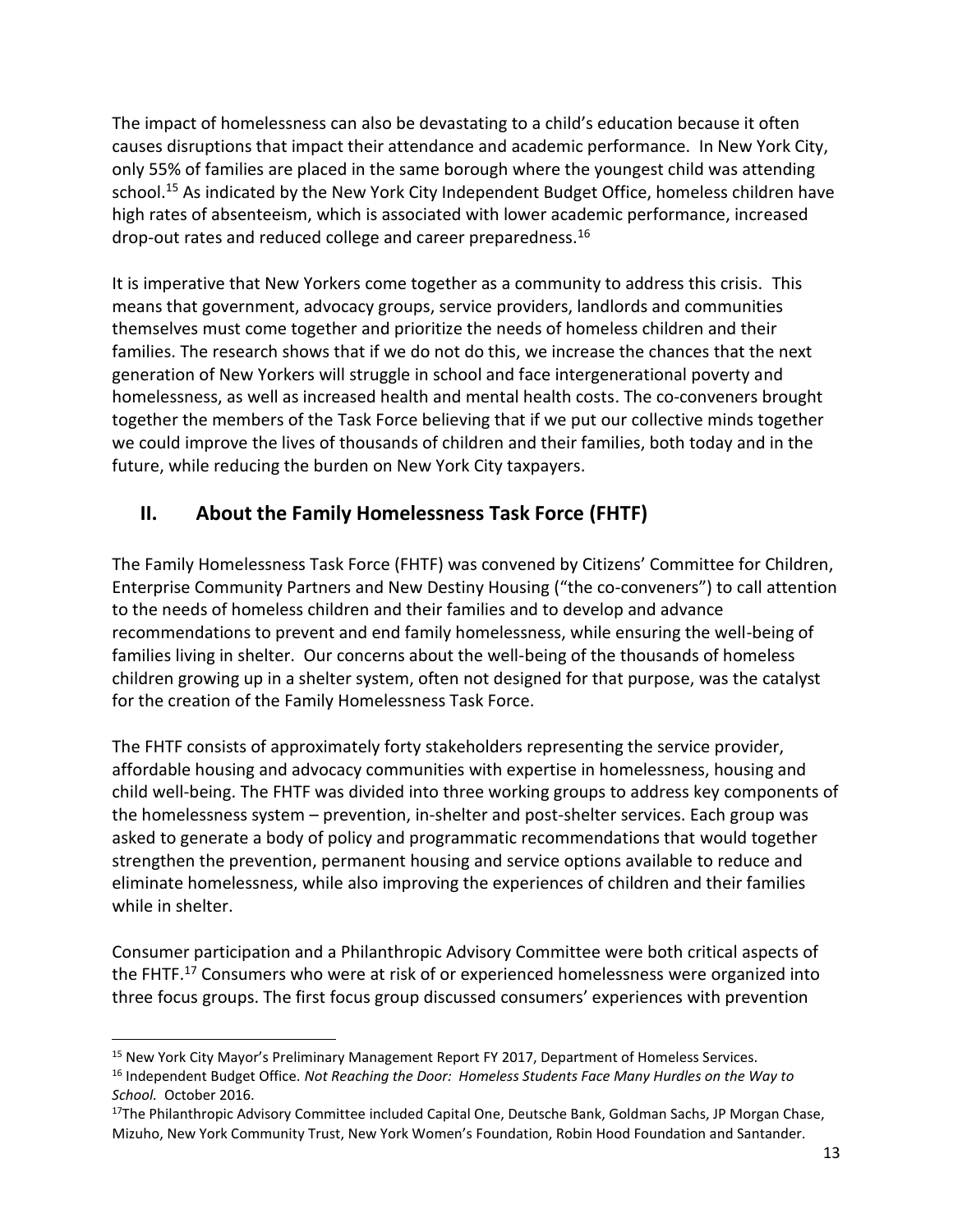services, making suggestions for how to improve both knowledge of and access to such resources. The second focus group consisted of homeless families living in a commercial hotel who spoke to the need to improve the shelter intake process as well as the shelter experience itself, particularly for those living in hotels. The third focus group provided input on the process required to obtain affordable housing and the experience of transitioning from shelter to permanent housing. The FHTF also received input and feedback from a Philanthropic Advisory Committee, comprised of foundations and private corporations that have invested in solutions to homelessness and have perspective on best practices from across the City and from other localities.

Throughout the process, the FHTF recognized the significant efforts of the City, the State and the providers to end the City's family homelessness crisis. The recommendations in this report are intended to build upon the important work underway and include the input and ideas of the members of the Family Homelessness Task Force. It is important to note that this document has not been vetted and endorsed by all Task Force members.

#### **III. Recommendations of the Workgroups: Prevention, In-Shelter and Post-Shelter**

The recommendations in this report span the prevention, shelter and post-shelter service components of the homelessness system. The prevention recommendations are focused on keeping families and children in their homes so that they never experience homelessness. The in-shelter recommendations are focused on promoting and strengthening the well-being of children and their families while in shelter. The post-shelter recommendations are focused on obtaining and retaining quality housing and services children and their families experiencing homelessness and ensuring those who leave the shelter system do not return.

Each component of the system– prevention, in-shelter and post-shelter – is critical to ending the homelessness crisis for children and their families and must be addressed in concert. Furthermore, while the FHTF organized around these three components separately, they are inextricably linked to one another.

#### *A) Prevention: Keep Families and Children in Their Homes*

The top three drivers of family homelessness in NYC are domestic violence, evictions and overcrowding.<sup>18</sup> Compounding this is the shortage of affordable housing. The high level of demand for shelter is likely to continue if the growing divide between rising rents and stagnating wages continues.

The City has put forth a tremendous amount of effort over the last several years to decrease the number of families entering the shelter system. The creation of rental assistance programs such as LINC and the expansion of HomeBase, the City's evidence-based model for

 $\overline{\phantom{a}}$ <sup>18</sup> New York City Independent Budget Office. November 2014.

[http://www.ibo.nyc.ny.us/iboreports/2014dhs\\_families\\_entering\\_NYC\\_homeless\\_shelters.html](http://www.ibo.nyc.ny.us/iboreports/2014dhs_families_entering_NYC_homeless_shelters.html)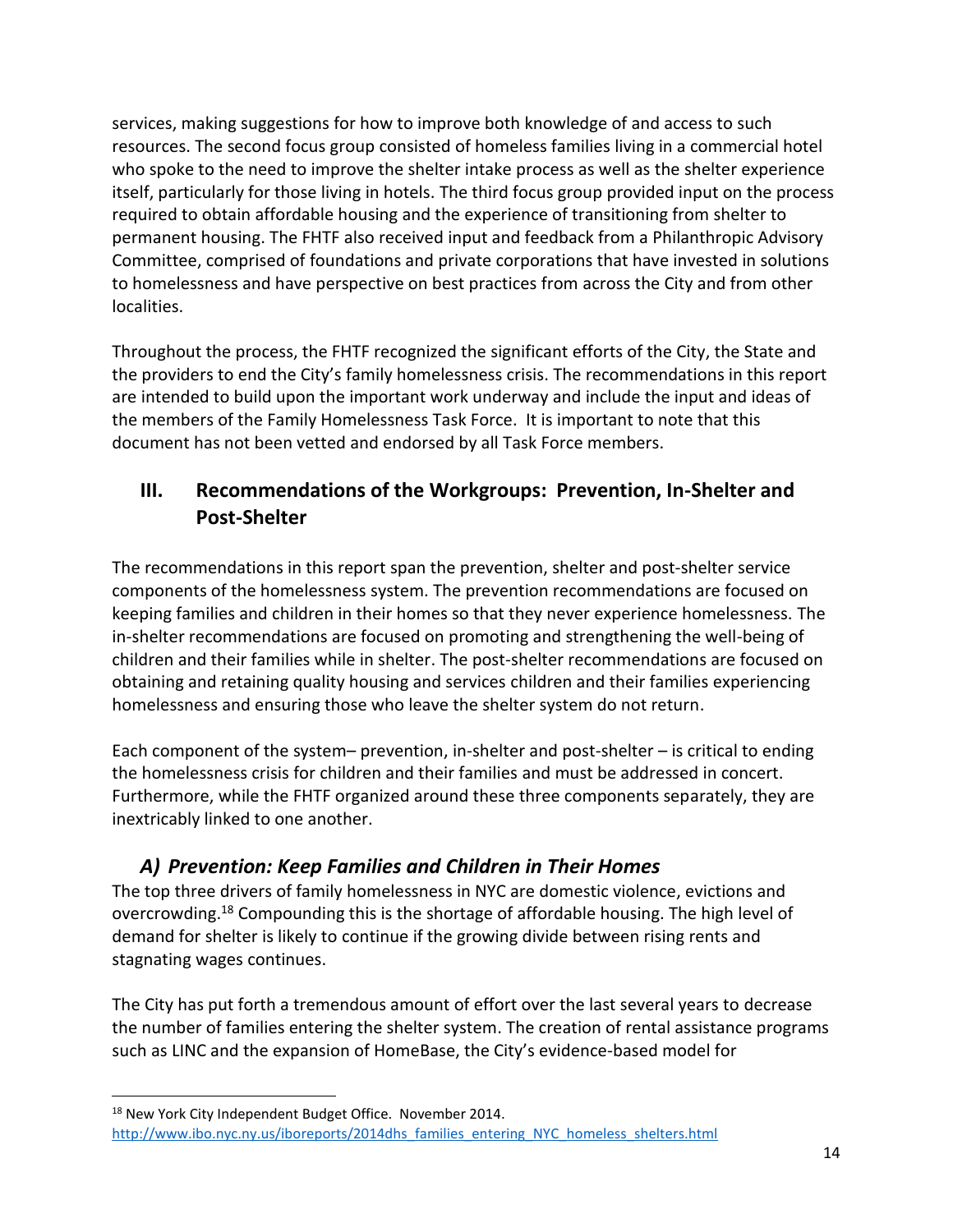homelessness prevention, have helped prevent the City's homelessness crisis from reaching 70,000 individuals in the system.<sup>19</sup> This will be further strengthened by the City's commitment to add 15,000 units of supportive housing over the next 15 years, expand the number of HomeBase sites, and provide all low-income New Yorkers with access to representation in Housing Court.

Simultaneously, the State has committed \$2.5 billion for the preservation or creation of 100,000 affordable housing units and 5,000 supportive housing units. This will help increase much-needed housing supply for homeless families.

Additionally, the State's increase in the Family Homelessness and Eviction Prevention Supplement (FHEPS) rental subsidy amount will help many families, including those headed by victims of domestic violence at risk of homelessness, remain in their homes. There is also growing momentum for Home Stability Support, which if enacted, would provide a "statewide rent supplement for families who are eligible for public assistance and who are facing eviction, homelessness or loss of housing due to domestic violence or hazardous living conditions."<sup>20</sup> Home Stability Support would prevent thousands of vulnerable families from entering the shelter system altogether.

Despite the efforts from the City and the State, family homelessness persists at unsustainable levels with 13,000 entering in FY2016. It is critical that the City, State, service provider and philanthropic communities make additional efforts to prioritize homelessness prevention and ensure children and their families can remain in their homes and out of the shelter system.<sup>21</sup> It is critical that the City, State, service provider and philanthropic communities make additional efforts to prioritize homelessness prevention and ensure children and their families can remain in their homes and out of the shelter system.

This section addresses four main issue areas that, if addressed, can help keep families with children in their homes by: 1) preventing the loss of rent-stabilized units; 2) advocating for investment in prevention strategies that target families at all levels of housing stability; 3) developing safe alternatives to shelter for domestic violence survivors and their children; and 4) supporting Home Stability Support, a rental subsidy that focuses on homelessness prevention.

 $\overline{\phantom{a}}$ <sup>19</sup> The City of New York. *Turning the Tide on Homelessness in New York City*. February 2017. [http://www1.nyc.gov/assets/dhs/downloads/pdf/turning-the-tide-on-homelessness.pdf.](http://www1.nyc.gov/assets/dhs/downloads/pdf/turning-the-tide-on-homelessness.pdf) <sup>20</sup>Home Stability Support. <http://www.homestabilitysupport.com/about-overview>

<sup>21</sup> Preliminary Fiscal Year 2017 Mayor's Management Report, Department of Homeless Services. This trend continued in the first 4 months of FY17 when 5,168 families entered shelter compared to 4,508 during the same time period in FY16. <http://www1.nyc.gov/assets/operations/downloads/pdf/pmmr2017/dhs.pdf>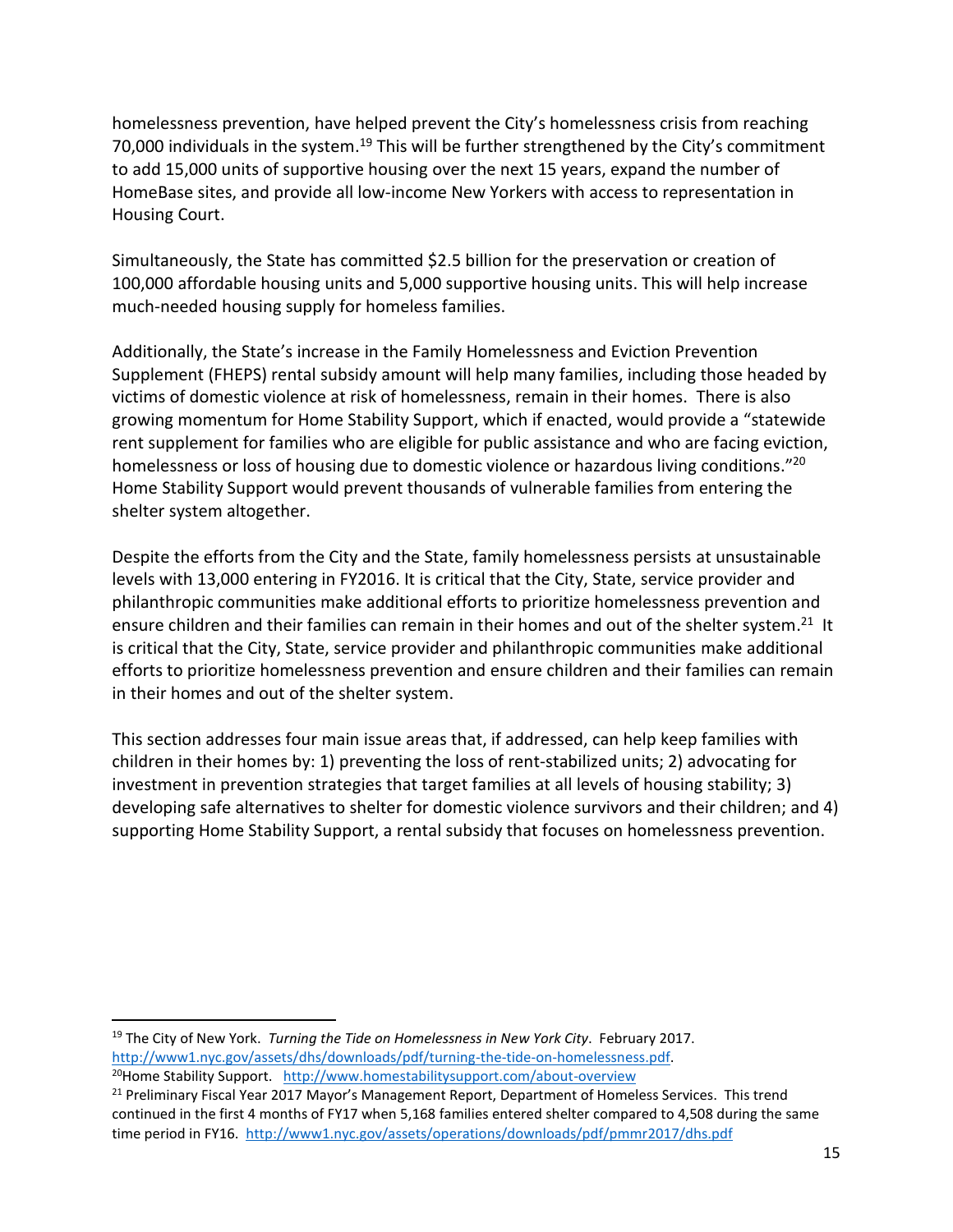**Recommendation 1:**

 $\overline{\phantom{a}}$ 

**The State should strengthen its rent-stabilization policies and, in collaboration with the City, improve enforcement of existing policies to prevent the further loss of rent-stabilized units. In addition, the City should educate consumers about tenant rights in rent-stabilized housing to help keep families in their homes.** 

**1) The State should remove the \$2,700 decontrol rent threshold and put into place much narrower parameters for deregulation, if at all.**

Over the course of 18 years, from 1994 – 2012, the City experienced a net loss of approximately 150,000 rent-stabilized units.<sup>22</sup> The City cannot sustain this loss rate of rent-stabilized units in the face of such an acute housing affordability crisis.

There are a variety of ways in which a rent-stabilized unit becomes de-regulated. The primary driver of deregulation is the high rent vacancy deregulation, which accounted for the vast majority of the 150,000 rent stabilized units that were lost due to deregulation. Specifically, when the rent reaches the threshold of \$2,700, regardless of unit size, the landlord can deregulate the unit. This Deregulation Rent Threshold (DRT) of \$2,700 creates an incentive for landlords to evict tenants and/or use other methods to increase rents to the level of the DRT, triggering deregulation of a unit.

#### **2) The State should ensure that legal rents are accurately registered and consider making the Rent Guidelines Board rent increases apply to the preferential rent.**

Every rent-stabilized apartment has a maximum legal rent that landlords are required to register with the New York State Department of Homes & Community Renewal (DHCR) every year. Landlords may, however, offer the unit at a lower rent called a "preferential rent"-- a rent that is lower than the legal regulated rent that the owner could collect from the tenant. For an owner to preserve the legal regulated rent when they are charging a preferential rent, the legal rent must be written in the lease where the preferential rent was first charged. In many cases, the preferential rent can be revoked at the end of a lease unless the terms of the lease specify that the preferential rent cannot be terminated for that tenancy.

While the preferential rent can be beneficial to residents, many landlords abuse the use of preferential rents by stating a false legal rent to tenants and then substantially increasing rents at the end of a lease term or a tenancy. Mechanisms should be put into place to more effectively regulate the use of the preferential rent and rent increases when a preferential rent is being used. To eliminate the incentive for landlords to abuse the use of preferential rents, the State should consider making preferential rent increases subject to the same Rent Guidelines Board rent increases to which legal rents are held. Additionally, there must be greater oversight

<sup>22</sup> The City of New York. *Turning the Tide on Homelessness in New York City*. February 2017. [http://www1.nyc.gov/assets/dhs/downloads/pdf/turning-the-tide-on-homelessness.pdf.](http://www1.nyc.gov/assets/dhs/downloads/pdf/turning-the-tide-on-homelessness.pdf)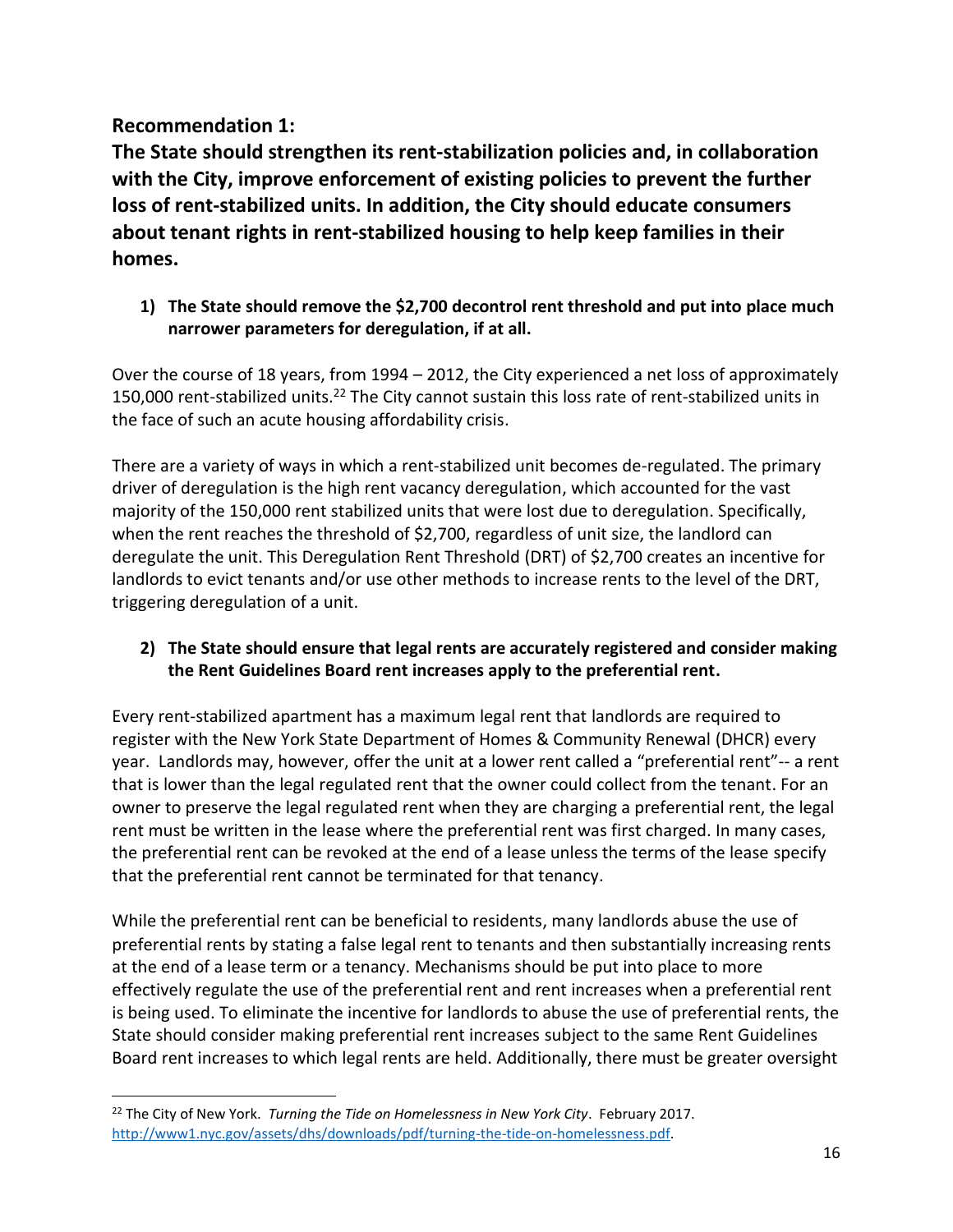of the maximum legal rent that landlords are required to register with DHCR every year. With minimum oversight, landlords can easily file false legal rents and then raise rents to unaffordable levels.

#### **3) The State should build upon the accomplishments of DHCR's Tenant Protection Unit, by increasing its capacity and staffing levels to better hold landlords accountable, especially in relation to preferential rents and the registration of units.**

The practice of using false legal rents and a preferential one to increase rent amounts is one example of how a landlord might abuse rent-stabilization policies as they are currently designed. When a building is subject to rent-stabilization, the developer is required to register that unit with the State until the status expires, but too often there are no consequences if the unit is not registered. The City has lost many rent-stabilized units due to non-registration, but there is currently not enough staff to fully enforce these rules. Over the past five years, the DHCR Tenant Protection Unit, through its enforcement efforts, brought over 50,000 units back into regulation. Increasing the number of staff could dramatically increase DHCR's ability to protect and maintain rent-stabilized units.

In addition, strengthening the partnership between the State and the City would also help with greater oversight. For example, HPD has started to revoke 421-a and J-51 tax benefits from developers who are not registering their projects with the State—a process which should continue.

#### **4) The City, the State and the service provider community should work in partnership to ensure tenants have access to the information, legal services and rental assistance that will enable them to remain housed in their rent-stabilized units.**

As part of the effort to keep families in their homes and prevent the loss of rent-stabilized units, the City, State and service providers need to engage in a full-scale education effort to ensure that tenants know their rights, targeting tenants living in regulated and recently deregulated rent-stabilized units. This is especially important for the preservation of rent-stabilized units 1) when a tenant is being charged above the legal rent, especially one that they cannot afford; and 2) when a tenant is unlawfully being pushed out of a stabilized unit.

The provision of strong and flexible legal services that can provide the appropriate level of intervention that a tenant requires to protect their housing rights is critical. Furthermore, the State and the City should continue building and strengthening rental assistance programs that help tenants meet their rent obligations and remain in place, preventing homelessness.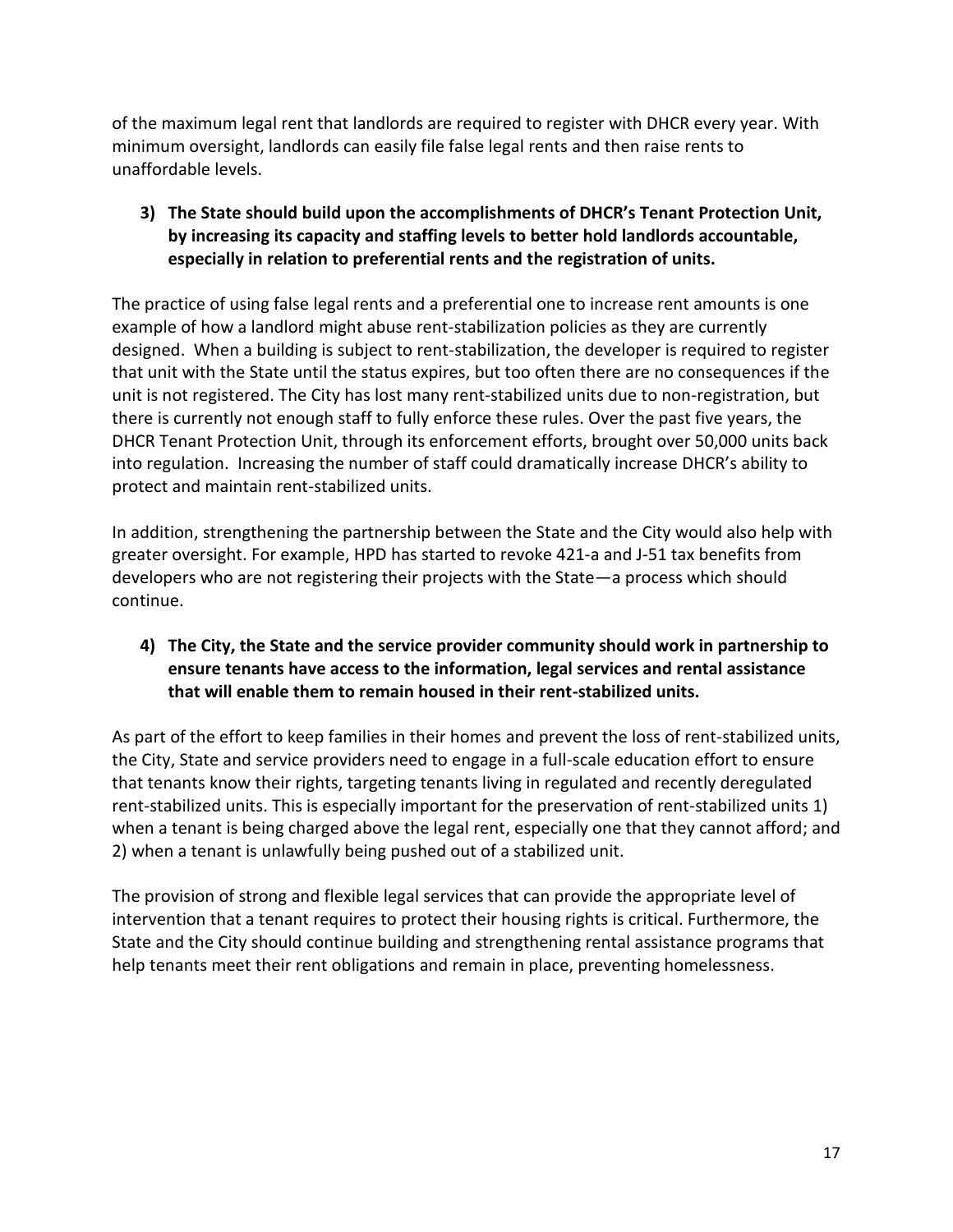#### **Recommendation 2:**

**The City, State, service providers and the philanthropic community should invest in prevention strategies that target families at all levels of housing stability, especially in upstream efforts that help families avert a housing crisis.** 

**1) The City should broaden the notion of what constitutes homelessness prevention services, beyond HomeBase, legal assistance and rental subsidies, and explore the development of a tool that will help households assess their level of housing stability and connect them to needed services depending on where they fall on the housing stability spectrum.**

All families fall somewhere along a spectrum between housing stability and extreme instability, with some being more stable and secure in their housing than others. The chart below provides one example of a spectrum of housing stability risk – from low/no risk (Level 0) to high risk (Level 3). A family who is in Level 0 and is housing stable would likely have no trouble paying their rent from month to month, have emergency savings to cover at least three months of living expenses and may even be ready for home ownership. On the other end of the spectrum, a family in Level 3 and at acute risk of homelessness may be experiencing domestic violence, have received a letter from their landlord, is in housing court, and/or is unemployed with no steady source of income to cover their housing costs. The factors under each level are sample indicators of housing stability (or instability) and a family need not be experiencing these characteristics to meet the criteria for a certain level, but can use the characteristics to selfidentify where they may fall on the spectrum.



The image below illustrates the spectrum of housing stability, the various service interventions relevant at each level and the current lack of pathways and connections to those various types of services. As the system is currently designed, families at all levels of housing instability who know about HomeBase are directed there for services. However, there is a segment of families,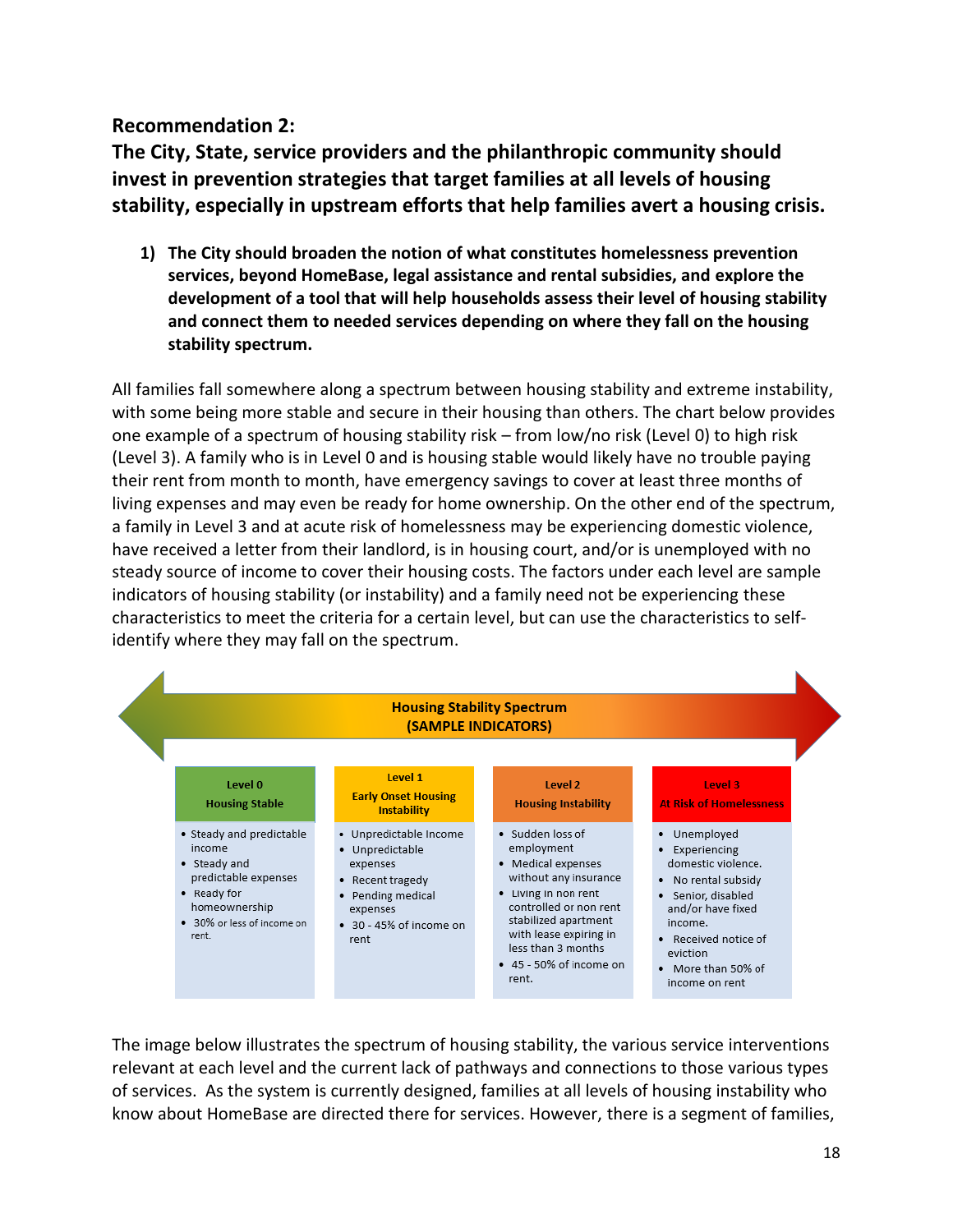especially in Levels 2 and 1, that are not eligible for HomeBase or for whom HomeBase is not the most appropriate service because their risk of homelessness is not yet high enough for HomeBase services.



As such, the City should broaden the notion of what constitutes homelessness prevention services beyond HomeBase, legal assistance and rental subsidies. The City's plan to use data analytics to "improve its ability to accurately assess the risk factors that lead to homelessness and then reach out to families at risk to provide help to prevent it,"<sup>23</sup> is a promising step in this direction. This type of housing stability tool could help identify where families fall on a spectrum of housing stability and then match those families to resources and opportunities depending on their level of stability. Nonprofit providers could help clients understand the indicators on the tool and then link them to appropriate services.

In addition to a tool, the City should consider enhancing 311 to include a directory of services connected to housing stability for families depending on where they fall on the housing stability spectrum. Further, the City should create a 311 team dedicated to housing stability whose function would be to ensure families are connected with the appropriate housing stability service. An alternative to a 311 enhancement is the creation of a dedicated housing hotline that is available to any household 24/7 and can be used to find services that will ensure housing stability.

Finally, a tenant education effort will be critical to promoting long-term housing stability. This effort would entail several components. First, it would encourage families to identify where they fall on the housing spectrum and understand what types of resources would help both

l

<sup>&</sup>lt;sup>23</sup> Turning the Tide, page 22.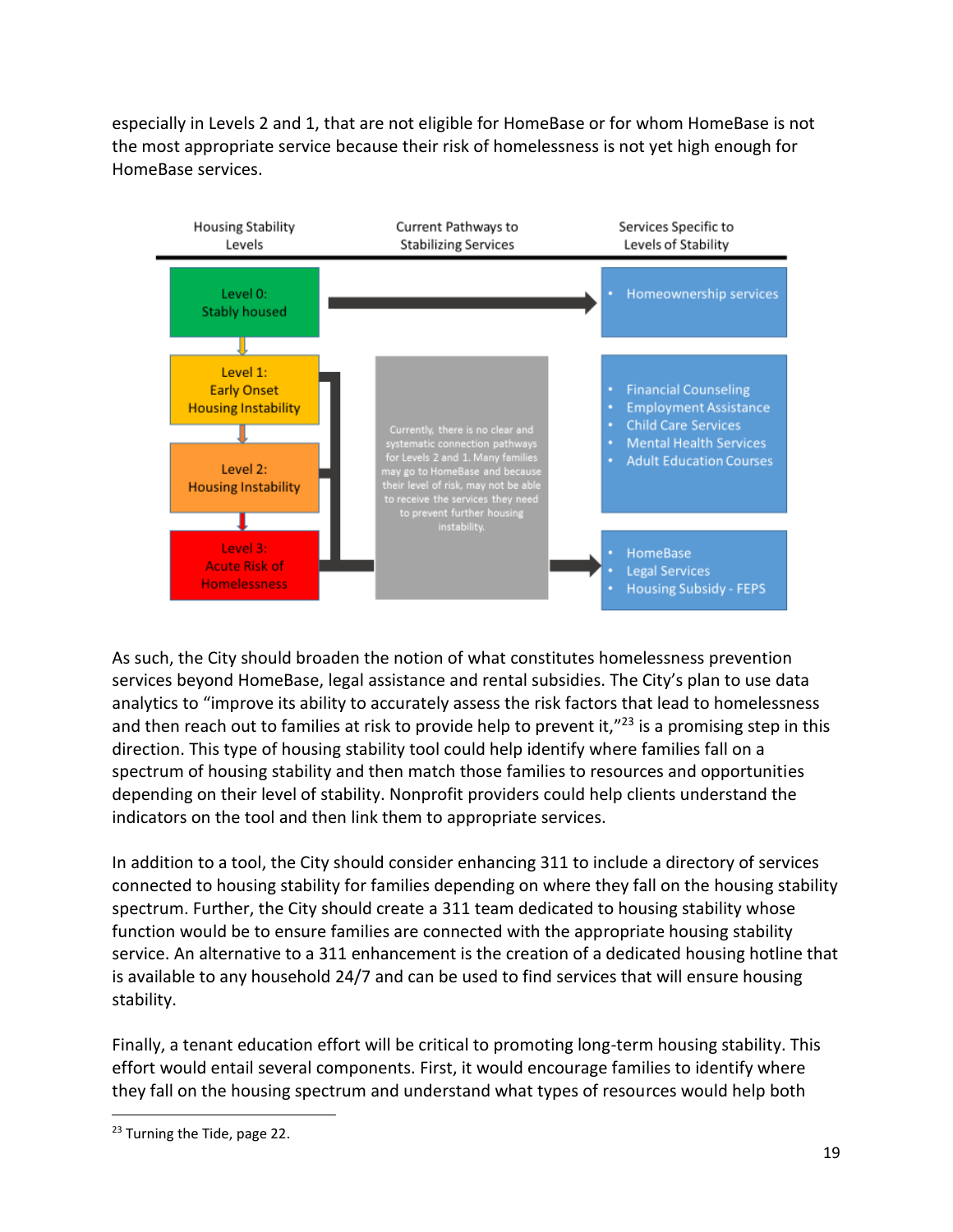prevent instability and promote greater stability. Second, it would encourage preventative behavior, encouraging families to seek assistance as early as possible. Finally, this type of tenant education effort should be able to direct residents to the resources and services they get matched to through the services matching tool described above.

The image below shows how a combination of a housing services matching tool, a tenant education effort and an enhanced 311 (or a 24/7 housing hotline) can together potentially direct families to the appropriate services needed to retain housing.



#### **2) The City should increase the capacity of organizations that provide services and resources that are inextricably linked to housing stability.**

Families with children, particularly those struggling with housing stability, often have varied service needs that if not addressed can lead to homelessness. It is critical that families facing housing instability at any level, can access the services that could alleviate their risk factors. These services include but are not limited to child care, after-school programs, adult education, domestic violence counseling, substance abuse treatment, mental health services, health care, child welfare prevention programs, GED programs, ESL programs, workforce development, and financial counseling services. For the City to prevent homelessness, families with children will need to have access to the types of services that enable families to successfully participate in the workforce and comprehensively meet the health and development needs of the entire family. For families to have such access, these services also need to have the capacity to meet any increased demand because of such a tool described above. The City should ensure that all organization that can help strengthen overall housing stability and prevent risk of homelessness have the capacity to deliver services to those individuals that need them.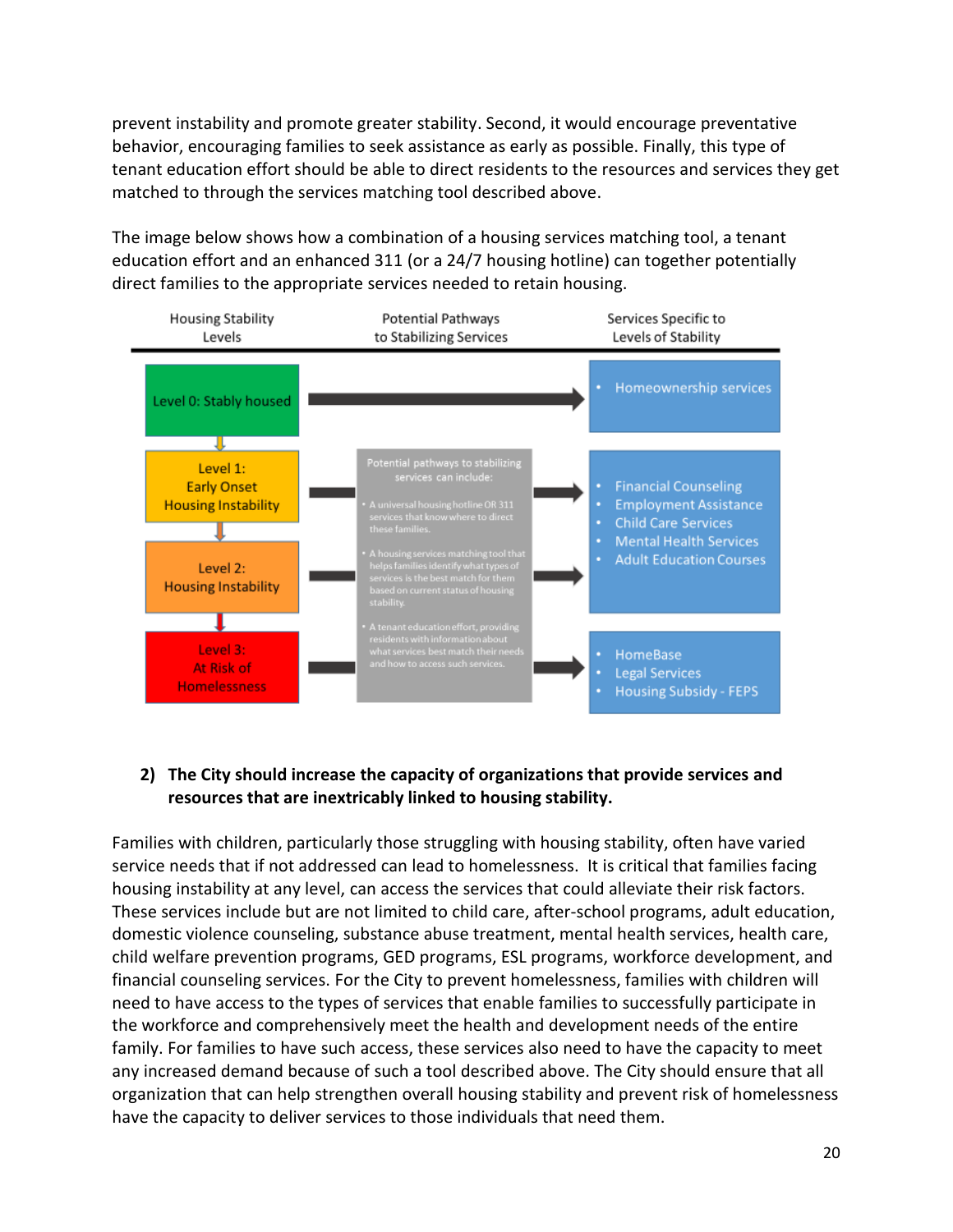#### **Recommendation 3:**

 $\overline{\phantom{a}}$ 

**The City, with the support of the philanthropic community and nonprofit domestic violence experts, should develop safe alternatives to shelter for families headed by domestic violence survivors who can remain in their existing housing or move directly to permanent housing.**

Domestic violence is a major generator of family homelessness in New York City. Many families seek shelter because they are fleeing an unsafe situation and do not have access to other options. Over 3,000 DV survivors were in homeless shelters in NYC on the night of the 2016 Continuum of Care Point in Time Count.<sup>24</sup>

For many individuals experiencing domestic violence, shelter with services tailored to their needs is the best and safest option; however, avoiding the additional trauma of homelessness could provide a healthier and less disruptive, as well as a less expensive, alternative to shelter for some families experiencing domestic violence. Two programs offer examples of how this could be achieved. The Washington State Coalition Against Domestic Violence and Home Free in Portland, Oregon have successfully pioneered and then brought to scale evidence-based rapid rehousing programs that help survivors either remain in their existing housing or relocate to other permanent housing quickly.

Both programs identify domestic violence survivors before they apply for shelter at locations such as social service and public assistance offices. After assessing their domestic violence, family and financial situations, program staff work with survivors to help them remain, where possible, in their existing housing or find permanent housing in the private market by offering short-term rental assistance and connections to landlords and non-residential social services.

New York City currently has two programs that could, with additional resources and tweaking, replicate the successes of the Washington State Coalition Against Domestic Violence and Home Free programs. HRA operates Alternatives To Shelter (ATS) that helps survivors who can safely do so remain in their existing housing. Because ATS requires survivors to obtain an Order of Protection and to be able to afford their housing without assistance, it has remained relatively small. A safety assessment by domestic violence experts instead of an Order of Protection and the availability of rental assistance could expand the use of this program significantly with better outcomes for adults and children who would experience less disruption to their lives.

The second program is a rapid rehousing program, Project HOME, being piloted by the Mayor's Office to Combat Domestic Violence's Family, which links clients of three borough-based Family Justice Centers who have been screened for safety and income with appropriate units in existing housing. Pre-screening, technical assistance, post-placement follow up, and short-term rental assistance are critical elements of the program. Results to date have been positive, with

<sup>&</sup>lt;sup>24</sup> HUD 2016 Continuum of Care Homeless Assistance Programs Homeless Populations and Subpopulations, New York City Continuum of Care, Point-in-Time Date: 2/9/2016.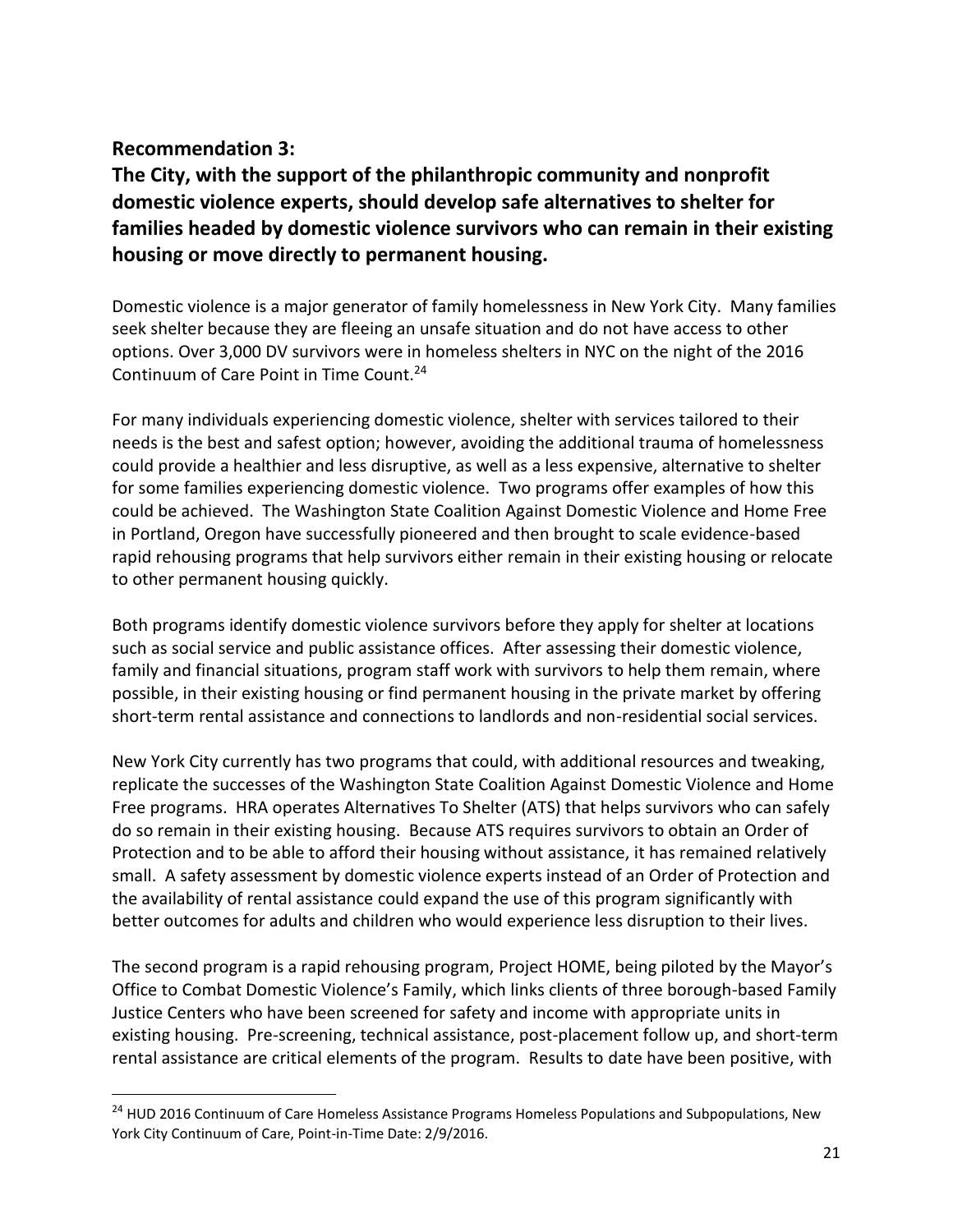over forty families placed in housing and a 100 percent retention rate.<sup>25</sup> Expansion of this program to all the Family Justice Centers could increase the number of families headed by domestic violence survivors who could move directly to safe permanent housing as an alternative to shelter.

#### **Recommendation 4:**

**The State should enact Assembly Member Andrew Hevesi's Home Stability Support (HSS) proposal and then the City should fund the gap between the State's share (85 percent of Fair Market Rent) and 100 percent of Fair Market Rent.**

Home Stability Support (HSS) is a proposed statewide rental supplement for families and individuals eligible for public assistance benefits who are facing eviction, homelessness, or loss of their housing because of domestic violence or dangerous housing. If enacted, HSS would cover the gap between the existing shelter allowance and 85% of the fair market rent (FMR) as determined by HUD and be 100% Federal and State-funded. As currently proposed, local districts would be permitted, at their own expense, to raise the supplement from 85% FMR to 100% FMR.

It is critical that the State Legislature and the Governor work together to enact Home Stability Support into law as soon as possible. Furthermore, should the law pass as currently proposed, the City should fund the difference between 85% and 100% of the FMR.

#### *B) In Shelter: Promote and Strengthen the Well-being of Children and Their Families While in the Shelter System*

While the ultimate goal of the City's and State's responses to family homelessness must be to prevent homelessness, increase affordable housing options, and help homeless families move to permanent housing as quickly as possible, steps must also be taken to better promote and strengthen the well-being of children and their families while they reside in any NYC homeless shelter. The shelter facilities in which families with children live must be safe and adequate, with services that meet the needs of both children and their families.

Near-record numbers of families live in the DHS shelter system, including nearly over 22,000 children from nearly 13,000 families, comprising almost 70% of New York City's shelter occupants. They endure extended lengths of stay that now average 431 days, but often last for much longer. Many have experienced, and continue to experience, a significant amount of trauma.

Only 58% of the families in the DHS shelter system reside in Tier II, shelters. The remaining families live in cluster site apartments (22%) and Motels/Hotels (20%), with the percentage of families in hotels continuing to increase. Cluster site apartments and hotels were not originally

l

<sup>&</sup>lt;sup>25</sup> New Destiny Housing. June 2017.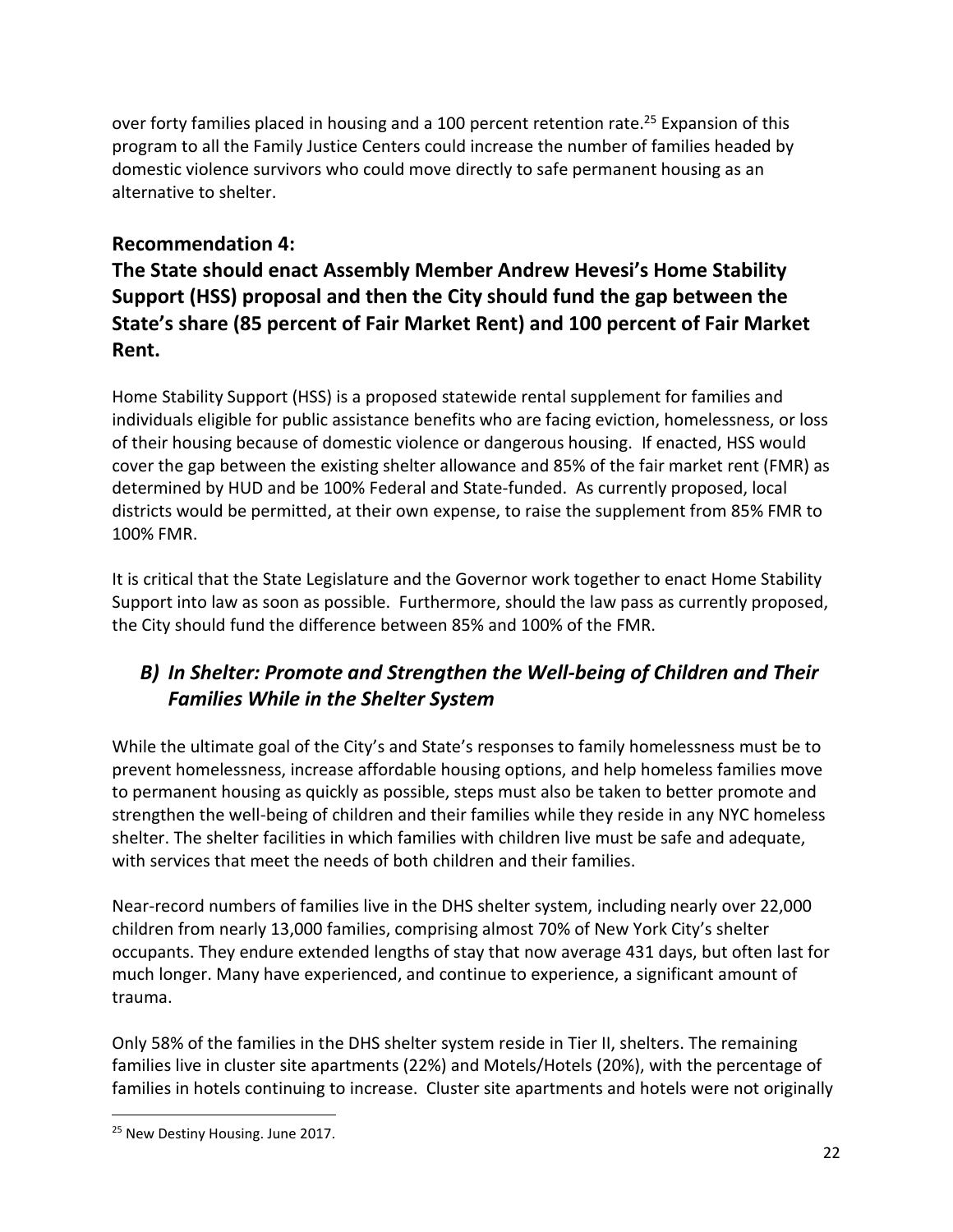built to serve as shelters. This causes a variety of hardships for families, including unresolved safety violations (particularly in cluster sites), challenges in providing services to the families, and inadequate public transportation options. Most cluster sites and hotels do not have kitchens, laundry rooms or spaces for socializing or community gatherings.

For many children in shelter, school and early education programs could provide a structural consistency in their lives; however, students in NYC homeless shelters have the highest rates of absenteeism.<sup>26</sup> In school year 2013-2014, only 34.3% of homeless children had "good attendance", as compared to 73.5% of the students not in temporary housing.<sup>27</sup> This data are from a school year when approximately 65.4% of families found eligible for shelter were placed in the borough where the youngest child attended school<sup>28</sup> as compared to more recent data from Fiscal Year 2016 when only 55% of families with children who were found eligible for shelter were placed in the borough where the youngest child attended school.<sup>29</sup> This indicates that homeless children's school attendance has likely decreased further in the more recent school years.

This section addresses two main issues that affect the well-being of homeless families with children: 1) safe and appropriate shelter placement; and 2) barriers within the shelter and education systems that impact educational outcomes for homeless children.

#### **Recommendation 1:**

#### **The City should place homeless families with children in safe and appropriate settings that meet their needs and improve their well-being.**

All City-funded shelters should promote and enhance the well-being of families with children, at all points in the process, including when families enter the shelter system, while they are residing in temporary housing, and as they transition to permanent housing. This should apply to shelters in both the DHS and HRA Domestic Violence systems, and to all facility types, including existing Tier II shelters, cluster sites and hotels, as well as all new shelters and transitional housing residences developed in the future.

l <sup>26</sup> In 2013-2014 school year, 31.9% of students in shelters were chronically absent (absent 10-20% of the school year) and an additional 33.9% were severely chronically absent (absent > 20% of the school year). Independent Budget Office, *Not Reaching the Front Door: Homeless Students Face May Hurdles on the Way to School.* October 2016.

[http://www.ibo.nyc.ny.us/iboreports/not-reaching-the-door-homeless-students-face-many-hurdles-on-the-way-to-school.pdf.](http://www.ibo.nyc.ny.us/iboreports/not-reaching-the-door-homeless-students-face-many-hurdles-on-the-way-to-school.pdf) Fiscal Year 2014 Mayor's Management Report, Department of Homeless Services.

[http://www1.nyc.gov/assets/operations/downloads/pdf/mmr2014/2014\\_mmr.pdf](http://www1.nyc.gov/assets/operations/downloads/pdf/mmr2014/2014_mmr.pdf)

<sup>27</sup> "Good attendance" is absent less than 10% of the school year. Independent Budget Office, *Not Reaching the Front Door: Homeless Students Face May Hurdles on the Way to School.* October 2016. [http://www.ibo.nyc.ny.us/iboreports/not-reaching](http://www.ibo.nyc.ny.us/iboreports/not-reaching-the-door-homeless-students-face-many-hurdles-on-the-way-to-school.pdf)[the-door-homeless-students-face-many-hurdles-on-the-way-to-school.pdf](http://www.ibo.nyc.ny.us/iboreports/not-reaching-the-door-homeless-students-face-many-hurdles-on-the-way-to-school.pdf) <sup>28</sup> [http://www1.nyc.gov/assets/operations/downloads/pdf/mmr2016/dhs.pdfId.](file:///C:/Users/sgendell.CCCNEWYORK/AppData/Local/Microsoft/Windows/Temporary%20Internet%20Files/Content.Outlook/BK0VJFL2/Id)

<sup>&</sup>lt;sup>29</sup> Fiscal Year 2016 Mayor's Management Report, Department of Homeless Services.

<http://www1.nyc.gov/assets/operations/downloads/pdf/mmr2016/dhs.pdf>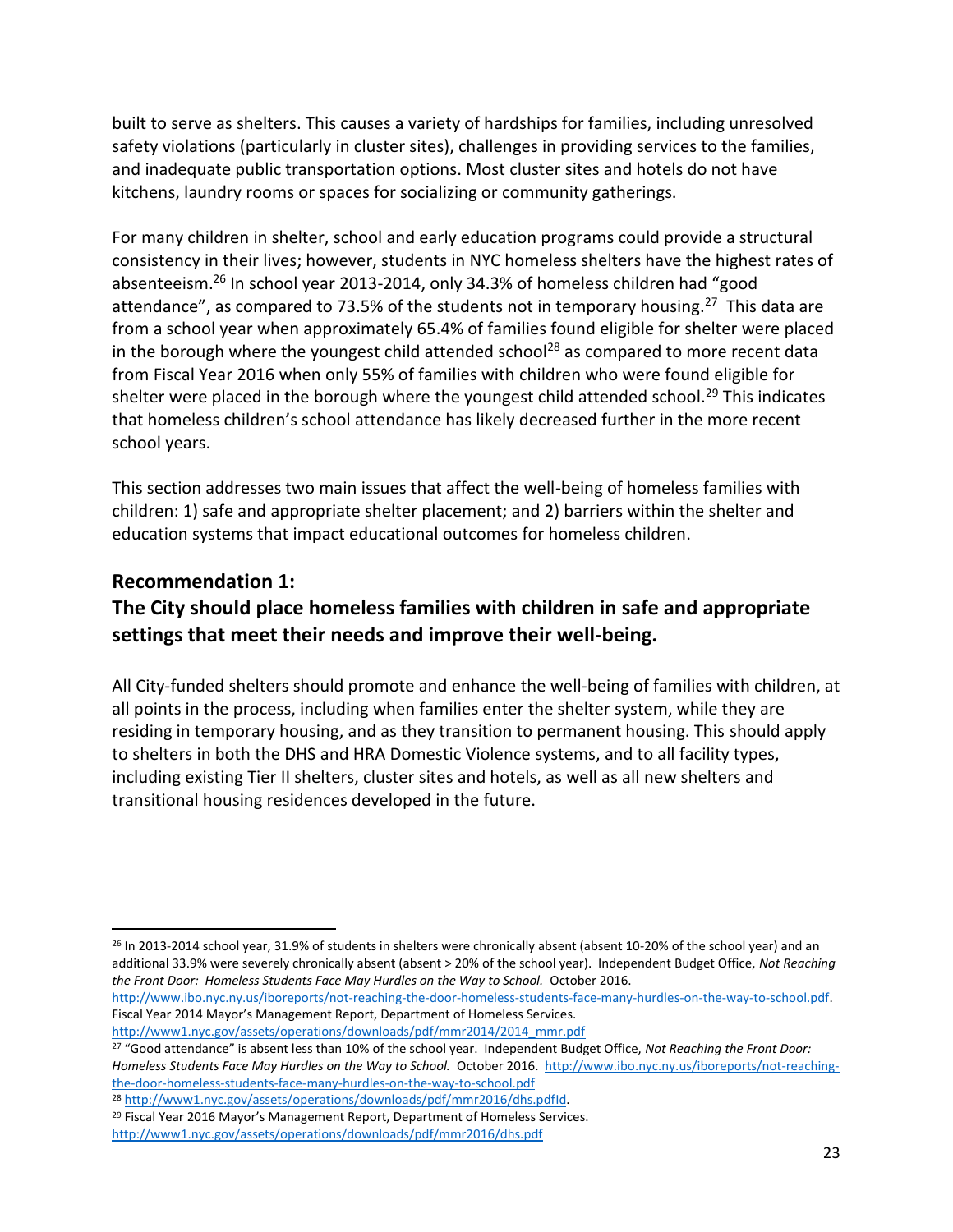#### **1) The City should place homeless families with children in safe and appropriate settings, and expedite the elimination of cluster site apartments and hotels.**

Cluster site apartments and hotels are not appropriate for use as shelter facilities for families with children. Buildings containing cluster site apartments are often poorly maintained, and typically have numerous safety violations that, through the City's own admission, have proven both numerous and difficult to repair in a timely manner.<sup>30</sup> In addition to these conditions, providing services to families in cluster sites is challenging. Hotels (including motels) are built for short-term stays. They often do not have facilities that families require, such as kitchens for food preparation, laundry rooms, recreational space for children and adults, and space for the provision of on-site services. In addition, many hotels are in locations far from public transportation, making it difficult for parents to work, take their children to school and child care, and keep social service appointments.

The Mayor's Plan, *Turning the Tide,* seeks to eliminate the use of cluster sites and hotels for all homeless placements. The plan envisions opening 90 new shelters, including 25 new purposebuilt sites, and renovating about 30 existing shelters to expand capacity, to enable the phasing out of cluster sites by 2021 and hotels by 2023.<sup>31</sup> The City and the State should take additional steps to expedite the achievement of these goals, by increasing the number of permanent affordable housing units available to homeless families and streamlining the subsidy application and housing placement processes.<sup>32</sup> The Administration should also consider prioritizing the movement of some homeless families with children from cluster sites and hotels to Tier II shelters (or preferably permanent affordable housing), such as families with open child welfare cases with the Administration for Children's Services.

The Mayor's Plan also commits to a shelter system that provides improved services to families, as well implementing a borough-based placement approach for those families wishing to stay in their communities—recommendations, which when implemented, will promote and enhance the well-being of homeless families with children.

#### **2) The City should take immediate steps to improve the living conditions of families residing in hotels.**

So long as hotels continue to be used for shelter, the City should make needed investments and policy and practice changes to improve the living conditions of families with children placed in hotels**.** Making hotels adequate environments for homeless families with children is

 $\overline{\phantom{a}}$ 

<http://www1.nyc.gov/assets/dhs/downloads/pdf/turning-the-tide-on-homelessness.pdf>

<sup>32</sup> This FHTF Report includes additional recommendations aimed at reducing the shelter population such as the statewide creation of Home Stability Support rental vouchers to prevent and end homelessness, and enhancing services available to those who leave shelter to permanent housing.

<sup>&</sup>lt;sup>30</sup> There were nearly 13,000 open violations in cluster sites in April 2017. Shelter Scorecard Summary, April 2017, NYC Mayor's Office of Operations. [https://www1.nyc.gov/assets/operations/downloads/pdf/Shelter-Repair-Scorecard-Archive/scorecard-](https://www1.nyc.gov/assets/operations/downloads/pdf/Shelter-Repair-Scorecard-Archive/scorecard-2017-apr-summary.pdf)[2017-apr-summary.pdf](https://www1.nyc.gov/assets/operations/downloads/pdf/Shelter-Repair-Scorecard-Archive/scorecard-2017-apr-summary.pdf)

<sup>&</sup>lt;sup>31</sup> Turning the Tide on Homelessness in New York City (2017), at page 84.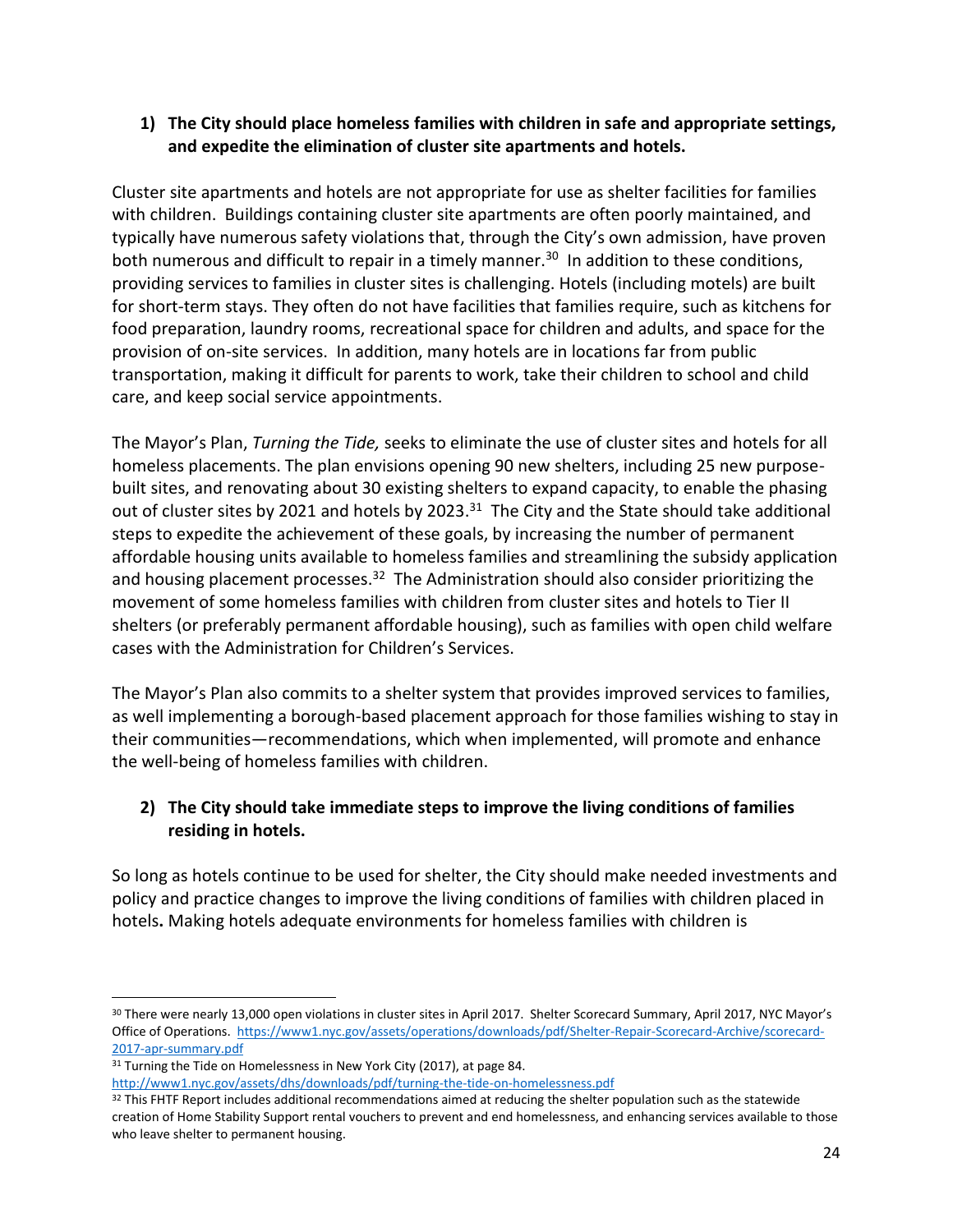challenging. The following steps could, however, mitigate the negative impacts to families in hotels:

- Eliminate the practice of requiring families in hotels to move rooms every 29 days.<sup>33</sup>
- Ensure families in hotels have access to nutritious, palatable food that meets the needs of clients with special dietary restrictions, to compensate for the lack of kitchens in most hotels.
- Create space in hotels for children to play and for families to have visitors.
- Provide shuttle service and/or car service reimbursement for homeless hotel residents with mobility impairments, and for residents of hotels located further than a ten minute walk from a subway.
- Ensure all hotels (and cluster sites) have regular access to social service staff who are trained in trauma-informed care and able to assist with housing, benefits, education (transportation/enrollment), early education, access to services (health, behavioral health, child welfare preventive, etc.), and employment training and assistance.
- Ensure there is appropriate space at hotels for clients to meet with service providers in confidential settings.

Much of the above could be accomplished by being creative about the use of hotel space, including lobbies, parking lots, and space currently used as rooms.

#### **3) The City should adequately fund non-profit providers to deliver high-quality shelter and services rooted in evidence-based practices and an intergenerational approach.**

Connecting families with children to permanent, affordable housing is critical to stabilizing their lives, and should continue to be the City's primary response to ending family homelessness. With shelter stays in NYC averaging well over a year, providing quality services in shelter offers a promising way to help increase homeless families' long-term housing stability. The positive effects of such services can be increased by delivering them using a multi-generational approach rather than directing them solely at the family's head of household.

Several social service interventions have been tested and proven to be effective at improving mental health and reducing the negative effects of trauma. These evidence-based practices include interventions such as Mental Health First Aid, Motivational Interviewing and Trauma-Informed Care. Applying trauma-informed care in the shelter environment is an especially promising strategy. Homeless children and families typically endure trauma prior to entering the shelter system, which is compounded by the experience of homelessness itself. According to the Bassuk Center on Homeless and Vulnerable Children & Youth, 90% of homeless mothers have experienced extreme trauma, such as interpersonal violence, and the children are exposed to stressors that can have a lifelong impact.<sup>34</sup>

The Mayor's Plan suggests implementing evidence-based programs as part of the service model for families in shelter. Accordingly, the City should provide training in trauma-informed care to

 $\overline{\phantom{a}}$ 

<sup>&</sup>lt;sup>33</sup> A practice/policy design to avoid invocation of tenancy rights under NYC Tenant Law.

<sup>&</sup>lt;sup>34</sup> The Bassuk Center web site. [http://www.bassukcenter.org/trauma-informed-care/,](http://www.bassukcenter.org/trauma-informed-care/) visited 5/5/17.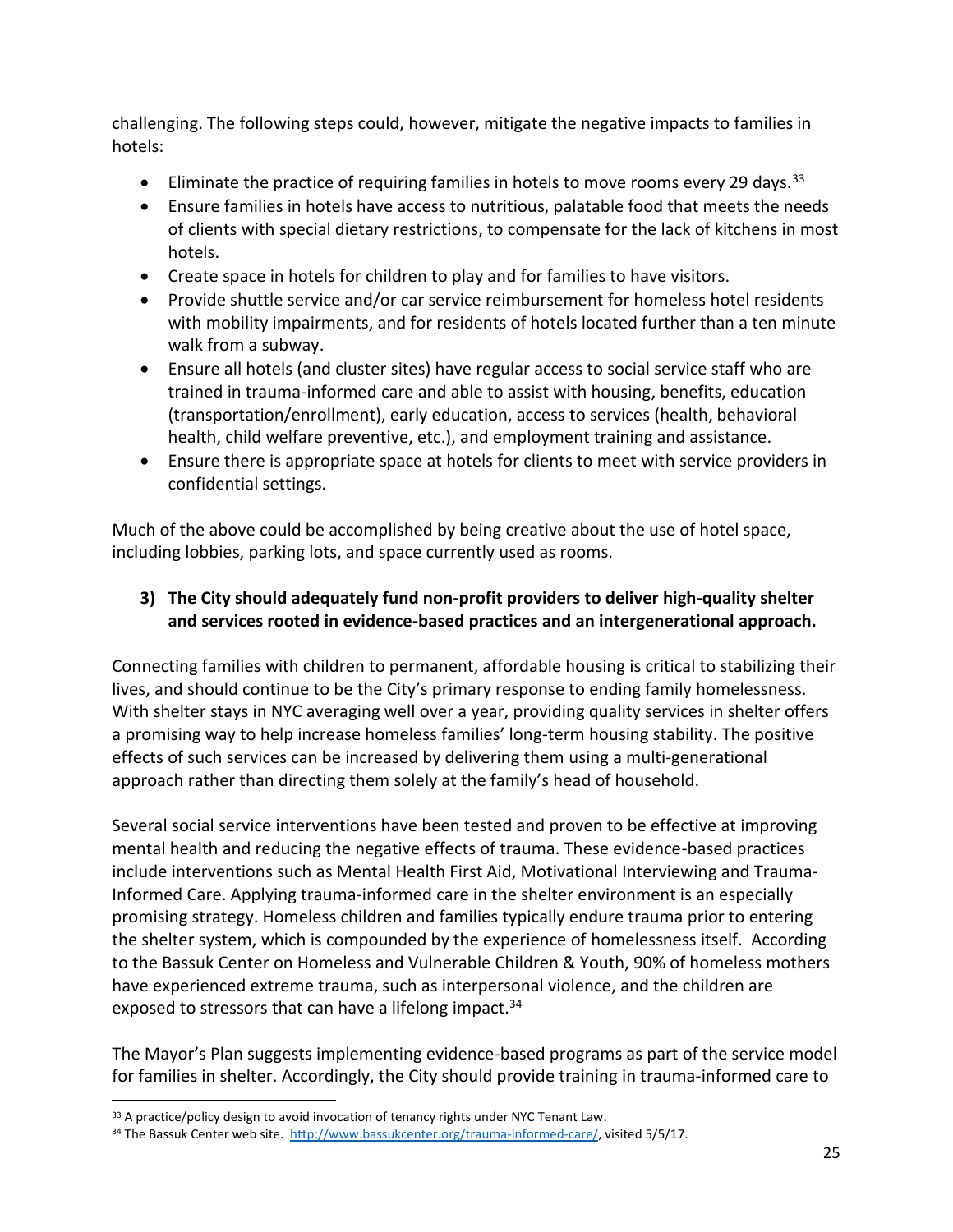all staff working with homeless families in the NYC system as soon as possible. The City could look to the *Trauma Smart* model being implemented in Early Learn child care programs, the trauma-informed interventions currently funded through the City Council, and the work the Bassuk Center is doing with the Gateway Housing Initiative, as possible models to implement more broadly.

#### **4) The City should implement best practice standards in all new and renovated purposebuilt shelters.**

The Mayor's Plan's commitment to a borough-based placement approach for those families wishing to stay in their communities, and to shelters that provide improved services to families in a safe, clean living environment, should help improve the well-being of homeless children and their families.

In implementing *Turning the Tide,* the City should ensure that any new or renovated Tier II shelter serving families with children be a purpose-built shelter facility operated by a high quality non-profit provider able to meet best practice standards, including the following elements:

- The facility must be safe.
- Families must have adequate living space for their family size. Shelters should also provide families with access to space for cooking, laundry, and social interaction. There should be spaces for community activities, as well as spaces that allow guests to visit. There should be a safe space for children to play.
- Families should have access to the services they need, either on-site or through a referral to a nearby location. These services include housing assistance, education and employment training that prepares adults for living wage jobs, health and mental health services, domestic violence counseling, substance abuse programs, GED programs, benefit assistance, ESL programs, child care, after-school, and summer programs.
- Social workers, education and early education specialists, and housing specialists must be available on-site, and have appropriate office space to allow for private meetings with families, as well as appropriate respite space for staff to recharge on breaks.
- Access to drop-off child care and after-school programs, either on-site or nearby.
- Services must be trauma-informed.
- Staff can help families prepare for, and transition to, permanent housing.

For community-based organizations to operate high-quality purpose-built shelters that are safe, well-maintained and infused with services and supports, the shelter providers must be reimbursed at an appropriate rate. The funding must support the provision of high-quality services, retention of qualified staff, reduction of staff/family ratios, additional on-site specialists, and ongoing maintenance costs. The work that is currently underway, with providers and the administration to develop a model budget for shelter providers is promising.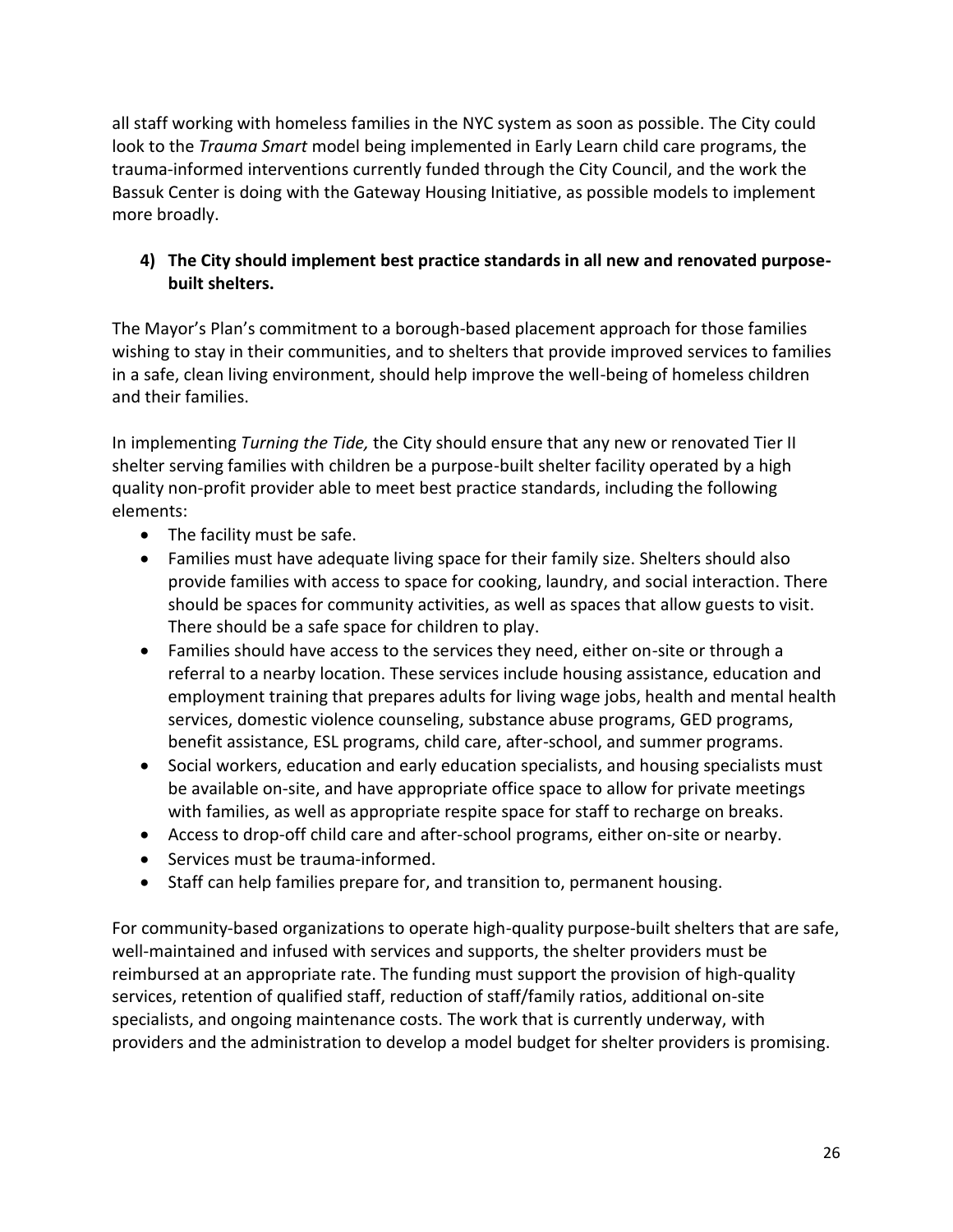The City and the State should take additional steps, including:

- Allow for a portion of the rate to fund ongoing maintenance costs.
- Allow shelter providers to maintain a facility reserve that can be used for timely repairs.
- Ensure additional resources for facility repairs are easy to access in a timely manner.
- Ensure the provider rate is sufficient to ensure appropriate staffing levels of qualified, well-compensated staff.
- Index the provider rate so that over the course of a multi-year contract, shelters continue to have sufficient resources to adequately maintain the building and provide appropriate services rather than deferring maintenance or curtailing services to keep pace with other rising costs.
- DHS/DSS and OTDA should allow for long term contracts (20 years or more) to facilitate the financing of purpose built shelters using bonds or other sources of capital.

#### **5) The City should streamline and improve the application and intake process for homeless families with children.**

In New York City, homeless families with children must apply for shelter at the PATH Family Homeless Intake Center<sup>35</sup> in a process that can be one of the most traumatizing elements of a homeless episode. Trauma can be lessened and the process made more efficient by implementing the following improvements:

- Continue efforts to reduce, or preferably eliminate, the need for children to accompany parents to PATH for applications and appointments.
- Continue efforts to streamline eligibility determinations and placements for:
	- o Families moving from the domestic violence (DV) shelter system to the DHS family shelter system;
	- o Families with children in foster care;
	- o Victims of human trafficking; and
	- o Asylum applicants.

l

- Prioritize families for community-based shelter placement by using an assessment to determine whether it is safe and in the best interests of the family to be placed in a shelter in or near their community of origin.<sup>36</sup>
- Revise all PATH notices denying shelter or requiring additional information so that they are in plain, easy to understand language, that is clear, concise and in the language clients speak, so that they can understand what they need to do to resolve their cases.
- For families denied shelter on the basis that they can return to a recommended housing option (RHO) who then return to shelter stating they cannot access the RHO, PATH staff

<sup>&</sup>lt;sup>35</sup> This does not apply to families with children entering the domestic violence shelter system.

 $36$  This assessment should examine the following factors: a) health and safety issues; b) the wishes of the family members; c) where the youngest child attends school; d) whether any children have IEPs and services arranged at current school; e) whether the family is receiving community-based child welfare preventive services; f) whether any family member is receiving community-based services that would benefit from continuity (such as health, mental health, etc.); g) where the parent(s) work; and h) whether and where children are enrolled in early education programs. If a community-based shelter placement is not initially available for a family who would like one, families should be placed on a waitlist for shelter transfer, and such waitlist should be prioritized based on the outcome of the assessment. The results of the assessment should also identify who should not be placed in shelters in their community of origin.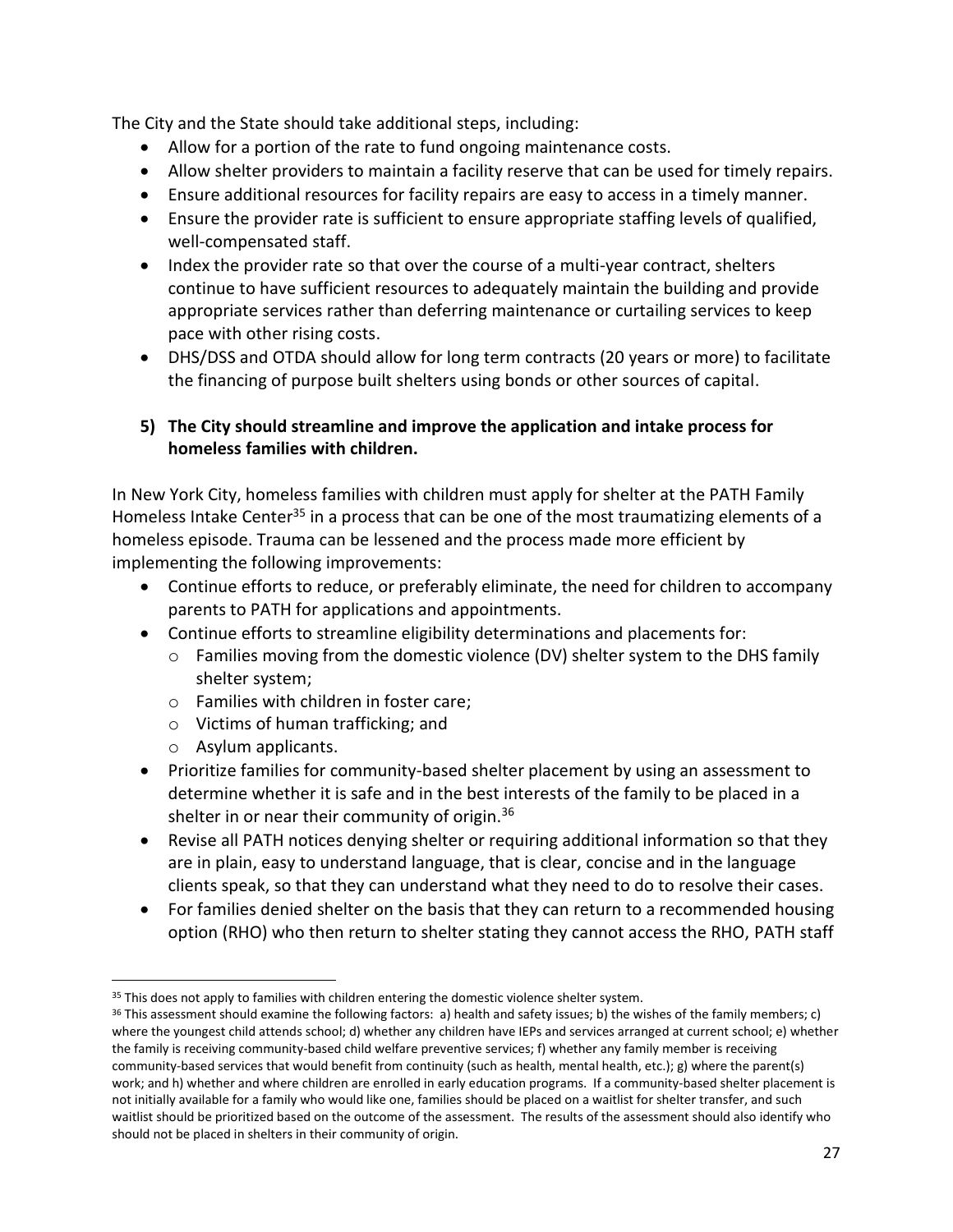should accompany the family to the RHO and determine whether it is viable option. If it is not, PATH should no longer consider the RHO in the eligibility determination.

- Ensure all staff at PATH are trained in trauma-informed care, as many discussions, including those about why a family cannot return to an RHO, often involve discussing past incidents of trauma.
- Offer a wider array of food options, including child-friendly meals, at PATH.
- Strengthen the Staten Island Intake/HomeBase Pilot by co-locating DSS/DHS staff at the HomeBase office. Such staff should have the power both to determine eligibility, and to place a family in temporary housing without the need for the family to go to the PATH Center in the Bronx.<sup>37</sup>
- Implement similar pilots in Manhattan, Brooklyn and Queens.

#### **Recommendation 2:**

**The City should increase funding and modify policies to improve the educational outcomes of homeless children by better addressing educational continuity, reducing absenteeism, and increasing the enrollment of young homeless children in early childhood education and Early Intervention programs.** 

Increasing access to quality early education and education is essential to helping homeless children achieve successful life outcomes. The City should take a more proactive approach to increase participation in early childhood education and Early Intervention services, and to reduce chronic absenteeism among homeless children, so that they can fully participate in school and early education programs.

Several systemic barriers to educational continuity face homeless families and children. For many, the most significant issue impacting school attendance and participation in early childhood programs is placement in a shelter far from the schools and programs they were attending before entering the shelter system. Resolving this placement issue, through the assessment discussed previously, will go a long way toward helping many families and will make the transportation arrangement tasks more manageable for City staff helping the smaller number of families not placed in or near their communities of origin.

Additional systemic issues include:

 $\overline{a}$ 

 Many staff assisting homeless families with educational issues do not work evenings, weekends or summer months. This includes both staff at the PATH intake center and DOE Students in Temporary Housing (STH) Family Assistants helping families placed in shelters.

<sup>&</sup>lt;sup>37</sup> There is currently a pilot where homeless families with children can be assessed for shelter eligibility at the Staten Island HomeBase office. If the family is found to be in need of shelter, the family still has to go to the PATH intake office in the Bronx for placement.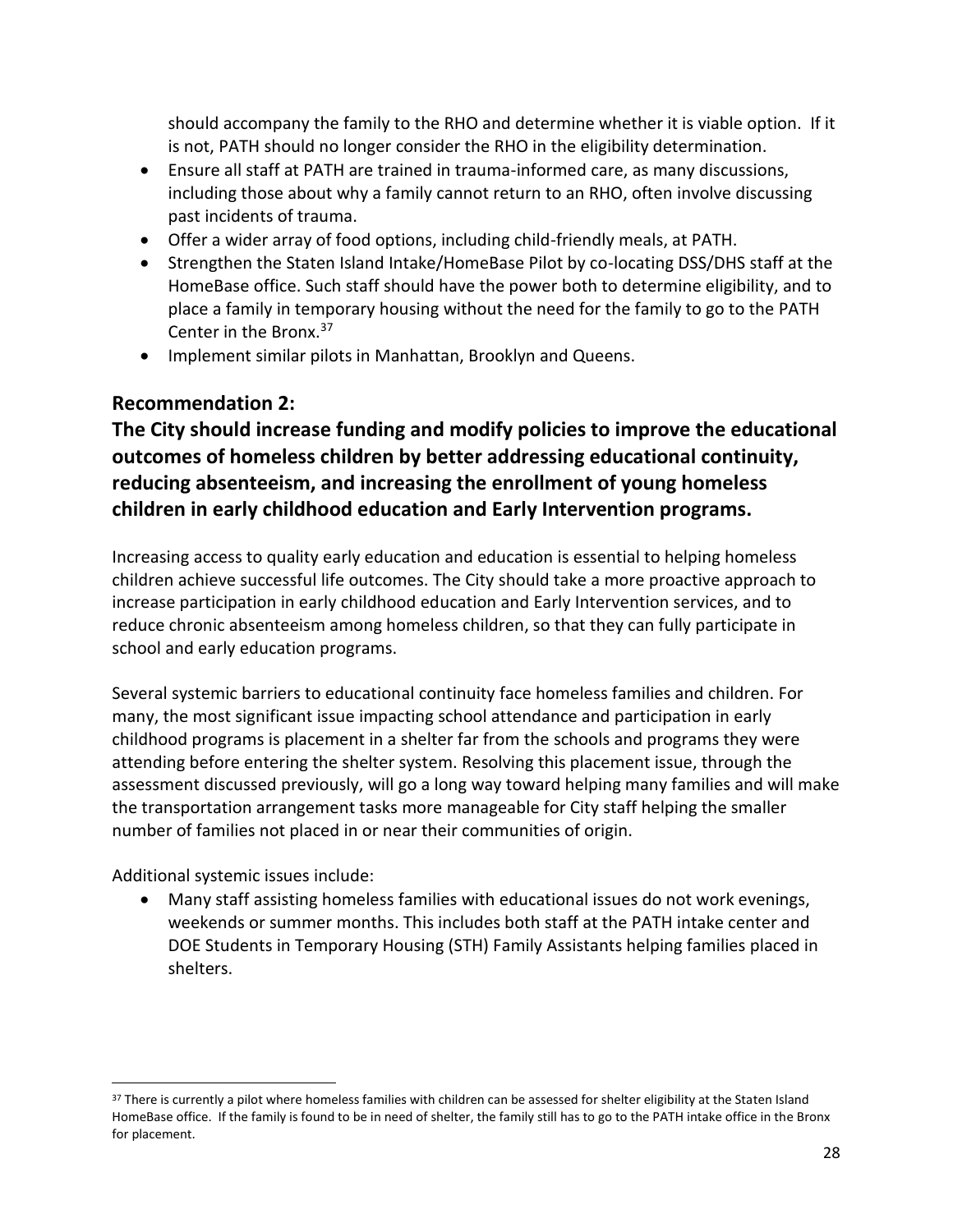- Few families are informed of their right to keep children in their school of origin, or about the availability of transportation, how to arrange it, and who can help them, when they first enter the shelter system.<sup>38</sup>
- The Department of Education (DOE) provides bus service only for K 6 students who have been found eligible for shelter. This does not cover students during the ten-day conditional approval period (or longer, if the family must apply for shelter more than once).<sup>39</sup>
- Bus service is not available to children in prekindergarten, child care, middle school or high school (unless the child has a special need).
- While bus service is being arranged, families can request a weekly MetroCard from the DOE Family Assistant, at their shelter placement, or at a DOE borough office, but these already stretched parents must return **each week** to get a new card.
- There are not nearly enough staff on-site at shelters to support families with educational issues. There are approximately 115 DOE STH Family Assistants and eight DOE STH Content Experts helping parents troubleshoot education issues for over 22,000 school-aged children in temporary housing. These staff do not work during the summer, even though there is often an increase in families entering the shelter system in the summer months, and their assistance is particularly necessary prior to the start of the school year.
- There is no strong management, accountability structure, or feedback mechanism for these staff, often leaving them struggling to resolve issues for families, or unaware of the education-related issues with which families in shelter are contending. Without a formalized management structure, there is no quality assurance/improvement mechanism nor manager focused on addressing systemic change for repeat barriers.
- Half of the children in shelter are under five years old, but many are not enrolled in EarlyLearn child care, Head Start or other early education programs. To date, the City has only focused on enrolling homeless four-year-olds in prekindergarten programs and not enrolling younger children in child care or Head Start programs.
- Homeless children 0-3 years old are not routinely referred for Early Intervention evaluations, even though many are likely eligible for free services.

#### **1) The City should be required to inform families at the PATH Intake Center about their education rights, the processes for ensuring educational stability and arranging transportation, and the assistance available to families to navigate those processes.**

All families with school-aged children entering PATH intake should have the option to meet with an Education Specialist, regardless of time of day, day of the week, or month of the year they are at PATH. In addition, every family should leave PATH with a handout that includes information and instructions about their educational rights, including school transportation,

 $\overline{\phantom{a}}$ 

<sup>&</sup>lt;sup>38</sup> The Department of Education currently has two staff members assigned to PATH, but neither works at night, on weekends, or during the summer. None of the participants in the "in shelter" focus group recalled meeting with a DOE staff member at PATH.

<sup>39</sup> For most families, the conditional approval process lasts 3-5 weeks.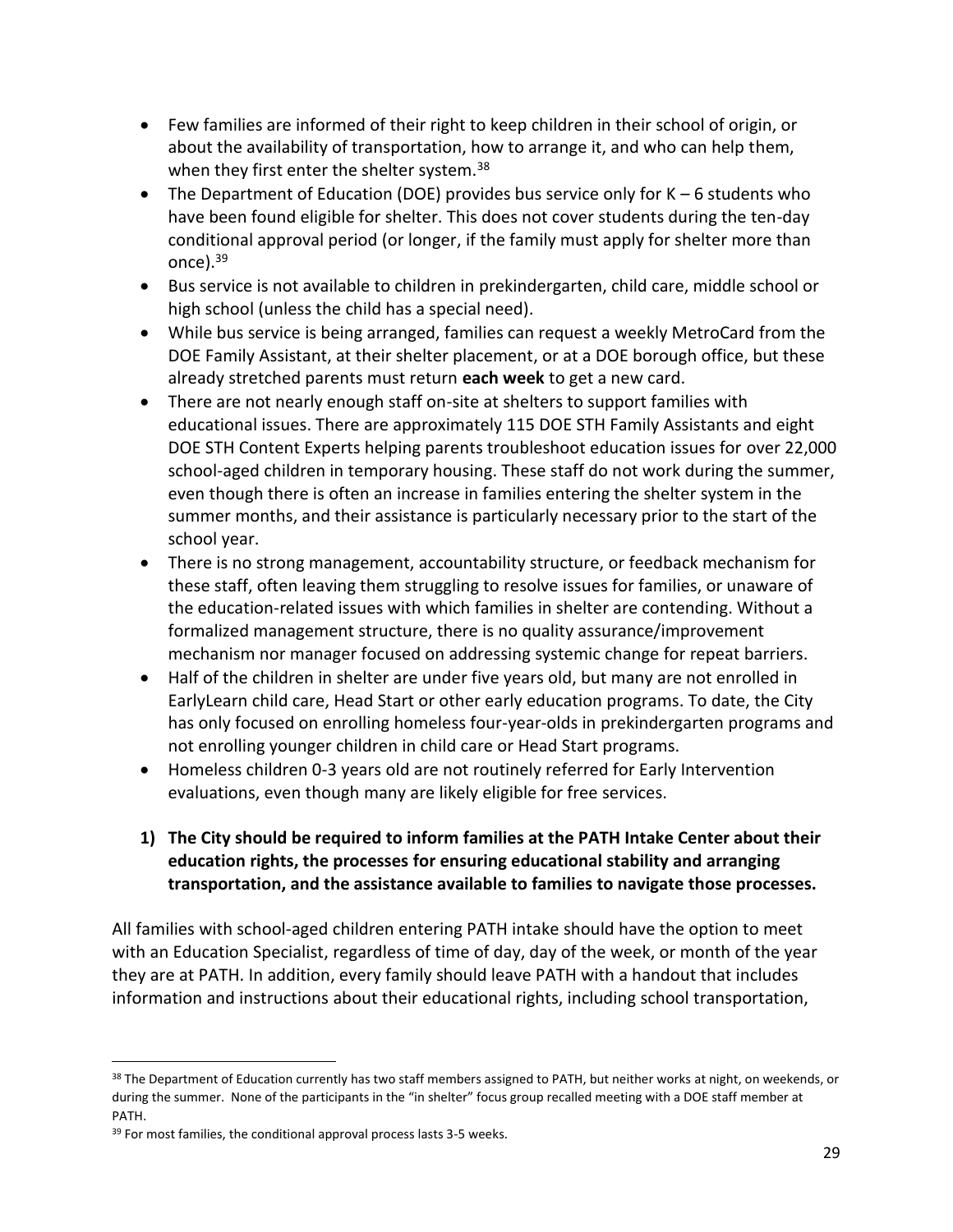enrollment options for schools and child care programs, and contact information of those who can help them once they are placed in temporary housing.

#### **2) The City should increase the number of staff available to help families year-round, and ensure staff have adequate supervision and accountability measures.**

All families in a shelter placement, regardless of whether it is a hotel, cluster site or Tier II, should have access to an educational specialist. Specifically, every Tier II shelter should have an educational specialist and, until cluster sites and hotels are eliminated, there must be enough educational specialists for these staff to regularly visit each hotel and cluster site to which they are assigned.

The City should increase the number of staff who are available to help families with educational issues and ensure that these staff and the STH Program Staff have a management structure with clearly articulated roles and expectations as well as a data-driven accountability system that provides for the identification and resolution of individual and systemic issues. It is critical that educational assistance be available year-round, including during the summer months.

#### **3) The City should increase the number of homeless young children enrolled in early education and Early Intervention programs.**

Families with children under five (who make up about half of the population of children in shelter) should be provided with information about the early education opportunities available, particularly considering the expansion of full day prekindergarten for all four-year-olds, the creation of prekindergarten for three year-olds and the availability of EarlyLearn child care programs.

While there is a new subsidized child care priority for homeless children, it excludes families where a parent has a sanctioned Public Assistance case, is exempt from the work requirements, or is on SSI. The City should expand upon the current homeless priority, and make all homeless children categorically eligible for subsidized child care programs.

Due to the expansion of the full-day prekindergarten program to all four-year-olds, the City has been deliberate in seeking to enroll homeless four-year-olds in prekindergarten programs by providing shelter providers with lists of children due to be four years old. The City should take a similar approach with homeless children 0-3. Furthermore, full-day prekindergarten programs are the full school day and not available during the summer, so families of four-year-olds should also be advised of the availability of subsidized child care programs. In addition, families with children under three should be informed of their rights to have their child evaluated for free Early Intervention services and how to obtain these services for free if their child is eligible.

The Education Specialist should be tasked with helping parents enroll their children in these programs because the enrollment process can be difficult to navigate; providing information is not enough. More children in shelters must receive the benefits of early education and Early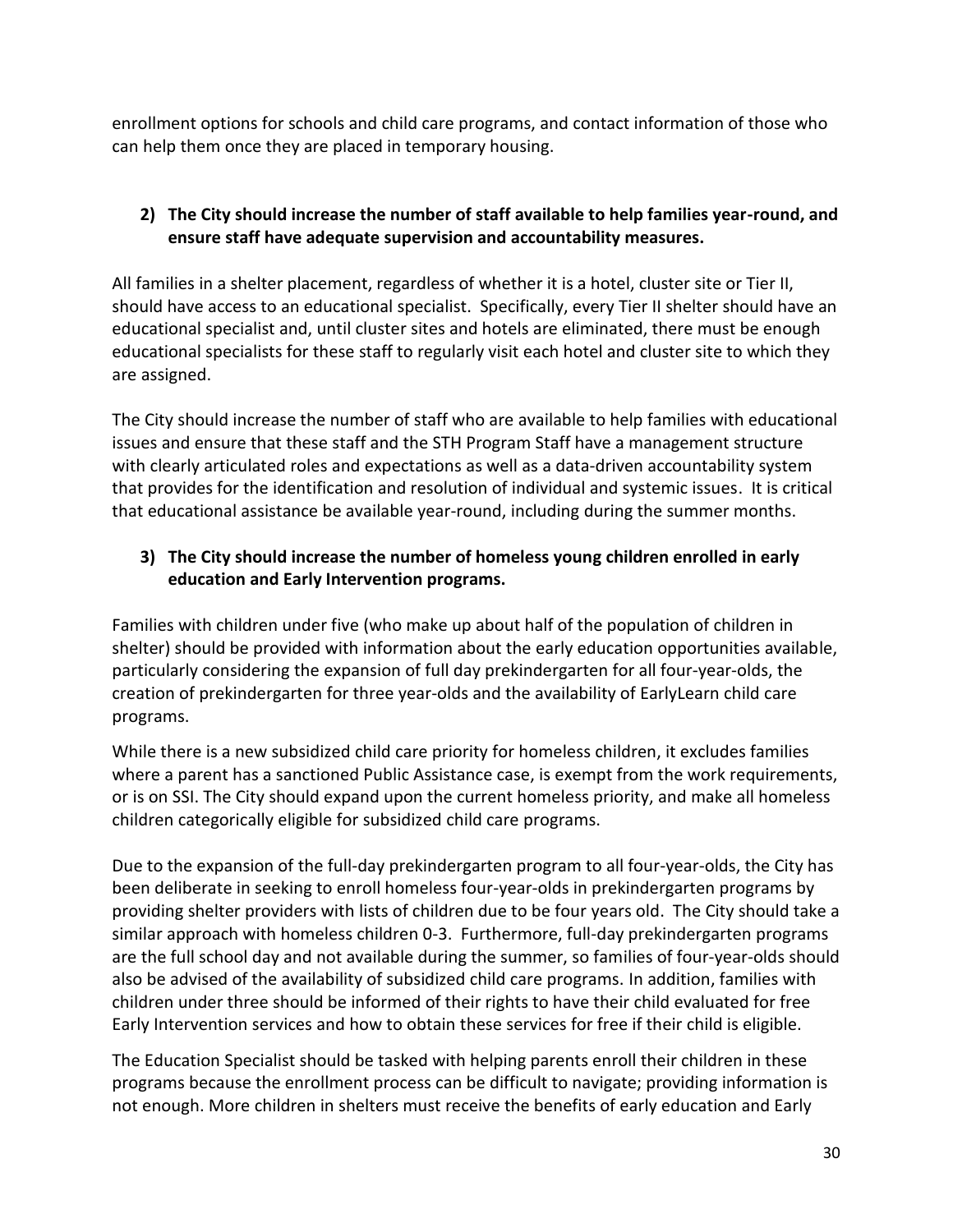Intervention, which have been proven to improve life outcomes, particularly for low-income children growing up in high-stress environments like homeless shelters.

**4) The Department of Education and the Department of Homeless Services should convene a working group with shelter providers, family assistants, staff from DOE's Office of Pupil Transportation and advocates to review and, where appropriate, design and implement new procedures to make education access and transportation more seamless for children in shelter***.*

There are several systemic issues that lead to delays in the arrangement of transportation. This working group should map out the current processes and identify ways that this process can become more seamless. We encourage this group to track key data points to see if they improve such as number of days from PATH intake until transportation is arranged; the absenteeism rate; the number of children enrolled in EarlyLearn, prekindergarten and 3-K (prekindergarten for three-year-olds); and the number of children evaluated for Early Intervention.

The federal McKinney-Vento law, and New York's implementing legislation, now require districts to arrange for transportation of homeless children to prekindergarten programs. This working group can also ensure the successful implementation of this new law.

In the meantime, the City should provide every family awaiting for bus transportation to be arranged with a monthly (not weekly) MetroCard and the first MetroCard should be provided at PATH without the need for the family to go to a DOE office. Families should be provided with a City-funded car service if the shelter or school is not accessible by public transportation or if the parent cannot access public transportation, until busing is arranged.

#### *C) Post-Shelter: Helping Homeless Families with Children Obtain and Retain Quality Affordable Housing with Access to Services*

While many of the Administration's efforts have started to have a noticeable impact on homeless families with children, the homelessness crisis is far from over. A critical component to permanently resolve this crisis is to ensure that when families with children leave the shelter system, they are able to remain stably housed. Unfortunately, families who leave shelter often return, sometimes several years later; in fact, 45% of the people in shelter have been there before in the last 5 years.<sup>40</sup> The rate of return for families tends to be higher than for single adults or adult families.

Family homelessness is a complex problem. This section addresses three aspects of the problem: 1) the need for more permanent housing affordable to homeless families with

l <sup>40</sup> Coalition for the Homeless. *State of the Homeless 2017, Rejecting Low Expectations: Housing is the Answer*. March 2017[. http://www.coalitionforthehomeless.org/wp-content/uploads/2017/06/CFH-State-of-the-Homeless-](http://www.coalitionforthehomeless.org/wp-content/uploads/2017/06/CFH-State-of-the-Homeless-2017.pdf)[2017.pdf.](http://www.coalitionforthehomeless.org/wp-content/uploads/2017/06/CFH-State-of-the-Homeless-2017.pdf)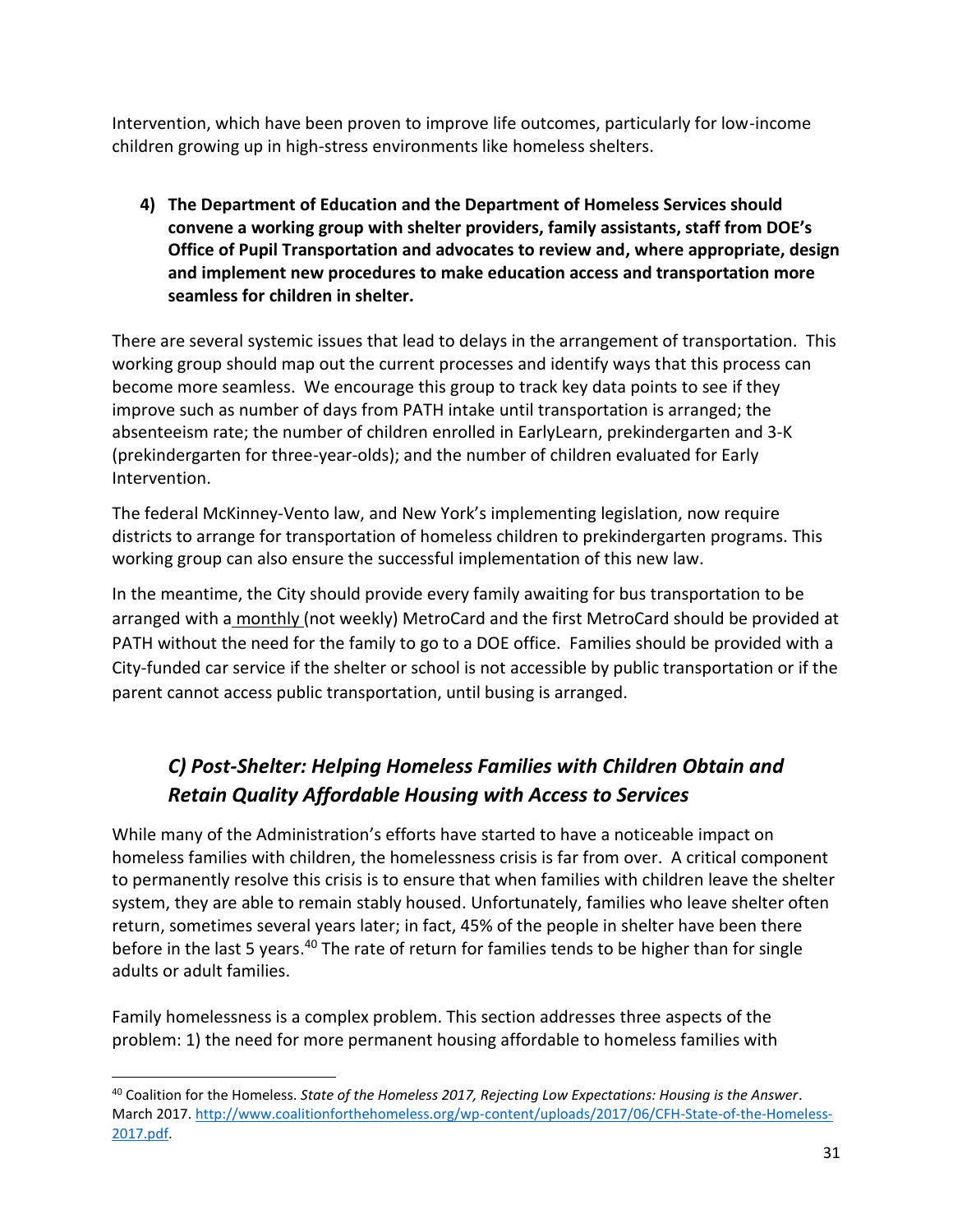children; 2) the need to reduce the length of stay in shelter; and 3) the need to prevent the repeated return of homeless families to shelter.

#### **Recommendation 1:**

**The City and State should increase the supply of permanent affordable housing resources available to homeless families by including or increasing set-asides for homeless families in existing zoning, tax incentive, and publicly funded housing programs.**

The permanent housing resources currently available to homeless families with children – rental subsidies, public housing, and City-funded developed or preserved units—are overwhelmed by the scale of the need. Very few units in the Mayor's ambitious 200,000 unit 10-year housing plan are designated for homeless families with children, who represent almost 70% of the users of shelters.

In CFY 2016 2,875 households (singles and families) received LINC vouchers.<sup>41</sup> During the same period, 2,612 homeless families (adult families and families with children) were placed in public housing or received a Section 8 voucher from HPD or NYCHA.<sup>42</sup>

In CFY 2016, about 600 units of new or preserved housing for Extremely Low Income (ELI) households closed.<sup>43</sup> We do not know how many of these units were designated for homeless households versus other ELI households or how many of the units allocated to the homeless were for families with children versus individuals. In the same year, HPD began construction of about 1,000 supportive housing units under the Supportive Housing Loan Program. Most of those units were for homeless singles, although again we do not know the exact breakdown. It should also be noted that these numbers represent "housing starts" not completed units ready for move in.

Under the current administration, City-funded rental subsidies combined with the use of federal resources—public housing and Section 8—have helped to reduce the number of homeless families in shelters. However, the City—and the State—need to be much more aggressive if we are to significantly reduce the number of families with children using homeless shelters.

#### **1) HPD and City Planning should amend Mandatory Inclusionary Housing (MIH) to require developers to provide at least 10% homeless units in a project.**

Under Mayor Bloomberg's administration, large sections of the City were upzoned to permit more residential development at higher densities. Mayor de Blasio has used Mandatory

 $\overline{a}$ <sup>41</sup> New York City Human Resources Administration/Department of Social Services. Unpublished data. 2017.

<sup>42</sup> Coalition for the Homeless. *State of the Homeless 2017, Rejecting Low Expectations: Housing is the Answer*. March 2017[. http://www.coalitionforthehomeless.org/wp-content/uploads/2017/06/CFH-State-of-the-Homeless-](http://www.coalitionforthehomeless.org/wp-content/uploads/2017/06/CFH-State-of-the-Homeless-2017.pdf)[2017.pdf.](http://www.coalitionforthehomeless.org/wp-content/uploads/2017/06/CFH-State-of-the-Homeless-2017.pdf)

<sup>43</sup> New York City Housing Preservation and Development. Unpublished data. 2017.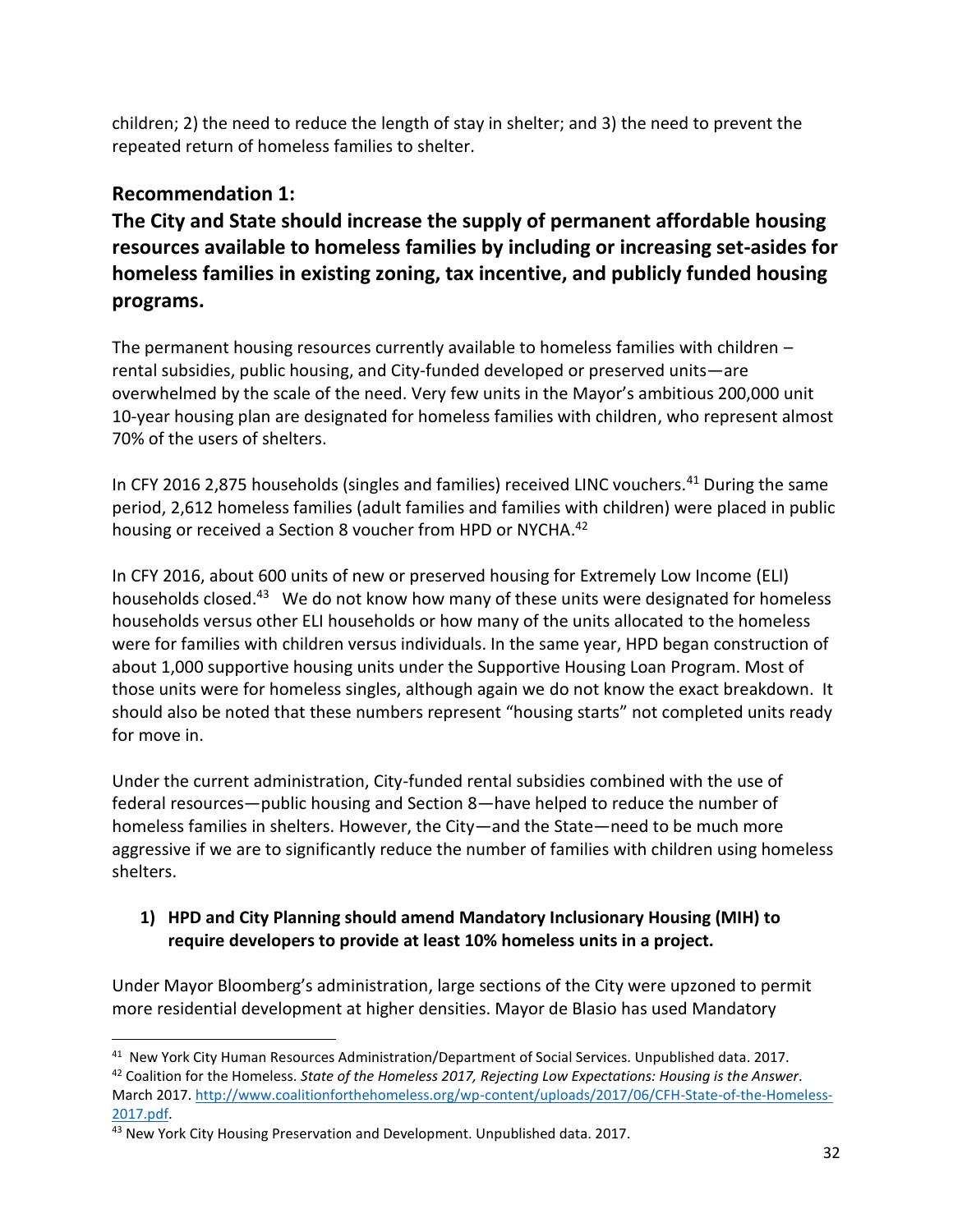Inclusionary Housing (or Mandatory Inclusionary Zoning) to trade additional density, resulting from either neighborhood rezoning or individual requests by developers for zoning increases, for affordable housing guarantees.

The new policy, approved in 2016, grants a density bonus to developers who agree to make a portion of their newly developed units permanently affordable. Much of the controversy around MIH has had to do with the levels and amounts of affordable housing required in return for zoning bonuses, with affordable housing advocates arguing that more units affordable to lower income households should be built into the program.

The current MIH should be amended to require developers to allocate at least 10% of the units to be developed for homeless families, with a preference to be given to homeless families living in the community board where the project is located. HPD could incentivize developers to provide the 10% or higher homeless family set asides by providing additional subsidy.

#### **2) HPD should require that developers using the Affordable New York Housing Program (formerly 421-a) set aside at least 10% of their units for homeless families and individuals.**

The Affordable New York Housing Program (formerly 421-a tax exemption) is a tax incentive program for the new construction of multiple dwellings. In CFY 2016, 73,494 421-a exemptions—or 65% of all residential tax exemptions of all residential buildings in New York City—were approved by HPD and enacted by the Department of Finance. The next highest exemption program used—J-51—comprised only 20% of the residential units that received tax exemptions.<sup>44</sup>

In January 2016, the 421-a program ended when the State Legislature failed to agree on proposals for reforming 421-a, which triggered a sunset clause in the legislation. The program was recently re-authorized, amended and renamed the Affordable New York Housing Program as part of the State's 2018 budget.

HPD, in the meantime, has used its regulatory authority to require that projects receiving past 421-a tax exemptions set-aside at least half of their community preference units, which are 50% of at least 20% of the total apartments in the project, for people living in the same community district as the project. HPD's homeless requirement should continue for future projects receiving the Affordable New York Housing Program exemption.

**3) HPD should require that 50% of HPD's community preference be used for homeless families located in the community district where HPD- funded projects are constructed or preserved.**

l <sup>44</sup> Department of Finance, Division of Tax Policy. *Annual Report of the New York City Property Tax – Fiscal Year 2016*. September 2016. [https://www1.nyc.gov/assets/finance/downloads/pdf/reports/reports-property](https://www1.nyc.gov/assets/finance/downloads/pdf/reports/reports-property-tax/nyc_property_fy16fmvandav.pdf)[tax/nyc\\_property\\_fy16fmvandav.pdf.](https://www1.nyc.gov/assets/finance/downloads/pdf/reports/reports-property-tax/nyc_property_fy16fmvandav.pdf)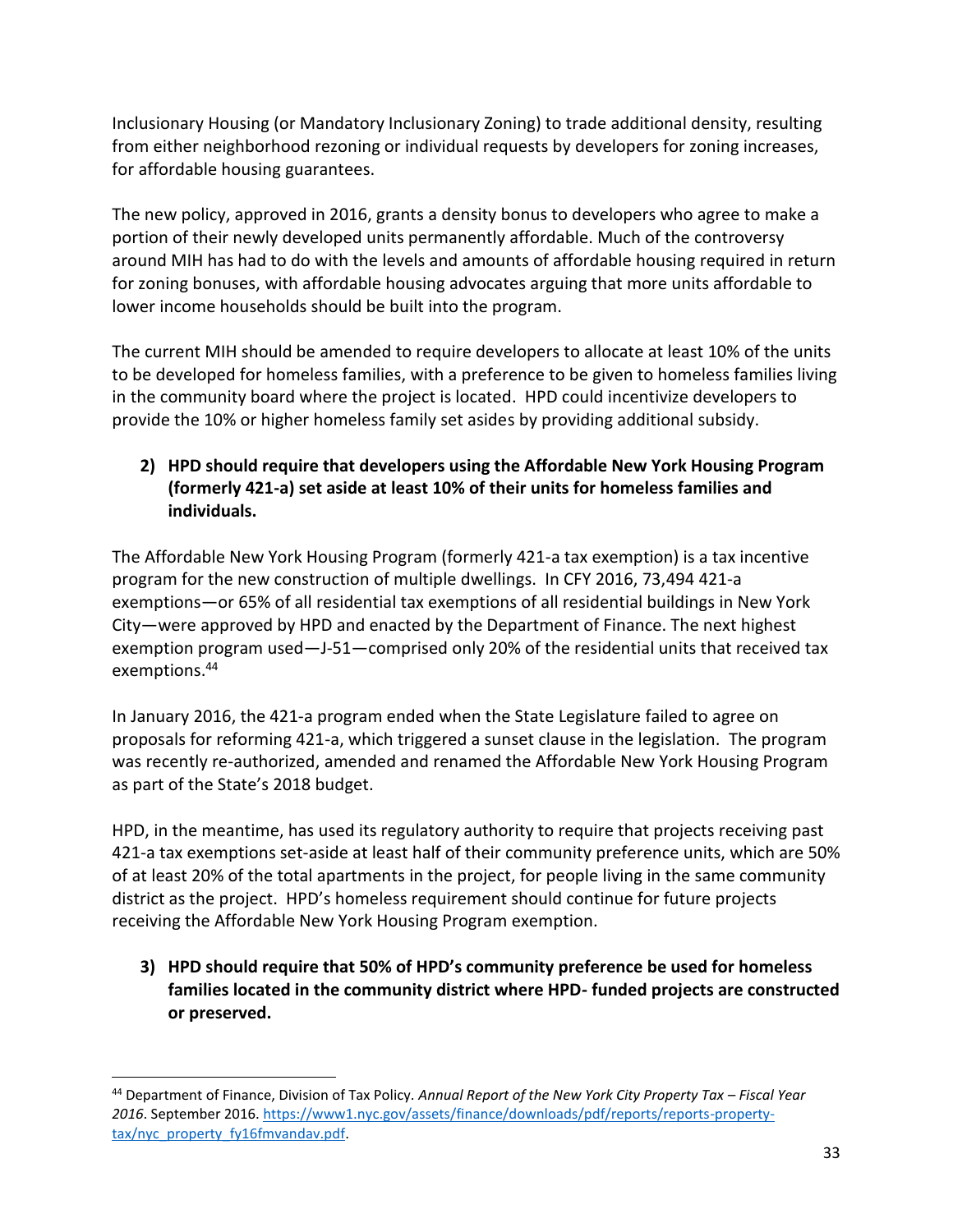Developers required to use HPD marketing guidelines for their projects may be required to give an occupancy preference to applicants who are residents of the Community District where the project is located. Fifty percent of that local preference could be for homeless households residing in shelters in the Community District since HPD has the authority to use all or a portion of the various set-asides and preferences required in its marketing plan for households residing in shelter.

**4) HPD should increase the flexibility of existing program term sheets for developers interested in providing homeless set-asides exceeding 30% but less than 60% of the project units.**

HPD recently revised its existing program term sheets to ensure that all new housing production and some preservation programs require at least 10% of the project units funded to be allocated to homeless households. The Our Space program, which provides up to \$140,000/unit for units at the shelter rent, is being used in conjunction with these programs to incentivize developers to provide housing for previously homeless individuals and families.

Nevertheless, there is still a gap between the maximum homeless requirement under programs targeted to non-supportive housing developers and supportive housing developers. The Extremely Low & Low-Income Affordability Program (ELLA) permits up to 30% of the units in the project to be allocated to homeless families or individuals. The Supportive Housing Loan Program (SHLP), on the other hand, requires that 60% of the units in projects funded under this program be set aside for homeless households.

Developers, especially nonprofit developers, interested in providing housing for homeless families or individuals through set-asides higher than 30% but less than 60% do not fit HPD program guidelines and are in the position of trying to sell their projects to either ELLA or SHLP. Making existing HPD programs more flexible for developers, particularly nonprofit developers, interested in providing affordable housing with significant set-asides for homeless households would increase the number of HPD-funded units developed specifically for the homeless.

#### **5) NYCHA, with City and/or State funding, should use vacant public housing units requiring rehabilitation to provide permanent housing to homeless families.**

An estimated 2,000 NYCHA units are vacant and off-line. Some of those units have become vacant because of normal turnover; others are off-line due to needed repairs, storm damage, or code violations. Bringing those latter units online presents challenges given the limitations of NYCHA's operating budget. However, an allocation of City and/or State capital funding to make vacant NYCHA units habitable, along with an operating commitment, in return for allocating them to homeless families and individuals, could create a new homeless housing resource relatively quickly while providing NYCHA with needed operating funding.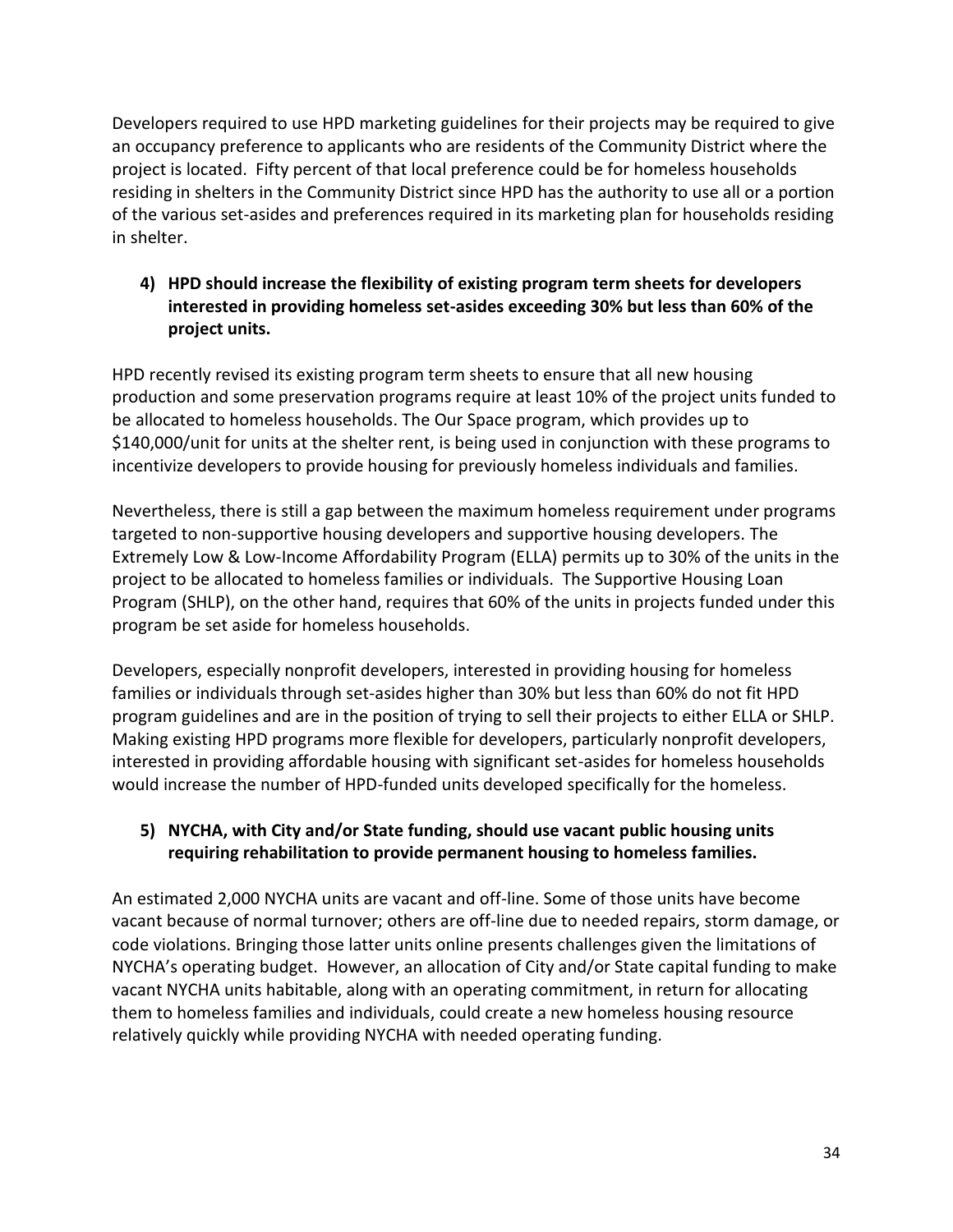#### **Recommendation 2: The City and State should target, standardize, and streamline the allocation of existing homeless housing.**

The current City administration has created an innovative rental subsidy program, Living in Communities or LINC, to address the differing situations of families and individuals using shelters. The six LINC subsidies, in addition, to FHEPS, Section 8, and other rental subsidy programs for special needs populations, are administered by different agencies and governed by the requirements of different funding sources. The array of subsidies and their differing requirements can be confusing, for recipients and landlords alike. HRA and HPD, two of the main agencies administering NYC rental subsidies, could align their requirements and procedures, making them more transparent to recipients and more user-friendly to landlords through the specific interventions described below.

#### **1) HPD and HRA should use cross-systems information about homeless families in the shelter databases to target available subsidies and/or homeless resources (e.g., NYCHA public housing units and HPD homeless set-aside units) more appropriately.**

Homeless housing resources (e.g., LINC, FEPS, Section 8 HCV, NYCHA public housing, HPD homeless units) could be better allocated to maximize the stability of previously homeless families. These subsidies are managed by different agencies with different policies responding to different funding streams. As a result, a homeless family with high barriers to housing stability—a young mother with no work experience, little education and very young children might receive a short term LINC subsidy that assumes the mother can carry rent when the subsidy ends, while families where the head of household is working part-time and is engaged in an educational program might receive a Section 8 Housing Choice Voucher. Cross-agency cooperation and data-sharing between HRA and HPD, or the centralization of homeless housing resources, as is anticipated under the Coordinated Assessment and Placement System (CAPS) that is being developed, would help to ensure that homeless families are being assigned the most appropriate subsidy or housing option given the situation of that household.

#### **2) HPD and HRA should standardize inspection standards across rental subsidy programs.**

The differing inspection and application requirements, as well as rent payment levels, are often confusing for landlords. The rigorous inspection requirements for some programs versus others lengthen the period that units remain vacant and result in rental income losses for housing operators—a frequent cause of frustration with subsidy programs among developers/managers. When there are different inspection requirements, it creates competition among the rental subsidy programs, which results in developer preferences for some programs over others. Homeless families with certain subsidies may have greater difficulty finding landlords willing to accept their rental vouchers because of landlord concerns about the timing and stringency of the inspection process. Making inspection requirements more uniform would make the differences among programs—such as LINC—invisible to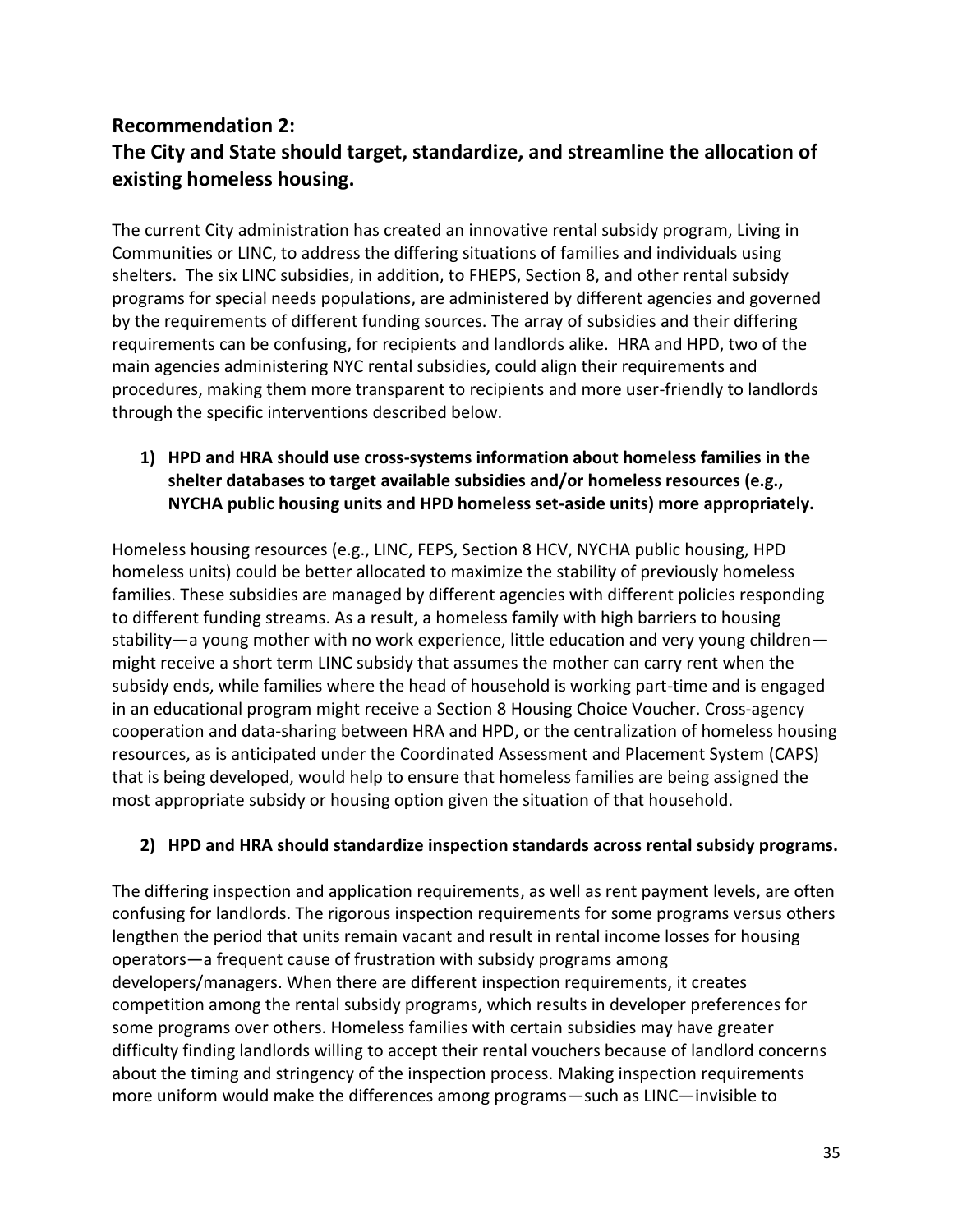landlords and would discourage the likelihood of cherry-picking among various subsidy programs.

#### **3) HPD and HRA should work together to prioritize and fast-track the application review process and the inspection of units intended for homeless families.**

To the extent possible, HPD and HRA should prioritize the inspection of units intended for homeless families with HPD taking the lead for all inspections. The review of rental subsidy applications for homeless applicants should be streamlined to facilitate the movement of families from shelter to permanent housing.

#### **Recommendation 3:**

#### **The City, State, providers, and philanthropic community should strengthen postshelter services and explore new service models to improve permanent housing retention by homeless families with children.**

The overwhelming majority of homeless families with children are headed by a single parent, often a female of color, who has young children. Homeless family household heads are also likely to have an extremely low income, little education, and lack employment and independent living experience—all factors that can pose barriers to housing stability.

Family supportive housing is targeted to vulnerable families where the head of household has a severe, persistent mental illness or medical disability. Over the next 15 years, 2,087 of the 15,000 supportive housing units to be developed under the NYC 15/15 program will come on line for families meeting these criteria. Although some highly vulnerable homeless families with children will qualify for supportive housing, most homeless families will leave shelters for privately-owned housing, HPD-funded housing with homeless set-asides, NYCHA public housing, and unstable doubled-up housing situations—all of which have few, if any, linkages to social service programs.

Some families will undoubtedly be able to maintain housing stability provided they continue to receive a rental subsidy. However, many other families will remain at risk of homelessness and, whether they exit shelters for permanent subsidized housing or for unstable housing arrangements, their repeated use of shelter points to the need for new approaches and models to help previously homeless vulnerable families with children transition to permanent housing and retain their housing once placed.

**1) The City, with the support of the philanthropic community, should encourage the piloting of an evidence-informed service-enriched housing model for vulnerable homeless families not qualifying for NYC 15/15 housing.**

A service-enriched model should be designed with the goal of addressing the needs of families who are not eligible for NYC 15/15 housing, where the head of household and/or children require on-going support to maintain stability due to trauma, age of head of household,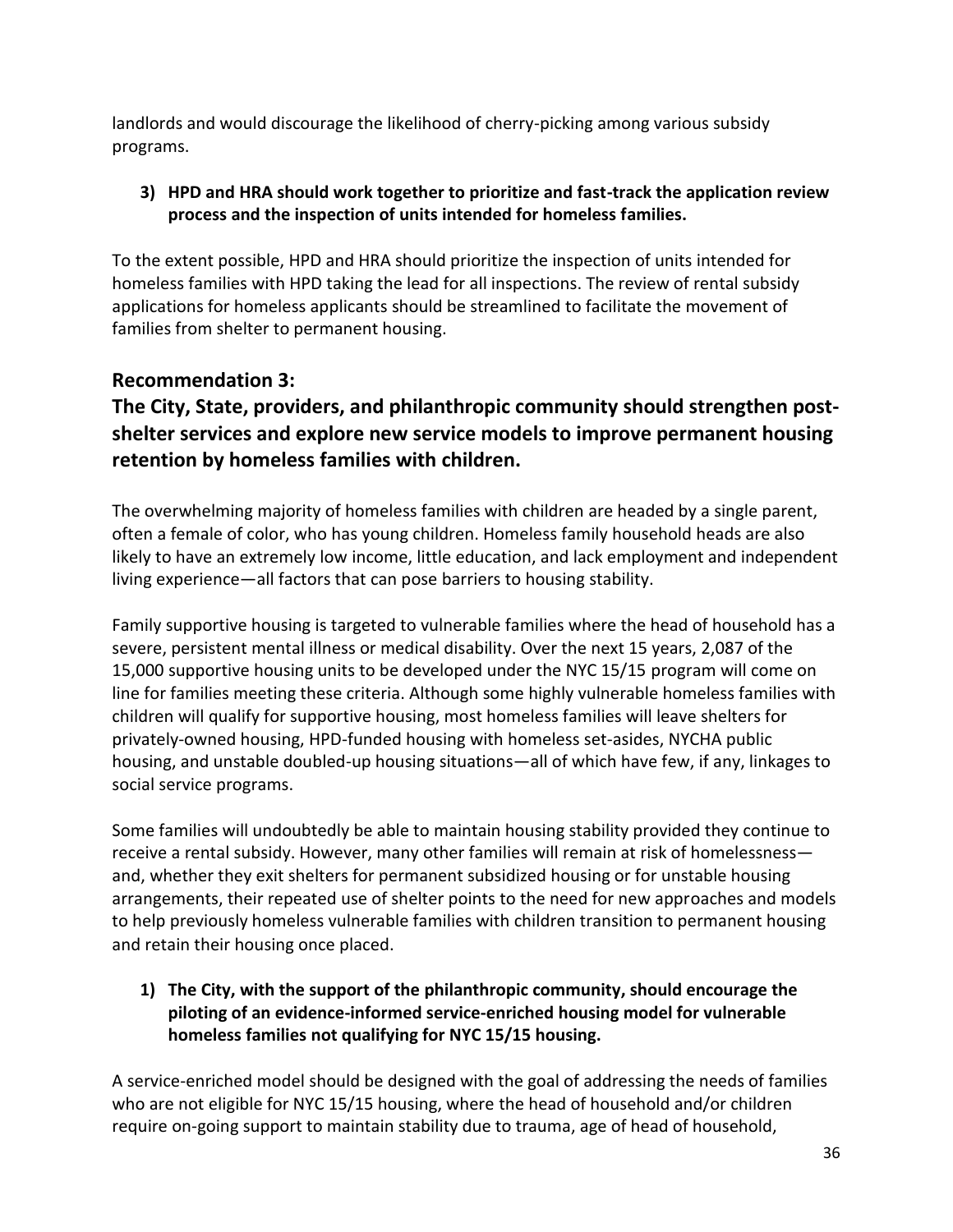number of children, lack of education and job experience, domestic violence, child welfare involvement, and/or lack of independent living experience.

A trauma-informed, service-enriched housing model for previously homeless families with children would contain a mix of homeless families and very low and low income tenants from the general population with homeless families comprising 50% to 60% of the tenants. Services should be offered on-site by a team consisting of a clinical social worker, one or more case managers depending on the size of the project, access to a children's therapist, and one or more children's activities specialists. The on-site team could refer tenants to off-site programs for mental health services, legal services, and job training and placement programs as appropriate. The size and composition of the on-site service team might vary over time depending upon the needs of the resident population.

Services should be voluntary, trauma-informed and client-driven. They should include benefits advocacy and case management; counseling services; safety planning; independent living skills (e.g., financial management and budgeting, health and nutrition, housekeeping and apartment maintenance); parenting support; employment readiness; educational and vocational counseling; educational and recreational activities for children; linkages to medical and mental health services; referrals to legal services, job training programs, and services for children. Service-enriched housing for families would provide services on site to help previously homeless families achieve the following goals: (1) housing stability, (2) family unity, (3) the educational, social, and physical well-being of children, and (4) improved economic security for the household.

The development of such a model should be led by the City and the philanthropic community in cooperation with nonprofit housing developers, and service providers.

#### **2) HRA/DHS/HRA should fund aftercare services at existing shelters.**

Approximately half of homeless families with children are housed in shelters, most of which are operated by not-for-profits under contract with HRA/DHS. Most families have received some services while in shelter and shelter operators have a sense of the specific barriers to housing stability that families face. In other words, relationships with families have been established. As a result, transitional shelters offer an opportunity to work with families to prepare them for permanent housing and to connect them to appropriate community-based services.

Some shelters are currently providing aftercare services – where case managers outreach to families once they are placed in permanent housing and provide post shelter support groups. These programs are privately funded.

Family Advocates at transitional shelters, with a caseload of no more than 20 families, could begin to prepare families for independent living while still in shelter. Specifically, they should:

- Assist families to obtain and understand their rental subsidies.
- Explain rent payment and the other rights and responsibilities of tenancy.
- Explain the rights of tenants under Rent Stabilization.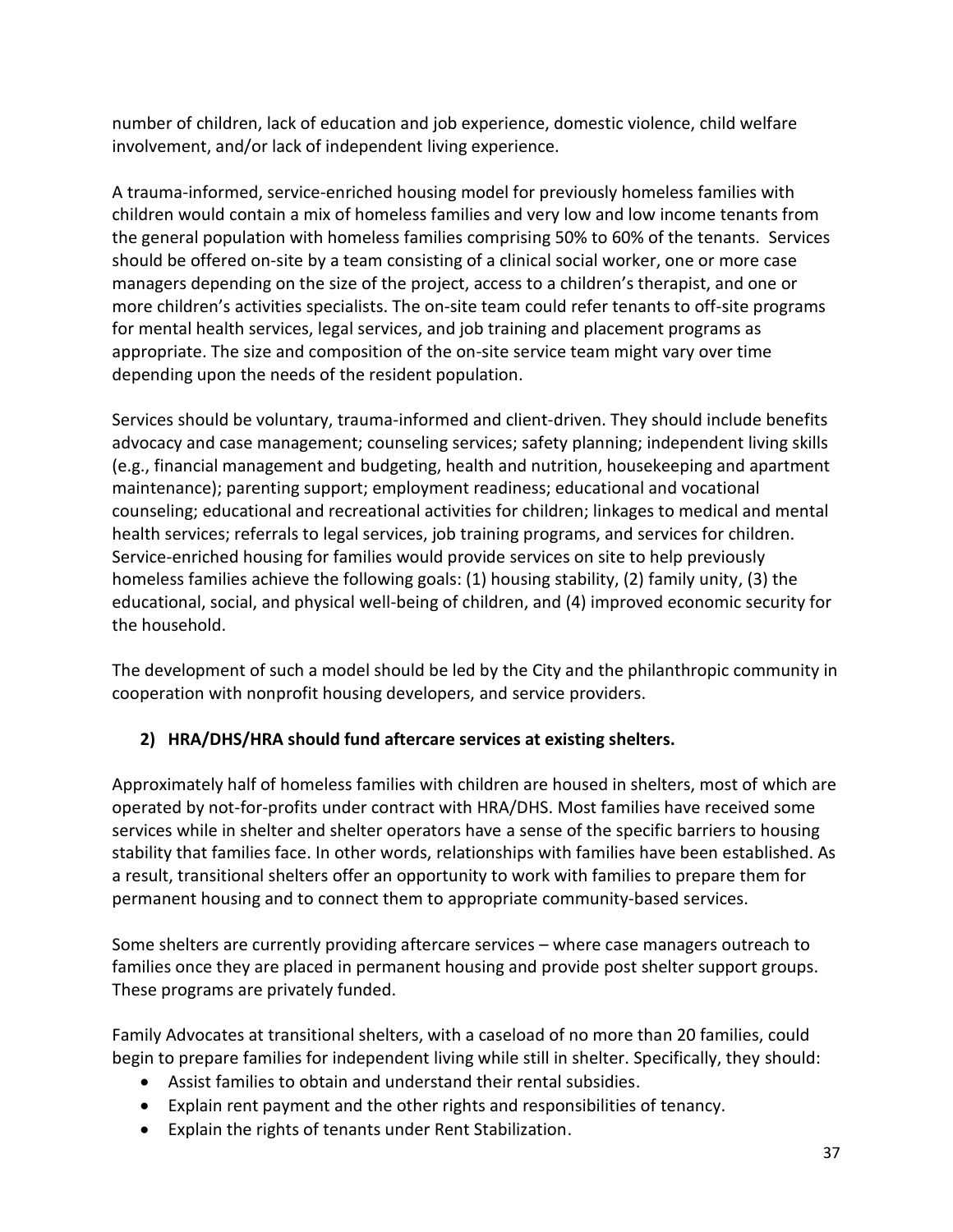- Help families set up utility accounts.
- Assist families to establish budgets that stress the payment of "rent first".
- Assist with safety planning when the head of household is a domestic violence survivor.
- Help register children in new school districts or arrange for bus transportation from existing districts.
- Help the head of household identify preschool/early education child care if needed.
- Assist the family to find primary health care.
- Provide information about amenities and services (grocery & drug stores, libraries).
- Introduce the family to available services nearby (e.g., HomeBase).

After the family leaves shelter and moves into permanent housing, the Family Advocate should maintain contact with the family through home visits and monthly check-in calls as needed. For families with higher barriers to housing stability, the Family Advocate should attempt to connect them with available local resources and services as well and continue outreach for a longer time.

Several organizations are currently operating successful aftercare programs, including Henry Street Settlement, Barrier Free Living, and Sanctuary for Families. The best practices of these programs should be incorporated into a HRA/DHS concept paper to be distributed to shelter operators and other stakeholders for comment. The aftercare concept paper would become the basis of a City-funded expansion program for the not-for-profit operated shelters.

#### **3) HPD should facilitate the provision of voluntary services in HPD-funded projects housing 10% or more homeless families with children.**

HPD currently requires homeless set-asides in its capital funding programs for its new construction and preservation programs. Developers who have participated in these programs express concern that the families housed require services that they are not able to provide. Families present with many issues that lead to housing instability but find themselves in housing with no on-site services or access to services. Landlords meanwhile lose rent (and rental subsidies) and must pay for legal costs.

As part of the revision of its term sheets, HPD has sought to address this issue by requiring that developers using Our Space funding to capitalize a "social service reserve" in projects with homeless set-asides.

To facilitate the matching of appropriate service providers to HPD-funded projects containing homeless units, HPD or HRA should issue a RFQ for nonprofit service providers interested in offering services to homeless families at permanent housing and create a list of qualified providers with their expertise and experience. HRA and HPD would work together to match qualified service providers with HPD-funded projects containing homeless set-asides. The service provider would determine the level and duration of services to be provided depending upon the presenting needs of the homeless families to be housed.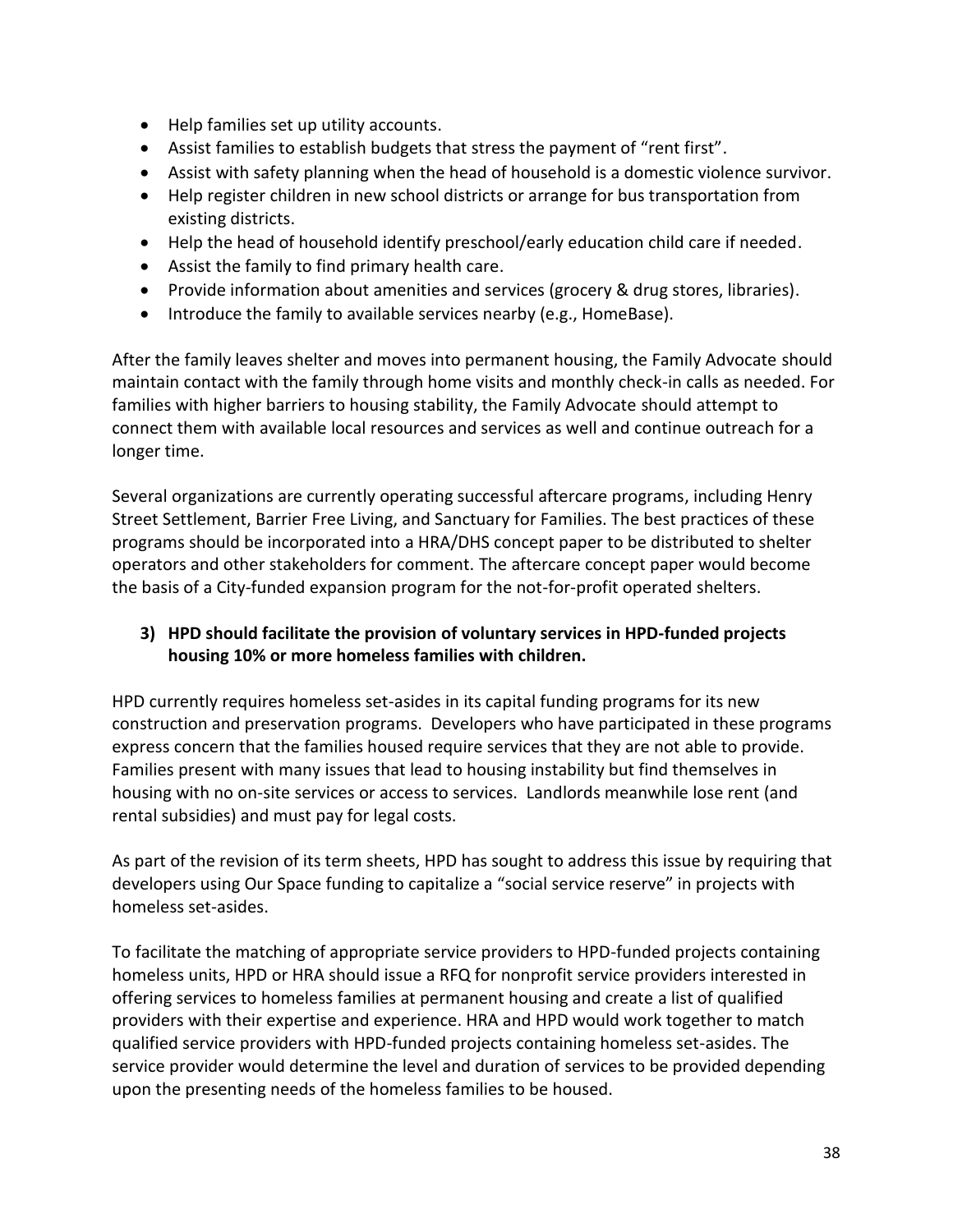#### **4) The City should enhance and publicize the existing 311 Helpline.**

There are existing services in the community that are designed to help previously homeless families, as well as other community residents, find and retain their housing and avoid a return to homelessness. HomeBase is the most noteworthy example, but a network of organizations funded by HPD called "Housing Ambassadors" also exists throughout NYC to help individuals apply for affordable housing. Providers, however, express frustration, that residents have trouble finding them or approach them too late in the process when they are already in crisis and on the verge of eviction. Most NYC nonprofits who provide housing and social services receive calls and walk-ins from those who are looking for affordable housing or help keeping the housing they have. This points to a serious problem with the existing non-residential services network. Although help may exist, those who need it most have trouble finding it. The connective tissue that guides individuals to organizations that can help them is missing.

Echoing the recommendation addressed in the Prevention Section, an enhanced 311 Helpline might be able to fill the same need if adequately advertised. Alternatively, a centralized 24-hour Housing Help Hotline, like the City's Domestic Violence Hotline, could provide this connective tissue by providing callers with critical information and driving traffic to appropriate HomeBase and other non-residential service providers. HPD and/or HRA could select a not-for-profit operator through a RFP process. Funding for the Hotline could come from HPD, HRA and the City Council.

In either case, frequent publicity campaigns on subways/ buses/ trains as well as widespread distribution of flyers to shelters, City Council offices, HRA Income Maintenance Centers, City Council and Community Board offices, prekindergarten and child care centers, libraries, housing courts, child welfare preventive service offices, food pantries, parks, playgrounds, and other public or community-based locations would help to spread the word broadly. The goal should be for people to know that they can call 311 for housing help in the same way they know they can call 911 in an emergency.

#### **IV. Systemic Recommendations**

As family homelessness is a complex issue with multifaceted underlying factors, the responsibility to create solutions should not fall on the shoulders of any one entity. It is the collective responsibility of a diverse group of stakeholders, including, but not limited to, the State, City, service providers, advocacy groups, housing developers, landlords, consumers and the philanthropic community. Furthermore, as discussed earlier, prevention, in-shelter and post-shelter services, and the needs of families in this continuum are linked.

Currently, the City has both a housing plan and a homelessness plan. Given the complexity and scale of this issue, and the need to collaborate across sectors and agencies (both at the State and City levels), the FHTF has identified two systemic cross-cutting issues: 1) the need for a more coordinated approach to housing and homelessness and 2) the need for more public data for policy-makers, advocates and providers.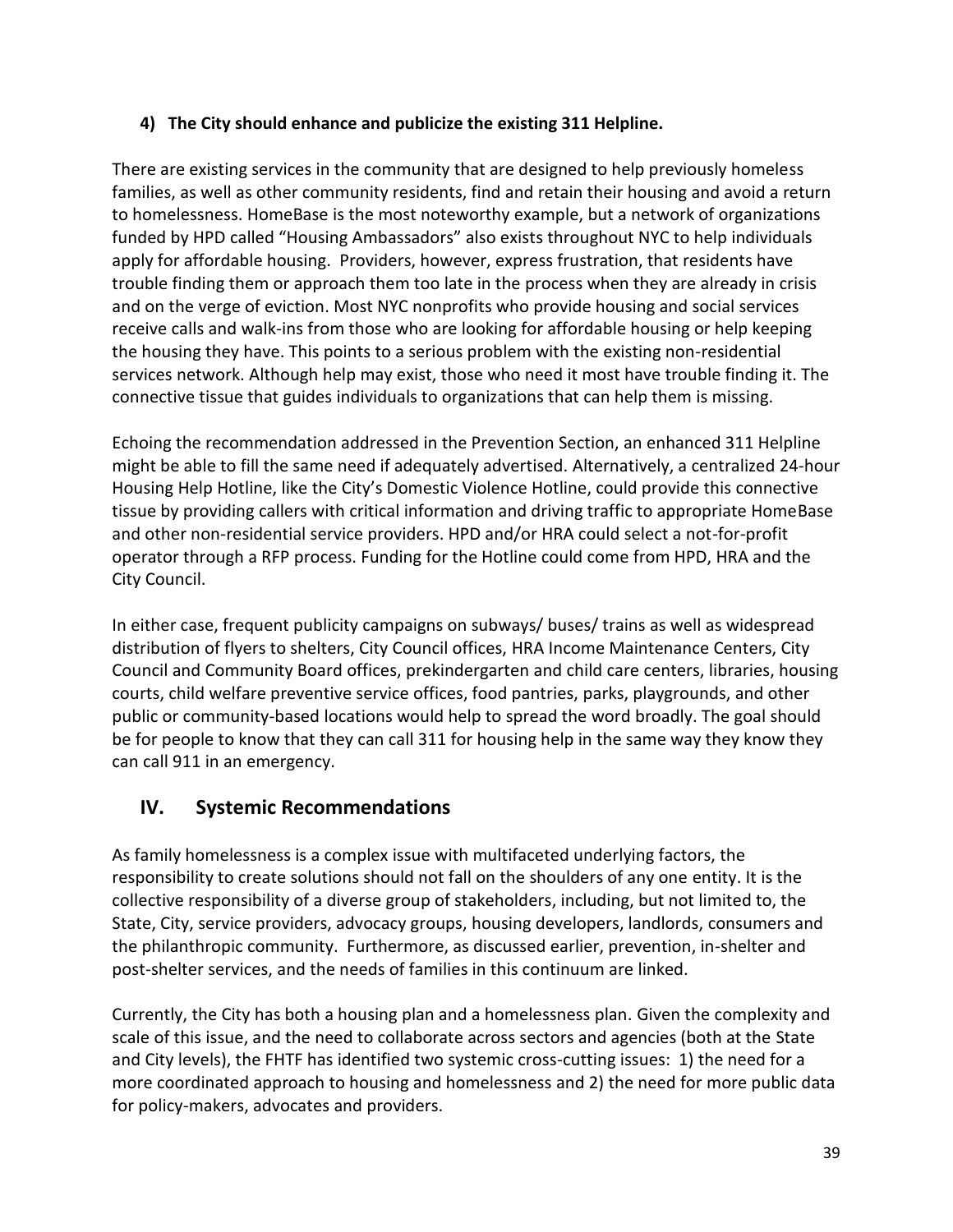**1) The City should create an integrated housing and homelessness plan focused on homeless families with children and create a subcommittee of the interagency coordinating council that includes advocates, service providers and formerly homeless family members to monitor that plan and ensure that the needs of homeless children and their families are addressed.**

New York City has invested considerable resources and effort to address the problem of homelessness and to increase the production of affordable housing. However, housing and homelessness are overseen by different agencies that fall under different Deputy Mayors with different mandates that have not always been seamlessly coordinated. Reducing family homelessness cannot be achieved without increasing the supply of rental housing and resources available to the homeless. The City should create a plan that closely integrates the production of affordable housing with solutions to family homelessness, including services. To accomplish this task, a number of City agencies will need to work together. While there is currently an interagency task force established in law by the City Council, City Council Int. 1460- 2017, would create an Advisory Council that would include advocates, providers and formerly homeless, which would strengthen the task force and provide a formal mechanism for government officials to collaborate with the providers, advocates and consumers.

Furthermore, the mandate of the existing interagency body is very broad, covering all City homelessness efforts. The needs of families with children who are homeless need to be addressed in a more targeted manner through a working group dedicated solely to this large subset of the homeless.

#### **2) The City should track and make public data about homeless families with children as well as information about the allocation of housing and homeless housing resources to homeless families with children.**

Effectively addressing family homelessness and its underlying causes requires access to robust data that can help inform policy and program development and implementation. The current lack of data on families with children experiencing homelessness makes it difficult to identify the different needs of this large and diverse population.

The City should track and make public more data related to families with children, including, but not limited to:

- Demographic information (e.g. race/ethnicity; age of household members; gender; reason for entering shelter)
- Information on families who repeatedly return to shelter (e.g. demographics; how long before return; what assistance they received when they left shelter; what caused the return)
- Information on the allocation of housing resources to homeless families with children (e.g. rental subsidies; public housing units; supportive housing units; HPD-funded housing)
- Educational data (e.g. how many days before transportation arranged; absenteeism data; academic performance data)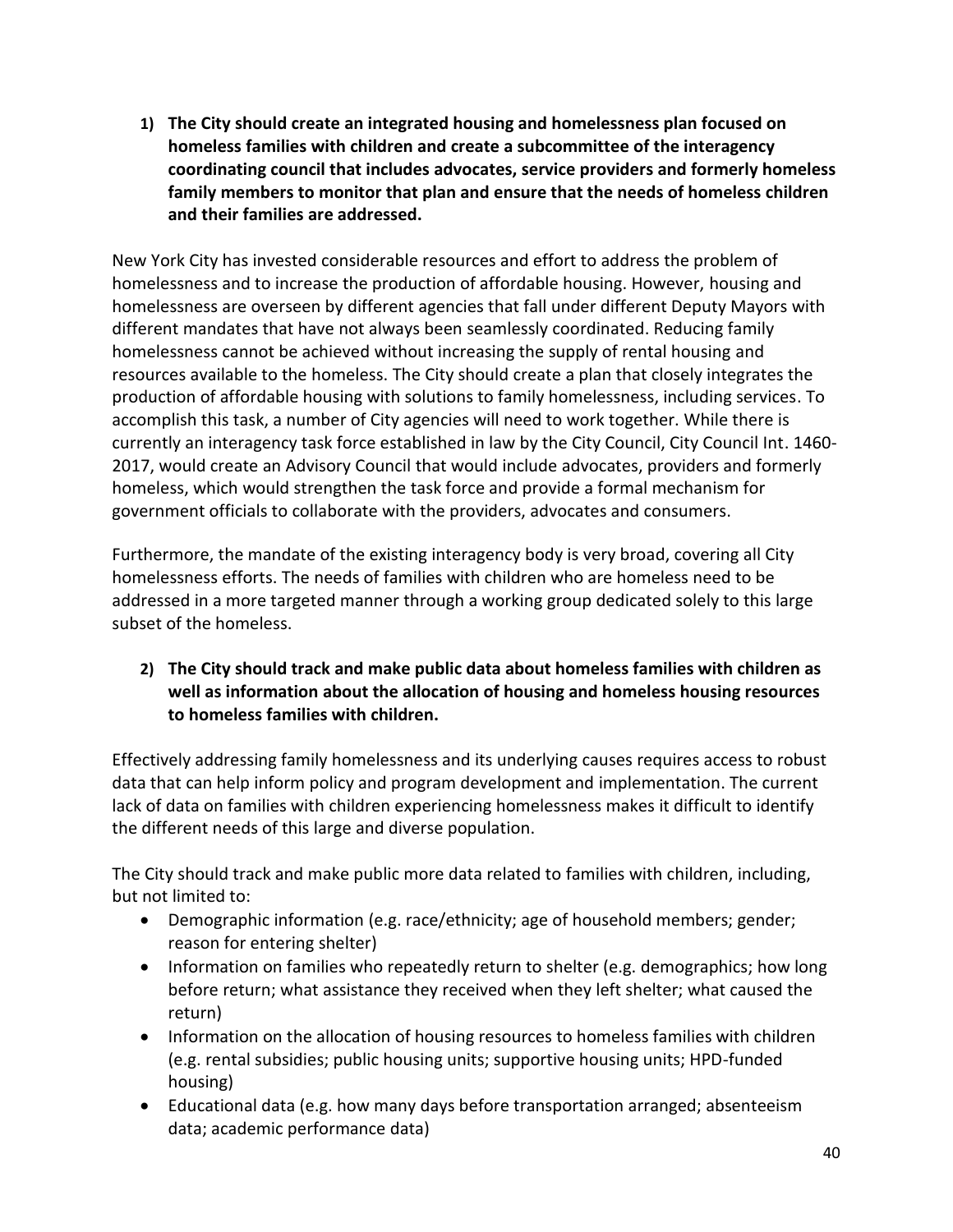Early education data (e.g. number/percent of children under 5 enrolled in child care, Head Start, prekindergarten and early intervention programs)

#### **V. Conclusion and Next Steps**

The three co-conveners of the Family Homelessness Task Force—Citizens' Committee for Children, Enterprise Community Partners, and New Destiny Housing— look forward to working with our colleagues both in government and outside government—to recognize and address the needs of homeless children and their families with the goal of reducing and eliminating family homelessness.

We intend to work with the members of the Task Force, as well as other stakeholders to respond to the needs of homeless children and their families, to advance and advocate for the recommendations in this report, and to secure the resources, laws and policy changes required to reduce family homelessness. Finally, we remain committed to focusing public attention on the needs of homeless children and their families.